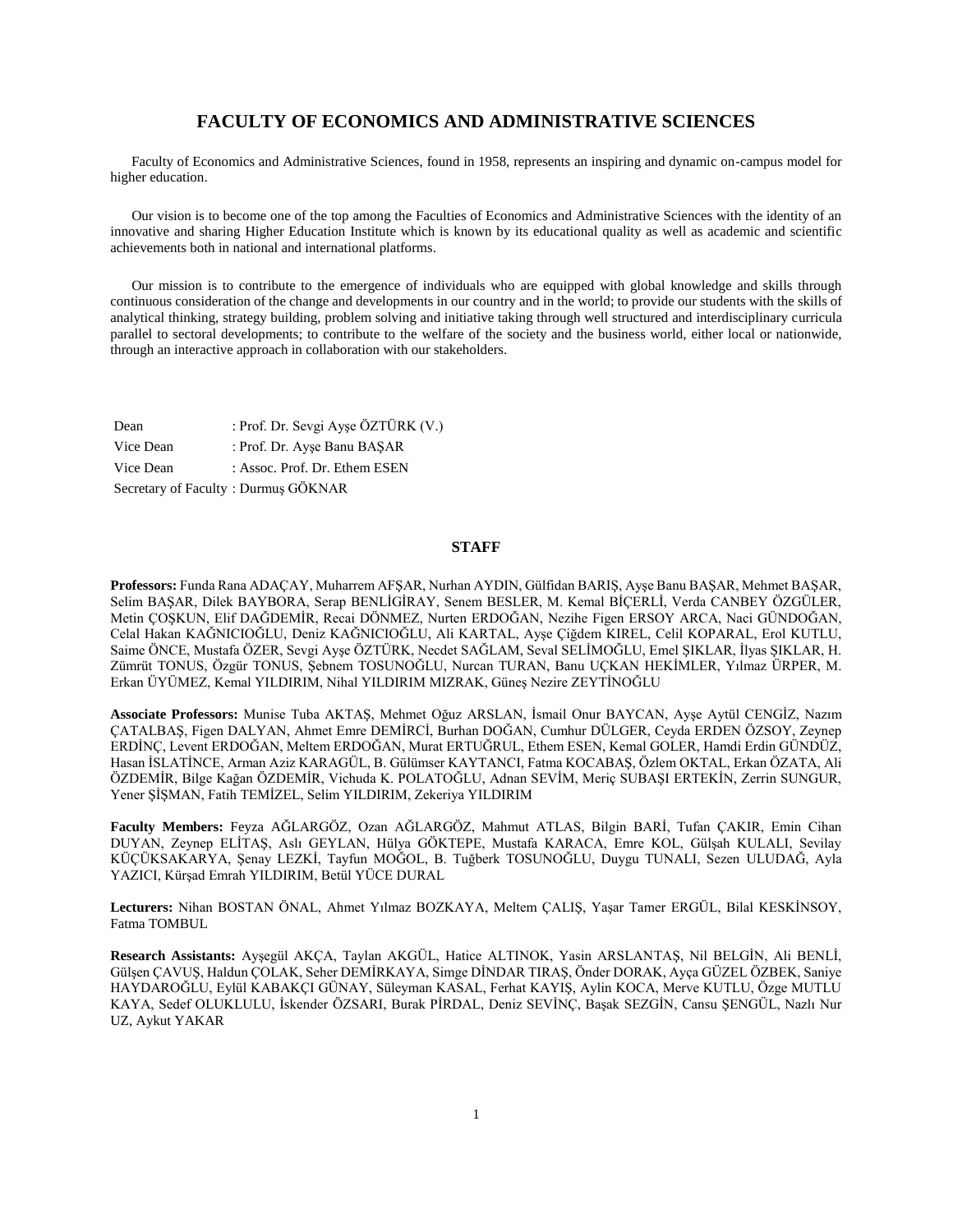# **DEPARTMENT OF BUSINESS ADMINISTRATION**

 Business organizations have fundamental roles in the economic system of countries. Business education provides the required knowledege and skills for the effective management of business organizations which are surrounded by fastly changing global environment.Business education focus on the decision making process that will lead to effective and efficient use of resources; strategic management; marketing; finance and accounting; human resources and contemprorary management techniques.

 Department of Business Administration of the Faculty of Economics and Administrative Sciences (FEAS) has six main fields of science as Management and Organization; Accounting and Finance; Quantitative Techniques; Production Management and Marketing; Trade Law; Cooperatives. The curricula of the Department consist of the compulsory courses in these distinct fields and a large variety of elective courses. The content of the courses are prepared in a way to give students theoretical and practical business knowledge, to enhance their analytical thinking and increase their ability to analyze business problems.

Head : Prof. Dr. Saime ÖNCE Deputy Head : Assoc. Prof. Dr. Ali ÖZDEMİR Deputy Head : Dr. Lecturer Feyza AĞLARGÖZ

#### **PROGRAM**

30,0

#### **I. SEMESTER**

| HUK 143 Fundamental Concepts of Law | $3+0$ 5.0 |     |
|-------------------------------------|-----------|-----|
| IKT 101 Introduction to Economics I | $3+0$ 5.0 |     |
| ISL 113 Introduction to Business    | $4+0$ 5,0 |     |
| MAT 161 Mathematics I               | $3+0$ 5.0 |     |
| MUH 119 Financial Accounting I      | $4+0$ 5,0 |     |
| TÜR 125 Turkish Language I          | $2+0$ 2,0 |     |
| Foreign Language Courses I (0)      |           | 3,0 |
|                                     |           |     |

#### **III. SEMESTER**

| <b>ARY 209</b> | Scientific Research and Report Writing $2+0$ 3,0 |           |     |
|----------------|--------------------------------------------------|-----------|-----|
| <b>BIL 811</b> | <b>Computer Laboratory</b>                       | $3+0$ 5.0 |     |
| <b>İKT 203</b> | Micro Economic Theory                            | $3+0$ 5.0 |     |
| <b>IST 205</b> | Statistics I                                     | $3+0$ 5.0 |     |
| <b>İSL 223</b> | <b>Business Management</b>                       | $3+0$ 5.0 |     |
| SOS 124        | Sociology                                        | $3+0$ 5.0 |     |
| <b>TAR 165</b> | Atatürk's Principles and History of              |           |     |
|                | Turkish Revolution I                             | $2+0$     | 2.0 |
|                |                                                  |           |     |

#### **V. SEMESTER**

| FIN 301        | Financial Management I            | $3+0$ 5.0 |     |
|----------------|-----------------------------------|-----------|-----|
| ISL 323        | Human Resources Management        | $3+0$ 5.0 |     |
|                | MLY 305 Turkish Tax System        | $3+0$ 5.0 |     |
| <b>PZL 211</b> | Principles of Marketing           | $3+0$ 5.0 |     |
|                | Departmental Elective Courses (0) |           | 5,0 |
|                | Elective Courses (0)              |           | 5.0 |
|                |                                   |           |     |

30,0

### **II. SEMESTER**

| HUK 152 Law of Obligations           | $3+0$ 5.0 |     |
|--------------------------------------|-----------|-----|
| IKT 102 Introduction to Economics II | $3+0$ 5.0 |     |
| MAT 162 Mathematics II               | $3+0$ 5.0 |     |
| MUH 120 Financial Accounting II      | $4+0$ 5.0 |     |
| PSİ 122 Psychology                   | $2+0$ 5.0 |     |
| TÜR 126 Turkish Language II          | $2+0$ 2.0 |     |
| Foreign Language Courses II (0)      |           | 3.0 |

l 30,0

### **IV. SEMESTER**

| FIN 303 Financial Mathematics               | $3+0$ 5.0 |     |
|---------------------------------------------|-----------|-----|
| HUK 251 Commercial Law                      | $3+0$ 5.0 |     |
| İST 206 Statistics II                       | $3+0$ 5.0 |     |
| İŞL 214 Organizational Design               | $3+0$ 5.0 |     |
| MUH 242 Cost Accounting                     | $4+0$ 6,0 |     |
| TAR 166 Atatürk's Principles and History of |           |     |
| <b>Turkish Revolution II</b>                | $2+0$     | 2,0 |
| Elective Course (0)                         |           | 2,0 |
|                                             |           |     |

30,0

### **VI. SEMESTER**

| FİN 302 | Financial Management II           | $3+0$ 5.0 |     |
|---------|-----------------------------------|-----------|-----|
| İSL 318 | <b>Production Management</b>      | $3+0$ 5.0 |     |
| İSL 320 | <b>International Business</b>     | $3+0$ 5.0 |     |
| PZL 310 | <b>Marketing Management</b>       | $3+0$ 5.0 |     |
|         | Departmental Elective Courses (0) |           | 5,0 |
|         | Elective Courses (0)              |           | 5.0 |
|         |                                   |           |     |

30,0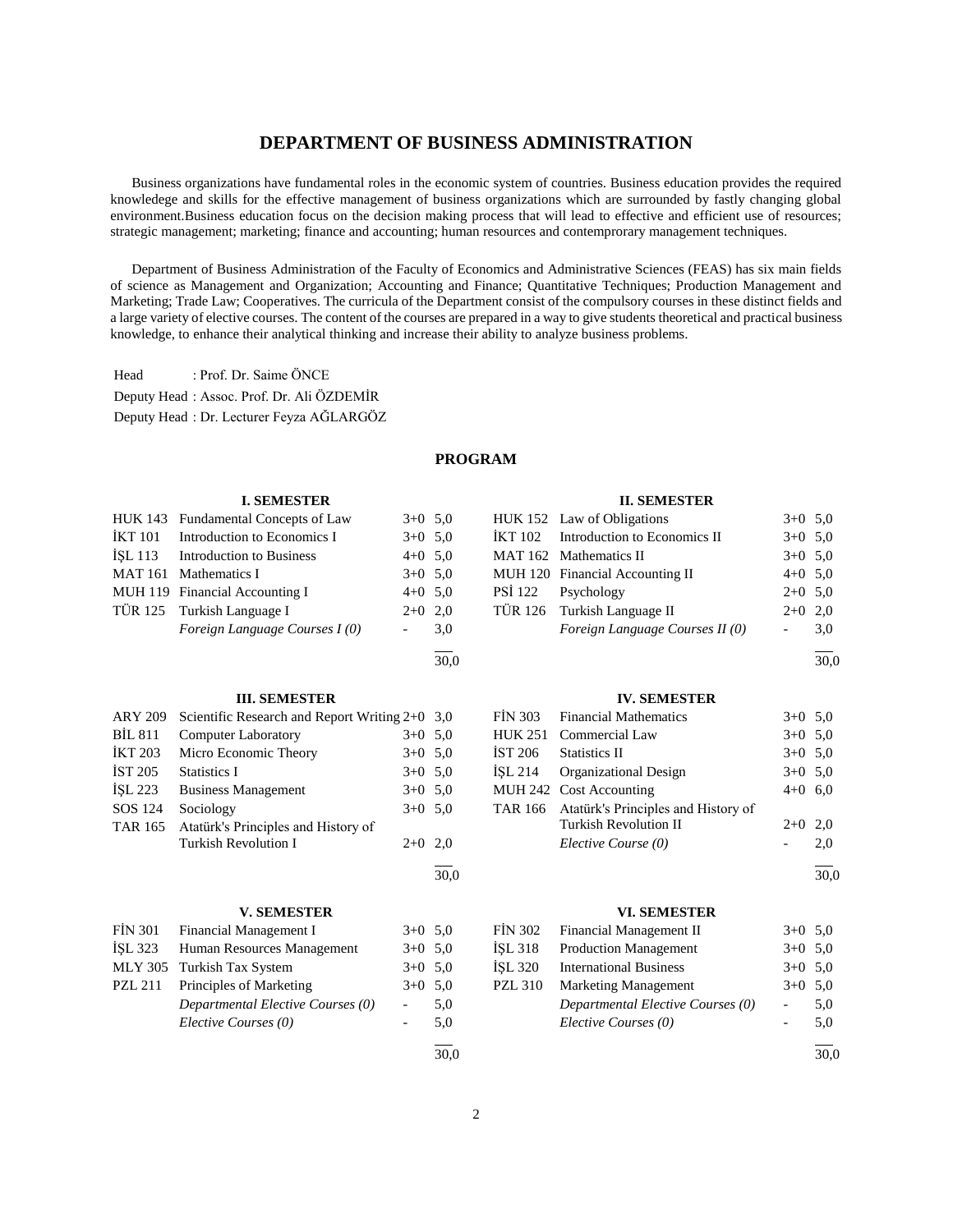# **VII. SEMESTER**

|         | IST 435 Linear Programing             | $3+0$ 5.0 |      |
|---------|---------------------------------------|-----------|------|
| ISL 429 | <b>Management Information Systems</b> | $3+0$ 5.0 |      |
|         | MUH 310 Financial Statement Analysis  | $3+0$ 5.0 |      |
|         | Departmental Elective Courses (0)     |           | 15.0 |
|         |                                       |           |      |

30,0

# **DEPARTMENTAL ELECTIVE COURSES**

| <b>ÇEK 430</b> | Labor and Social Security Law                   | $2+0$   | 5,0 |
|----------------|-------------------------------------------------|---------|-----|
| <b>FIN 402</b> | Principles of Insurance                         | $2+0$   | 5,0 |
| <b>FIN 403</b> | The Analysis of Investment<br>Decision          | 2+0     | 5,0 |
| <b>FIN 407</b> | <b>International Finance</b>                    | $2+0$   | 5,0 |
| <b>FİN 411</b> | Principles of Banking                           | $2 + 0$ | 5,0 |
| <b>FİN 412</b> | Financial Management in                         |         |     |
|                | <b>Multinational Companies</b>                  | 2+0     | 5,0 |
| <b>HUK 127</b> | <b>Constitutional Law</b>                       | $2 + 0$ | 5,0 |
| <b>HUK 469</b> | Human Rights                                    | $2 + 0$ | 5,0 |
| <b>İKT 204</b> | Macro Economic Theory                           | $3+0$   | 6,0 |
| İKT 367        | Monetary Theory and Policy                      | $2+0$   | 5,0 |
| İKT 369        | Interpretation of the Economic                  |         |     |
|                | Indicators                                      | 2+0     | 5,0 |
| <b>IKT 443</b> | Gender and Development                          | $2 + 0$ | 5,0 |
| <b>İKT 448</b> | Turkish Economy                                 | $3+0$   | 5,0 |
| <b>İKT 461</b> | EU and Turkey                                   | $2+0$   | 5,0 |
| <b>ILT 309</b> | <b>Presentation Techniques</b>                  | $2+0$   | 5,0 |
| İLT 416        | <b>Influential Face to Face</b>                 |         |     |
|                | <b>Relations in Business Life</b>               | 2+0     | 5,0 |
| <b>ILT</b> 419 | Body Language and Diction                       | $2+0$   | 5,0 |
| ING 225        | (Eng) Academic English I                        | $3+0$   | 3,0 |
| ING 226        | (Eng) Academic English II                       | $3+0$   | 3,0 |
| ING 325        | (Eng) Academic English III                      | $3+0$   | 3,0 |
| ING 326        | (Eng) Academic English IV                       | $3+0$   | 3,0 |
| <b>ING 425</b> | (Eng) Academic English V                        | $3+0$   | 3,0 |
| ING 426        | (Eng) Academic English VI                       | $3+0$   | 3,0 |
| <b>İST 303</b> | <b>Statistical Package Programs</b>             | $2 + 0$ | 5,0 |
| <b>İST 414</b> | Decision Theory                                 | $2+0$   | 5,0 |
| <b>İST 416</b> | <b>Operations Research</b>                      | $2+0$   | 5,0 |
| İŞL 316        | Design Management in Business 2+0               |         | 5,0 |
| İŞL 321        | Applied Entreprenneurship                       | $3+1$   | 5,0 |
| İŞL 325        | Public Administration                           | $2+0$   | 5,0 |
| İŞL 327        | Management and Marketing in                     |         |     |
|                | Real Estate Industry                            | $2 + 0$ | 5,0 |
| ISL 329        | <b>Supply Chain Management</b>                  | $2+0$   | 5,0 |
| İŞL 369        | <b>Business Game</b>                            | $2+0$   | 5,0 |
| İŞL 410        | <b>Administration of Cooperatives</b>           | $2+0$   | 5,0 |
| İŞL 415        | Business Field Studies                          | $0 + 4$ | 5,0 |
| IŞL 420        | Foreign Trade Transactions and                  |         |     |
|                | Management                                      | $2+0$   | 5,0 |
| İŞL 432        | <b>Innovation Management</b>                    | $2+0$   | 5,0 |
| İŞL 434        | Case Studies in Management                      | $2+0$   | 5,0 |
| IŞL 437        | Social Responsibility and Ethics<br>in Business | $2+0$   | 5,0 |
| IŞL 459        | Project Management                              | $2+0$   | 5,0 |
|                |                                                 |         |     |

# **VIII. SEMESTER**

|                  | FIN 410 Capital Markets           | $4+0$ 5.0        |      |
|------------------|-----------------------------------|------------------|------|
|                  | ISL 436 Strategic Management      | $3+0$ 5.0        |      |
| MUH 412 Auditing |                                   | $3+0$ 5.0        |      |
|                  | Departmental Elective Courses (0) | $\sim$ 100 $\mu$ | 15.0 |

l 30,0

| İŞL 469         | <b>Business Simulation</b>           | $3+0$           | 10,0          |
|-----------------|--------------------------------------|-----------------|---------------|
| İŞL 469 (Eng)   | <b>Business Simulation</b>           | $3+0$           | 10,0          |
| <b>MLY 364</b>  | <b>Fiscal Policy</b>                 | $4 + 0$         | 5,0           |
| <b>MLY 458</b>  | <b>Public Finance</b>                | $3+0$           | 5,0           |
| <b>MUH 308</b>  | <b>Corporate Accounting</b>          | $2+0$           | 5,0           |
| <b>MUH 309</b>  | Governmental Accounting              | $2+0$           | 5,0           |
| <b>MUH 315</b>  | <b>Management Accounting</b>         | $2+0$           | 5,0           |
| <b>MUH 414</b>  | Enterprise Resource Planing and      |                 |               |
|                 | Application                          | $2+0$           | 5,0           |
| <b>MUH 415</b>  | Accounting Information System        | $2+0$           | 5,0           |
| <b>MUH 417</b>  | Accounting Systems and               |                 |               |
|                 | Application                          | $2+0$           | 5,0           |
| MUH 454         | Introduction to Turkish              |                 |               |
|                 | <b>Financial Reporting Standards</b> | $2+0$           | 5,0           |
| <b>MUH 459</b>  | <b>Essentials of Internal Audit</b>  | $2+0$           | 5,0           |
| <b>PZL 309</b>  | <b>Brand Management</b>              | $2 + 0$         | 5,0           |
| PZL 312         | <b>Consumer Behavior</b>             | $2 + 0$         | 5,0           |
| <b>PZL 313</b>  | <b>Sales Management</b>              | $2+0$           | 5,0           |
| <b>PZL 314</b>  | <b>Services Marketing</b>            | $2+0$           | 5,0           |
| <b>PZL 316</b>  | Social Media and Digital             |                 |               |
|                 | Marketing                            | $3+0$           | 5,0           |
| PZL 409         | <b>Industrial Marketing</b>          | $2 + 0$         | 5,0           |
| <b>PZL 460</b>  | Retail Management                    | $2+0$           | 5,0           |
| <b>PZL 461</b>  | <b>Marketing Research</b>            | $2+0$           | 5,0           |
| <b>PZL 463</b>  | Marketing Communication              | $2+0$           | 5,0           |
| <b>PZL 465</b>  | <b>Introduction to Retailing</b>     | $2+0$           | 5,0           |
| SİY 303         | <b>Political Science</b>             | $3+0$           | 5,0           |
| SOS 340         | Organizational Behavior              | $3+0$           | 6,0           |
|                 | <b>ELECTIVE COURSES</b>              |                 |               |
| BEÖ 155         | <b>Physical Education</b>            | $2+0$           | 2,0           |
| KÜL 199         | <b>Cultural Activities</b>           | $0 + 2$         | 2,0           |
| MÜZ 155         | <b>Turkish Folk Music</b>            | $2+0$           | 2,0           |
| MÜZ 157         | <b>Traditional Turkish Art Music</b> | $2 + 0$         | 2,0           |
| $C$ A NT 1 $FC$ | T11D                                 | $\sim$ . $\sim$ | $\sim$ $\sim$ |

| $MOL$ 1977 - Italianumai Turnisti Art Music | $2 + 0$ $2 + 0$ |  |
|---------------------------------------------|-----------------|--|
| SAN 155 Hall Dances                         | $0+2$ 2,0       |  |
| SNT 155 History of Art                      | $2+0$ 2.0       |  |
| SOS 155 Folkdance                           | $2+0$ 2.0       |  |
| THU 203 Community Services                  | $0+2$ 3.0       |  |
| TÜR 120 Turkish Sign Language               | $3+0$ 3.0       |  |
|                                             |                 |  |

# **FOREIGN LANGUAGE COURSES I**

| ALM 175 (Ger) German I    | $3+0$ 3.0 |  |
|---------------------------|-----------|--|
| FRA 175 (Fra) French I    | $3+0$ 3.0 |  |
| $ING 187$ (Eng) English I | $3+0$ 3.0 |  |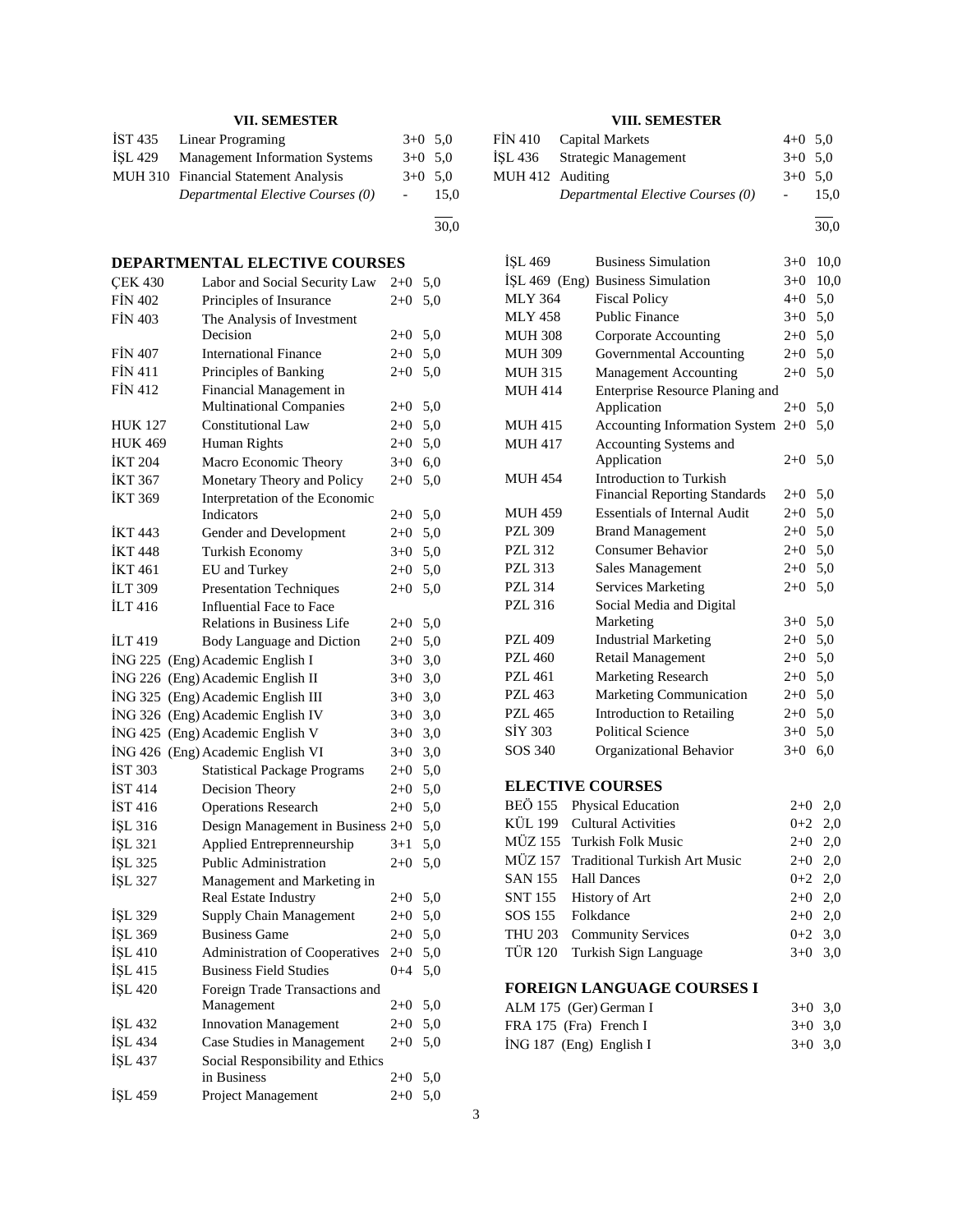| <b>FOREIGN LANGUAGE COURSES II</b> |  |
|------------------------------------|--|
|------------------------------------|--|

ALM 176 (Ger) German II 3+0 3,0

FRA 176 (Fra) French II  $3+0$  3,0  $i$ NG 188 (Eng) English II  $3+0$  3,0

# **DEPARTMENT OF ECONOMICS**

 The department of Economics educates people who are willing to do research and work on the various levels of economic life. The economic theory is given as an academic formation to students who are going to work on private and government sectors with the help of math, statistics and econometrics. The education of economics contains two basic processes. The first is to teach economic? principals and tools which will be used after graduating from university and to educate high quality labor force in changing global conditions. The second is to develop systematic and independent thinking ability, which will be helpful in every aspect of peoples life, and to give students academic formation in economic subjects. In this context, in the economics department, apart from economics courses there are business, law and public finance classes. These classes give students chances to find better jobs in a wide range of areas. During first two years, students take theoretical courses and completing these courses successfully they can take the third and fourth year classes. In the third and fourth year, there are a variety of elective courses, which are related to the areas that students desire to work after graduation. Thus, students are favoring courses in wide range and having the chance of graduating with a strong infrastructure. The department has four main branches Tehese are: Economic Theory, Economic Policy, Economic Growth and International Economics and History of Economics.

**PROGRAM**

Head : Prof. Dr. Muharrem AFŞAR Deputy Head : Assoc. Prof. Dr. B. Gülümser KAYTANCI Deputy Head : Dr. Lecturer Ayla YAZICI

### **I. SEMESTER**

| HUK 143        | Fundamental Concepts of Law         | $3+0$ 5.0 |      | <b>HUK</b> |
|----------------|-------------------------------------|-----------|------|------------|
| İKT 101        | Introduction to Economics I         | $3+0$ 5,0 |      | İKT        |
| ÍSL 113        | Introduction to Business            | $4+0$ 5.0 |      | <b>MAT</b> |
| <b>MAT 161</b> | Mathematics I                       | $3+0$ 5.0 |      | MUI        |
|                | MUH 119 Financial Accounting I      | $4+0$ 5.0 |      | SOS        |
| <b>TÜR 125</b> | Turkish Language I                  | $2+0$ 2,0 |      | TÜR        |
|                | Foreign Language Courses I (0)      |           | 3,0  |            |
|                |                                     |           | 30,0 |            |
|                | <b>III. SEMESTER</b>                |           |      |            |
| <b>HUK 251</b> | Commercial Law                      | $3+0$ 5.0 |      | İKT :      |
| <b>IKT 217</b> | Microeconomic Theory I              | $3+0$ 5,0 |      | <b>İKT</b> |
| <b>IKT 219</b> | Macro Economic Theory I             | $3+0$ 6,0 |      | <b>İKT</b> |
| İST 205        | <b>Statistics I</b>                 | $3+0$ 5.0 |      | IST 2      |
| SIY 303        | <b>Political Science</b>            | $3+0$ 5.0 |      | <b>MLY</b> |
| <b>TAR 165</b> | Atatürk's Principles and History of |           |      | <b>TAR</b> |
|                | <b>Turkish Revolution I</b>         | $2+0$ 2,0 |      |            |
|                | Elective Course (0)                 |           | 2,0  |            |
|                |                                     |           | 30,0 |            |
|                | <b>V. SEMESTER</b>                  |           |      |            |
| <b>IKT 302</b> | <b>Economic Policy</b>              | $3+0$ 5,0 |      | <b>İKT</b> |
| <b>IKT 309</b> | Monetary Theory                     | $3+0$ 5,0 |      | İKT.       |
| İKT 329        | <b>International Economics I</b>    | $3+0$ 5.0 |      | <b>İKT</b> |
| İKT 379        | Econometrics I                      | $3+0$ 5.0 |      | MLY        |

*Departmental Elective Courses (0)* - 5,0 *Elective Courses (0)* - 5,0

#### **II. SEMESTER**

|                   | HUK 152 Law of Obligations           | $3+0$ 5.0           |     |
|-------------------|--------------------------------------|---------------------|-----|
|                   | IKT 102 Introduction to Economics II | $3+0$ 5.0           |     |
|                   | MAT 162 Mathematics II               | $3+0$ 5.0           |     |
|                   | MUH 120 Financial Accounting II      | $4+0$ 5,0           |     |
| SOS 124 Sociology |                                      | $3+0$ 5.0           |     |
|                   | TÜR 126 Turkish Language II          | $2+0$ 2.0           |     |
|                   | Foreign Language Courses II (0)      | $\omega_{\rm{max}}$ | 3,0 |
|                   |                                      |                     |     |

30,0

### **IV. SEMESTER**

| İKT 216        | <b>Mathematical Economics</b>               | $4+0$ 7,0 |  |
|----------------|---------------------------------------------|-----------|--|
| <b>İKT 218</b> | Micro Economic Theory II                    | $3+0$ 5.0 |  |
| <b>İKT 220</b> | Macro Economic Theory II                    | $3+0$ 6.0 |  |
| IST 206        | <b>Statistics II</b>                        | $3+0$ 5.0 |  |
|                | MLY 458 Public Finance                      | $3+0$ 5.0 |  |
|                | TAR 166 Atatürk's Principles and History of |           |  |
|                | <b>Turkish Revolution II</b>                | $2+0$ 2.0 |  |
|                |                                             |           |  |

30,0

#### **VI. SEMESTER**

|                | İKT 310 Monetary Policy           | $3+0$ 5.0      |     |
|----------------|-----------------------------------|----------------|-----|
| <b>İKT 330</b> | <b>International Economics II</b> | $3+0$ 5.0      |     |
|                | IKT 380 Econometrics I            | $3+0$ 5.0      |     |
|                | MLY 305 Turkish Tax System        | $3+0$ 5.0      |     |
|                | Departmental Elective Courses (0) | $\sim 10^{-1}$ | 5.0 |
|                | Elective Courses (0)              |                | 5.0 |

 $\overline{a}$ 30,0

 $\overline{a}$ 30,0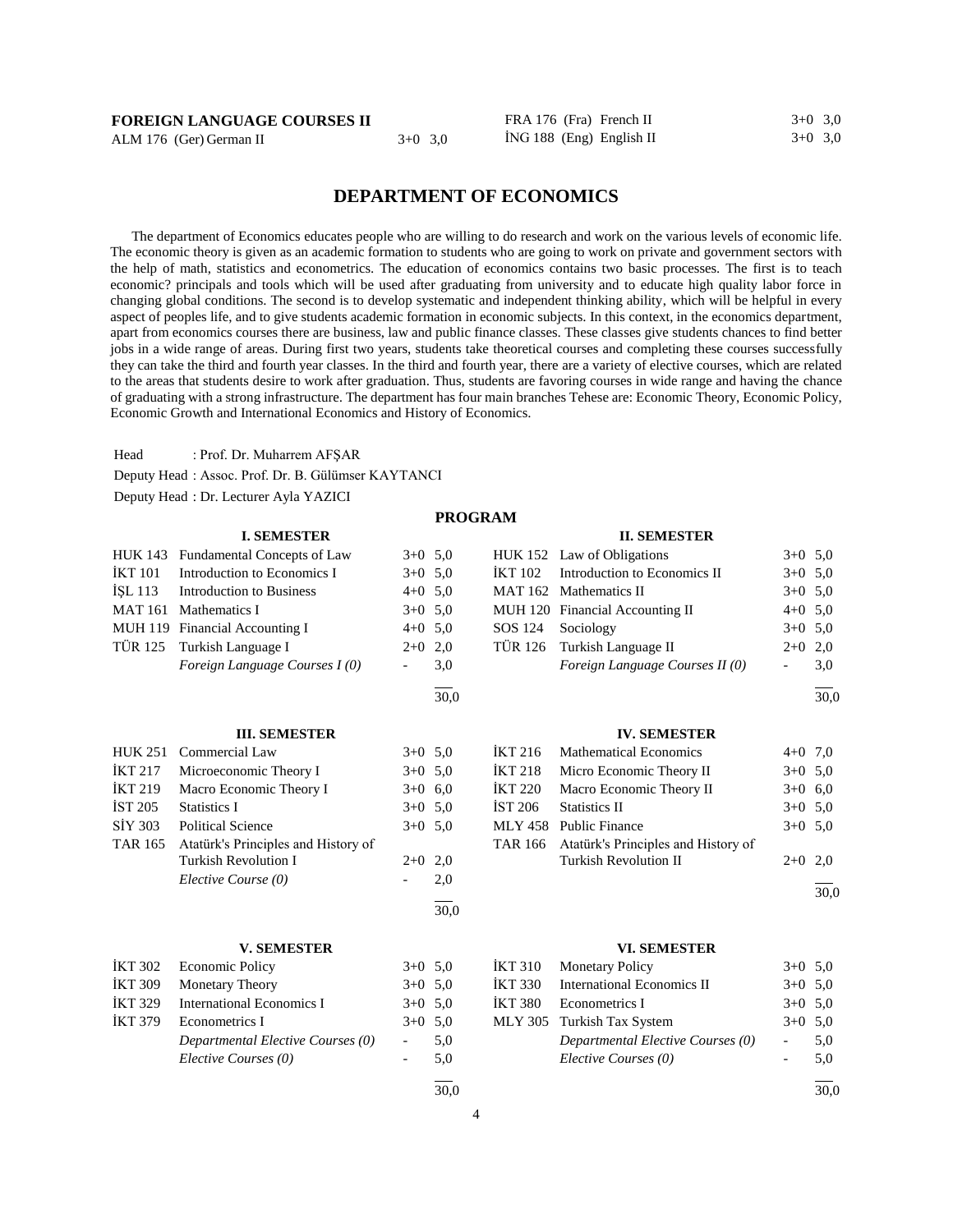# **VII. SEMESTER**

| IKT 437        | Financial Economics I             | $3+0$ 5.0 |      |
|----------------|-----------------------------------|-----------|------|
| IKT 445        | History of Economic Thought       | $3+0$ 5.0 |      |
| <b>IKT 459</b> | Economic Growth Theories          | $3+0$ 5.0 |      |
|                | Departmental Elective Courses (0) |           | 15.0 |
|                |                                   |           |      |

30,0

# **DEPARTMENTAL ELECTIVE COURSES**

| <b>ARY 303</b> | Research Methods in Social<br>Sciences | $2+0$ 5,0 |     |
|----------------|----------------------------------------|-----------|-----|
| <b>CEK 430</b> | Labor and Social Security Law          | $2+0$     | 5,0 |
| <b>FIN 303</b> | <b>Financial Mathematics</b>           | $3+0$     | 5,0 |
| <b>FIN 310</b> | Real Estate Pricing and Finance        | $2 + 0$   | 5,0 |
| <b>FİN 402</b> | Principles of Insurance                | $2+0$     | 5,0 |
| <b>FIN 403</b> | The Analysis of Investment             |           |     |
|                | Decision                               | $2+0$     | 5,0 |
| <b>FIN 407</b> | <b>International Finance</b>           | $2 + 0$   | 5,0 |
| <b>FİN 409</b> | <b>Financial Management</b>            | $3+0$     | 5,0 |
| <b>HUK 126</b> | Administrative Law                     | $2 + 0$   | 5,0 |
| <b>HUK 127</b> | Constitutional Law                     | $2 + 0$   | 5,0 |
| <b>HUK 469</b> | Human Rights                           | $2 + 0$   | 5,0 |
| <b>İKT 371</b> | <b>Labor Economics</b>                 | $2+0$     | 5,0 |
| <b>İKT 372</b> | International Economic                 |           |     |
|                | Organizations                          | $2 + 0$   | 5,0 |
| <b>IKT 373</b> | <b>Economics of Crises</b>             | $2+0$     | 5,0 |
| <b>İKT 376</b> | Financial Institutions and Banking 2+0 |           | 5,0 |
| <b>İKT 378</b> | <b>Economic Forecasting</b>            | 2+0       | 5,0 |
| <b>IKT 419</b> | Applications in Economics              | $0 + 4$   | 5,0 |
| <b>İKT 443</b> | Gender and Development                 | $2 + 0$   | 5,0 |
| <b>IKT</b> 461 | EU and Turkey                          | $2+0$     | 5,0 |
| <b>IKT 462</b> | Economic History of Turkey             | $2 + 0$   | 5,0 |
| <b>IKT</b> 463 | <b>History of Economics</b>            | $2+0$     | 5,0 |
| <b>İKT 464</b> | <b>Comparative Economic Systems</b>    | $2+0$     | 5,0 |
| <b>İKT465</b>  | <b>Industrial Economics</b>            | $2 + 0$   | 5,0 |
| <b>İKT</b> 466 | Economic Risk Management               | $2 + 0$   | 5,0 |
| <b>İKT468</b>  | World Economy                          | $2+0$     | 5,0 |
| <b>İKT 471</b> | Managerial Economics I                 | $2+0$     | 5,0 |
| <b>IKT 472</b> | Managerial Economics II                | $2 + 0$   | 5,0 |
| <b>İKT 474</b> | Strategic Management in Public         |           |     |
|                | Sector                                 | $2+0$     | 5,0 |
|                | ING 225 (Eng) Academic English I       | $3+0$     | 3,0 |
|                | İNG 226 (Eng) Academic English II      | $3+0$     | 3,0 |
| ING 325        | (Eng) Academic English III             | $3+0$     | 3,0 |

# **VIII. SEMESTER**

|         | İKT 403 Development Economics     | $3+0$ 5.0 |      |
|---------|-----------------------------------|-----------|------|
| İKT 438 | <b>Financial Economics II</b>     | $3+0$ 5.0 |      |
| İKT 448 | Turkish Economy                   | $3+0$ 5.0 |      |
|         | Departmental Elective Courses (0) |           | 15.0 |
|         |                                   |           |      |

l 30,0

|                | ING 326 (Eng) Academic English IV   | $3+0$ 3,0 |     |
|----------------|-------------------------------------|-----------|-----|
|                | ING 425 (Eng) Academic English V    | $3+0$ 3,0 |     |
|                | ING 426 (Eng) Academic English VI   | $3+0$     | 3,0 |
| İSL 223        | <b>Business Management</b>          | $3+0$ 5.0 |     |
| <b>İSL 321</b> | Applied Entreprenneurship           | $3+1$ 5.0 |     |
| <b>İSL 420</b> | Foreign Trade Transactions and      |           |     |
|                | Management                          | $2+0$ 5.0 |     |
| <b>MLY 364</b> | <b>Fiscal Policy</b>                | $4+0$ 5,0 |     |
| <b>MUH 242</b> | <b>Cost Accounting</b>              | $4+0$ 6,0 |     |
| <b>MUH 308</b> | Corporate Accounting                | $2+0$ 5.0 |     |
| <b>MUH 310</b> | <b>Financial Statement Analysis</b> | $3+0$ 5.0 |     |
| PZL 211        | Principles of Marketing             | $3+0$ 5.0 |     |

# **ELECTIVE COURSES**

| BEÖ 155 Physical Education            | $2+0$ 2,0 |  |
|---------------------------------------|-----------|--|
| KÜL 199 Cultural Activities           | $0+2$ 2,0 |  |
| MÜZ 155 Turkish Folk Music            | $2+0$ 2,0 |  |
| MÜZ 157 Traditional Turkish Art Music | $2+0$ 2,0 |  |
| SAN 155 Hall Dances                   | $0+2$ 2,0 |  |
| SNT 155 History of Art                | $2+0$ 2,0 |  |
| SOS 155 Folkdance                     | $2+0$ 2,0 |  |
| THU 203 Community Services            | $0+2$ 3.0 |  |
| TÜR 120 Turkish Sign Language         | $3+0$ 3,0 |  |
|                                       |           |  |

# **FOREIGN LANGUAGE COURSES I**

| ALM 175 (Ger) German I    | $3+0$ 3.0 |  |
|---------------------------|-----------|--|
| FRA 175 (Fra) French I    | $3+0$ 3.0 |  |
| $ING 175$ (Eng) English I | $3+0$ 3.0 |  |

# **FOREIGN LANGUAGE COURSES II**

| ALM 176 (Ger) German II    | $3+0$ 3.0 |  |
|----------------------------|-----------|--|
| FRA 176 (Fra) French II    | $3+0$ 3.0 |  |
| $ING 176$ (Eng) English II | $3+0$ 3.0 |  |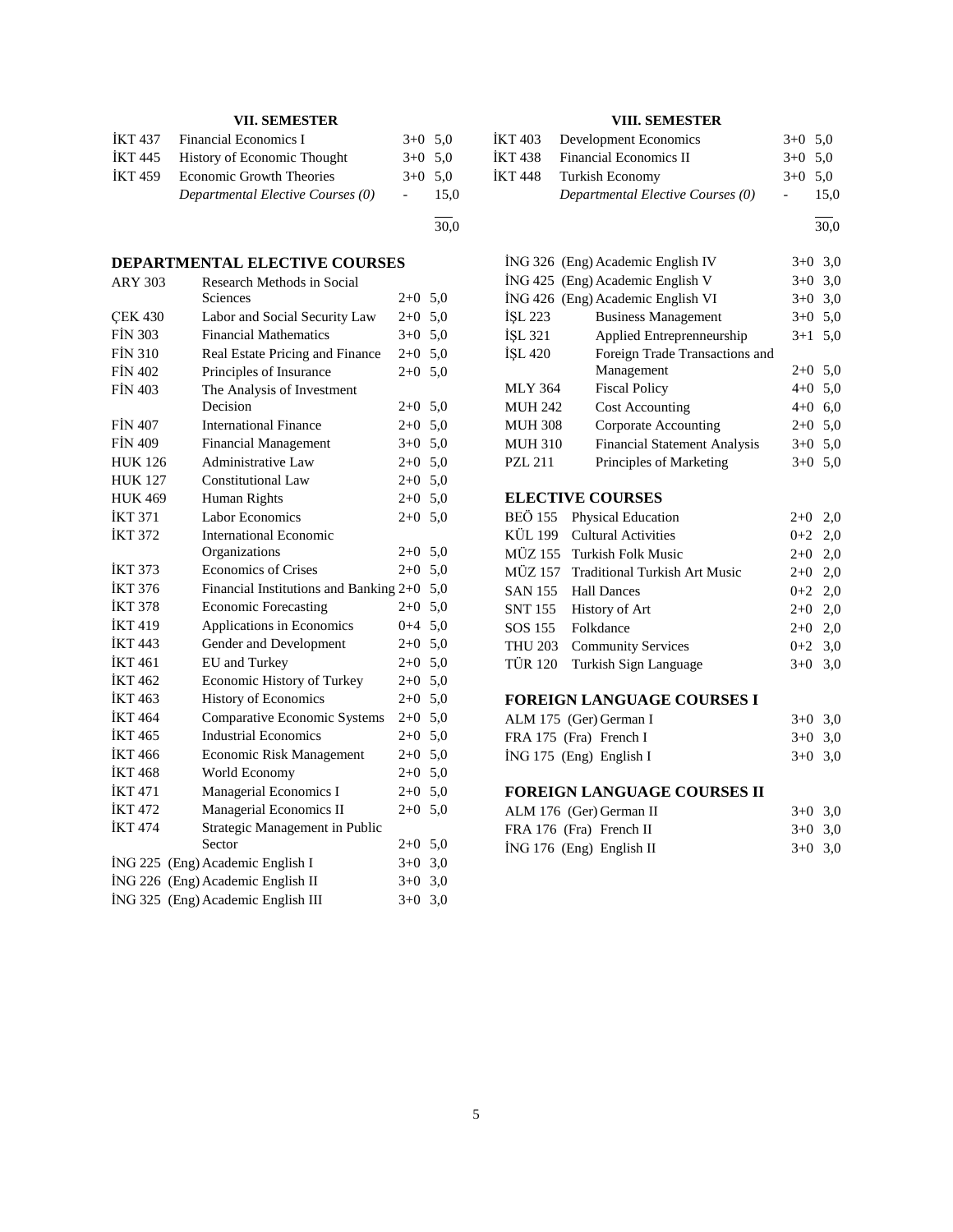# **DEPARTMENT OF LABOUR ECONOMICS AND INDUSTRIAL RELATIONS**

 Labour Economics and Industrial Relations is an interdisciplinary field of social sciences that studies social policy, sociology, psychology, economics and labour law.

 The Department of Labour Economics and Industrial Relations has six main field of sciences:Social Policy, Industrial Relations, Labour Economics, Labour and Social Security Law, Management and Occupational Sociology, Management and Occupational Psychology. The Departmental courses have an interdisciplinary approach to work and work environment and various disciplines in social sciences such as social politics, law, economics, sociology, psychology and management.

 The first two years of the program offers more general courses by various departments from the Faculty. However, the third and fourth years of study is devoted to specialized departmental courses. The Department offers students many elective courses to let the students specialize in the fields they want. Graduates from the Department will be experts in their field and also equipped with generalized skills, which allows them to retain their competence in a rapidly changing world. The graduates find opportunities of employment in personel or human resources departments of the public and private sector. The department is located in the main Campus of Anadolu University which is called Yunus Emre. It is governed by one chairman and one deputy chairman.

Head : Prof. Dr. Deniz KAĞNICIOĞLU

Deputy Head : Assoc. Prof. Dr. Zerrin SUNGUR

Deputy Head : Dr. Lecturer Emre KOL

### **PROGRAM**

|                | <b>I. SEMESTER</b>                  |                          |      |                | <b>II. SEMESTER</b>                 |                          |      |
|----------------|-------------------------------------|--------------------------|------|----------------|-------------------------------------|--------------------------|------|
|                | HUK 143 Fundamental Concepts of Law | $3+0$ 5.0                |      |                | HUK 152 Law of Obligations          | $3+0$ 5,0                |      |
| <b>İKT</b> 101 | Introduction to Economics I         | $3+0$ 5,0                |      | <b>İKT</b> 102 | Introduction to Economics II        | $3+0$ 5.0                |      |
| <b>ISL 113</b> | Introduction to Business            | $4+0$ 5,0                |      | <b>ISL 223</b> | <b>Business Management</b>          | $3+0$ 5,0                |      |
| <b>MAT 179</b> | <b>Mathematics</b>                  | $3+0$ 5,0                |      |                | MUH 120 Financial Accounting II     | $4+0$ 5.0                |      |
|                | MUH 119 Financial Accounting I      | $4+0$ 5,0                |      | SOS 124        | Sociology                           | $3+0$                    | 5,0  |
| <b>TÜR 125</b> | Turkish Language I                  | $2+0$                    | 2,0  | <b>TÜR 126</b> | Turkish Language II                 | $2+0$                    | 2,0  |
|                | Foreign Language Courses I (0)      |                          | 3,0  |                | Foreign Language Courses II (0)     | $\overline{\phantom{a}}$ | 3,0  |
|                |                                     |                          | 30,0 |                |                                     |                          | 30,0 |
|                | <b>III. SEMESTER</b>                |                          |      |                | <b>IV. SEMESTER</b>                 |                          |      |
| <b>CEK 215</b> | <b>Social Policy</b>                | $4+0$ 6.0                |      | <b>CEK 216</b> | Social Policy II                    | $4+0$ 6,0                |      |
| <b>CEK 353</b> | History of Turkish Labor Relations  | $3+0$ 5,0                |      | <b>HUK 127</b> | <b>Constitutional Law</b>           | $2+0$ 5,0                |      |
| <b>İKT 203</b> | Micro Economic Theory               | $3+0$ 5,0                |      | <b>İKT 204</b> | Macro Economic Theory               | $3+0$ 6,0                |      |
| <b>IST 205</b> | <b>Statistics I</b>                 | $3+0$ 5.0                |      | <b>İST 206</b> | <b>Statistics II</b>                | $3+0$                    | 5,0  |
| <b>SİY 303</b> | <b>Political Science</b>            | $3+0$ 5,0                |      | SOS 340        | Organizational Behavior             | $3+0$ 6,0                |      |
| <b>TAR 165</b> | Atatürk's Principles and History of |                          |      | <b>TAR 166</b> | Atatürk's Principles and History of |                          |      |
|                | <b>Turkish Revolution I</b>         | $2+0$                    | 2,0  |                | <b>Turkish Revolution II</b>        | $2+0$                    | 2,0  |
|                | Elective Course (0)                 |                          | 2,0  |                |                                     |                          |      |
|                |                                     |                          | 30.0 |                |                                     |                          | 30.0 |
|                |                                     |                          |      |                |                                     |                          |      |
|                | <b>V. SEMESTER</b>                  |                          |      |                | <b>VI. SEMESTER</b>                 |                          |      |
| <b>CEK 201</b> | <b>Industrial Psychology</b>        | $3+0$ 5.0                |      | <b>CEK 212</b> | Labour Economics II                 | $3+0$ 5.0                |      |
| <b>CEK 211</b> | Labour Economics I                  | $3+0$ 5,0                |      | <b>CEK 310</b> | Collective Labor Law                | $4+0$ 5,0                |      |
| <b>CEK 303</b> | <b>Individual Labor Law</b>         | $4+0$ 5,0                |      | <b>CEK 419</b> | Occupational Health and Safety      | $3+0$ 5.0                |      |
| <b>CEK 313</b> | <b>Trade Unionism</b>               | $4 + 0$                  | 5,0  | SOS 342        | Social Structure of Turkey          | $3+0$ 5,0                |      |
|                | Departmental Elective Courses (0)   | $\overline{\phantom{a}}$ | 5,0  |                | Departmental Elective Courses (0)   | $\overline{\phantom{a}}$ | 5,0  |
|                | Elective Courses (0)                | $\overline{\phantom{a}}$ | 5,0  |                | Elective Courses (0)                | $\overline{\phantom{0}}$ | 5,0  |
|                |                                     |                          | 30,0 |                |                                     |                          | 30.0 |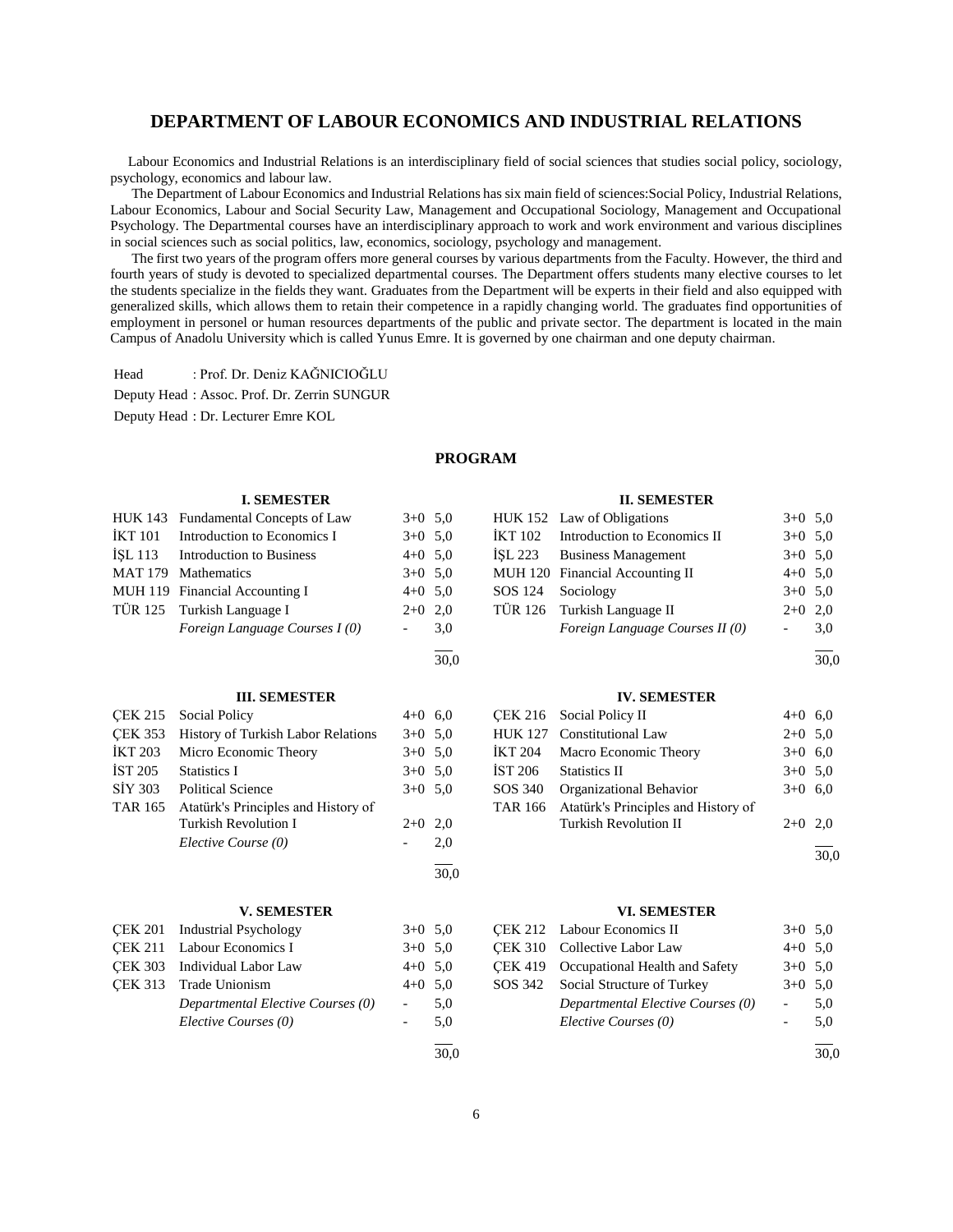# **VII. SEMESTER**

|         | CEK 409 Social Security           | $3+0$ 5.0 |      |
|---------|-----------------------------------|-----------|------|
|         | CEK 427 Industrial Relations      | $3+0$ 5.0 |      |
| FIN 409 | <b>Financial Management</b>       | $3+0$ 5.0 |      |
|         | Departmental Elective Courses (0) |           | 15.0 |
|         |                                   |           |      |

30,0

# **DEPARTMENTAL ELECTIVE COURSES**

| <b>ARY 303</b> | Research Methods in Social                 |         |     |
|----------------|--------------------------------------------|---------|-----|
|                | Sciences                                   | $2+0$   | 5,0 |
| <b>BİL 811</b> | <b>Computer Laboratory</b>                 | $3+0$   | 5,0 |
| <b>CEK 315</b> | <b>Employment and Unemployment</b>         | $2+0$   | 5,0 |
| <b>ÇEK 316</b> | <b>Job Evaluation</b>                      | $2+0$   | 5,0 |
| <b>CEK 317</b> | Social Policy in Turkey                    | $2 + 0$ | 5,0 |
| <b>ÇEK 324</b> | The Welfare Systems and Social<br>Policies | $2 + 0$ | 5,0 |
| <b>CEK 326</b> | Inspection of Working Life                 | $2 + 0$ | 5,0 |
| <b>CEK 328</b> | Health Systems in Comparision              | 2+0     | 5,0 |
| <b>CEK 412</b> | New Technology and Working                 |         |     |
|                | Life                                       | $2+0$   | 5,0 |
| <b>CEK 413</b> | <b>Industrial Relations Applications</b>   | $0 + 4$ | 5,0 |
| <b>CEK 420</b> | <b>Applied Labor Law</b>                   | $2+0$   | 5,0 |
| <b>CEK 424</b> | Wage Theory and Policy                     | $2+0$   | 5,0 |
| <b>CEK 428</b> | Income Distribution and Poverty            | $2 + 0$ | 5,0 |
| <b>CEK 429</b> | Leadership Theory and                      |         |     |
|                | Applications                               | $2+0$   | 5,0 |
| <b>CEK 431</b> | Sociology of Work                          | $2+0$   | 5,0 |
| <b>FIN 402</b> | Principles of Insurance                    | $2+0$   | 5,0 |
| <b>FIN 410</b> | <b>Capital Markets</b>                     | 4+0     | 5,0 |
| <b>FIN 411</b> | Principles of Banking                      | $2+0$   | 5,0 |
| <b>HUK 126</b> | Administrative Law                         | $2+0$   | 5,0 |
| <b>HUK 251</b> | Commercial Law                             | $3+0$   | 5,0 |
| <b>HUK 378</b> | Civil Law                                  | $2 + 0$ | 5,0 |
| <b>HUK 469</b> | Human Rights                               | $2+0$   | 5,0 |
| <b>İKT 367</b> | Monetary Theory and Policy                 | $2+0$   | 5,0 |
| <b>İKT 369</b> | Interpretation of the Economic             |         |     |
|                | Indicators                                 | 2+0     | 5,0 |
| <b>İKT443</b>  | Gender and Development                     | $2+0$   | 5,0 |
| <b>İKT 448</b> | <b>Turkish Economy</b>                     | $3+0$   | 5,0 |
| <b>İKT</b> 461 | EU and Turkey                              | $2 + 0$ | 5,0 |
| <b>ILT416</b>  | <b>Influential Face to Face Relations</b>  |         |     |
|                | in Business Life                           | 2+0     | 5,0 |
| <b>ILT</b> 419 | Body Language and Diction                  | $2 + 0$ | 5,0 |
| ING 225        | (Eng) Academic English I                   | $3+0$   | 3,0 |
| <b>ING 226</b> | (Eng) Academic English II                  | $3+0$   | 3,0 |

### **VIII. SEMESTER**

| CEK 410 Social Security Law        | $4+0$ 5.0        |      |
|------------------------------------|------------------|------|
| ISL 323 Human Resources Management | $3+0$ 5.0        |      |
| MLY 458 Public Finance             | $3+0$ 5.0        |      |
| Departmental Elective Courses (0)  | $\sim$ 100 $\mu$ | 15.0 |

l 30,0

|                | ING 325 (Eng) Academic English III   | $3+0$ 3.0 |     |
|----------------|--------------------------------------|-----------|-----|
|                | ING 326 (Eng) Academic English IV    | $3+0$     | 3,0 |
|                | İNG 425 (Eng) Academic English V     | $3+0$ 3,0 |     |
|                | ING 426 (Eng) Academic English VI    | $3+0$     | 3,0 |
| <b>ISL 438</b> | Performance and Career               |           |     |
|                | Management                           | $2+0$ 5,0 |     |
| <b>MLY 305</b> | Turkish Tax System                   | $3+0$ 5.0 |     |
| <b>MUH 242</b> | <b>Cost Accounting</b>               | $4 + 0$   | 6.0 |
| <b>MUH 310</b> | <b>Financial Statement Analysis</b>  | $3+0$ 5.0 |     |
| <b>MUH 414</b> | Enterprise Resource Planing and      |           |     |
|                | Application                          | $2+0$ 5.0 |     |
| <b>MUH 415</b> | <b>Accounting Information System</b> | $2+0$ 5.0 |     |
| <b>PSI</b> 122 | Psychology                           | $2+0$ 5,0 |     |
| <b>PSI 328</b> | Social Psychology                    | $2+0$     | 5,0 |
| SHZ 422        | <b>Social Services</b>               | $2+0$ 5.0 |     |

### **ELECTIVE COURSES**

| BEÖ 155 Physical Education            | $2+0$ 2,0 |  |
|---------------------------------------|-----------|--|
| KÜL 199 Cultural Activities           | $0+2$ 2,0 |  |
| MÜZ 155 Turkish Folk Music            | $2+0$ 2,0 |  |
| MÜZ 157 Traditional Turkish Art Music | $2+0$ 2,0 |  |
| SAN 155 Hall Dances                   | $0+2$ 2,0 |  |
| SNT 155 History of Art                | $2+0$ 2,0 |  |
| SOS 155 Folkdance                     | $2+0$ 2,0 |  |
| THU 203 Community Services            | $0+2$ 3.0 |  |
| TÜR 120 Turkish Sign Language         | $3+0$ 3.0 |  |
|                                       |           |  |

## **FOREIGN LANGUAGE COURSES I**

| ALM 175 (Ger) German I    | $3+0$ 3.0 |  |
|---------------------------|-----------|--|
| FRA 175 (Fra) French I    | $3+0$ 3.0 |  |
| $ING 187$ (Eng) English I | $3+0$ 3.0 |  |

# **FOREIGN LANGUAGE COURSES II**

| ALM 176 (Ger) German II    | $3+0$ 3.0 |  |
|----------------------------|-----------|--|
| FRA 176 (Fra) French II    | $3+0$ 3.0 |  |
| $ING 188$ (Eng) English II | $3+0$ 3.0 |  |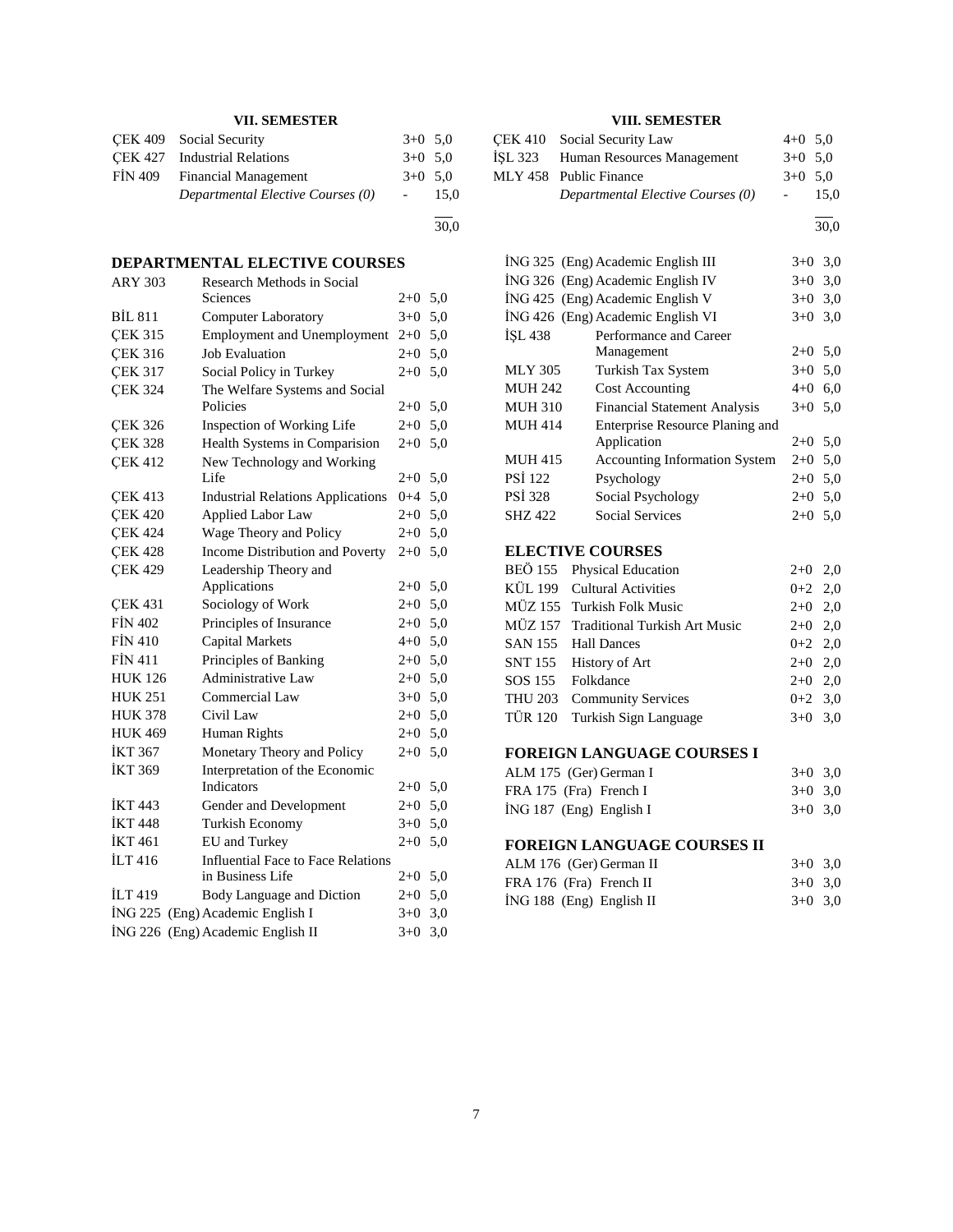# **DEPARTMENT OF PUBLIC FINANCE**

 Economies are generally separated in two sectors. While private sector produces good and services for individual needs and private benefits. Public sector produces good and services for social needs and social benefits. Public finance is interested in separation of duties between private sector and public sector. Therefore public finance is about what the duties of governments should be, how those duties are done and how costs of government operations should be and are financed.

 Public Finance Department has four sub fields; Public Finance Theory, Budgeting and Fiscal Planning, Fiscal Policy and Fiscal Laws

Head : Prof. Dr. Şebnem TOSUNOĞLU

Deputy Head : Assoc. Prof. Dr. Mehmet Oğuz ARSLAN

Deputy Head : Assoc. Prof. Dr. Cumhur DÜLGER

### **PROGRAM**

l  $\frac{1}{30.0}$ 

30,0

l  $\frac{1}{30.0}$ 

l  $\frac{1}{30,0}$ 

### **I. SEMESTER**

| HUK 127 Constitutional Law          | $2+0$ 5.0 |  |
|-------------------------------------|-----------|--|
| HUK 143 Fundamental Concepts of Law | $3+0.50$  |  |

| IKT 101 Introduction to Economics I | $3+0$ 5.0 |     |
|-------------------------------------|-----------|-----|
| MAT 161 Mathematics I               | $3+0$ 5.0 |     |
| SOS 124 Sociology                   | $3+0$ 5.0 |     |
| TÜR 125 Turkish Language I          | $2+0$ 2.0 |     |
| Foreign Language Courses I (0)      |           | 3.0 |
|                                     |           |     |

### **III. SEMESTER**

| İKT 203 | Micro Economic Theory                       | $3+0$ 5.0 |     |
|---------|---------------------------------------------|-----------|-----|
| İST 205 | <b>Statistics I</b>                         | $3+0$ 5.0 |     |
|         | MLY 213 Public Finance I                    | $3+0$ 5.0 |     |
|         | MLY 215 General Tax Law                     | $3+0$ 6.0 |     |
|         | MUH 119 Financial Accounting I              | $4+0$ 5,0 |     |
|         | TAR 165 Atatürk's Principles and History of |           |     |
|         | Turkish Revolution I                        | $2+0$ 2,0 |     |
|         | Elective Course (0)                         |           | 2,0 |
|         |                                             |           |     |

#### **V. SEMESTER**

| HUK 251 Commercial Law            | $3+0$ 5.0 |     |
|-----------------------------------|-----------|-----|
| MLY 321 Tax Law Special Part I    | $4+0$ 5.0 |     |
| MLY 323 Government Budgeting      | $4+0$ 5.0 |     |
| MUH 308 Corporate Accounting      | $2+0$ 5.0 |     |
| Departmental Elective Courses (0) |           | 5.0 |
| Elective Courses (0)              |           | 5.0 |

#### **VII. SEMESTER**

| MLY 364 Fiscal Policy                | $4+0$ 5.0        |      |
|--------------------------------------|------------------|------|
| MLY 407 Tax Enforcement Law          | $3+0$ 5.0        |      |
| MUH 310 Financial Statement Analysis | $3+0$ 5.0        |      |
| Departmental Elective Courses (0)    | $\sim$ 100 $\mu$ | 15.0 |

### **II. SEMESTER**

|  | HUK 126 Administrative Law           | $2+0$ 5.0 |     |
|--|--------------------------------------|-----------|-----|
|  | HUK 152 Law of Obligations           | $3+0$ 5.0 |     |
|  | IKT 102 Introduction to Economics II | $3+0$ 5.0 |     |
|  | ISL 325 Public Administration        | $2+0$ 5.0 |     |
|  | MAT 162 Mathematics II               | $3+0$ 5.0 |     |
|  | TÜR 126 Turkish Language II          | $2+0$ 2,0 |     |
|  | Foreign Language Courses II (0)      |           | 3,0 |
|  |                                      |           |     |

 $\frac{1}{30.0}$ 

#### **IV. SEMESTER**

| İKT 204 Macro Economic Theory               | $3+0$ 6,0 |  |
|---------------------------------------------|-----------|--|
| IST 206 Statistics II                       | $3+0$ 5,0 |  |
| MLY 214 Public Finance II                   | $3+0$ 5.0 |  |
| MLY 216 Law on Tax Procedure                | $3+0$ 7.0 |  |
| MUH 120 Financial Accounting II             | $4+0$ 5,0 |  |
| TAR 166 Atatürk's Principles and History of |           |  |
| <b>Turkish Revolution II</b>                | $2+0$ 2,0 |  |
|                                             |           |  |

30,0

### **VI. SEMESTER**

| FIN 409 Financial Management      | $3+0$ 5.0  |     |
|-----------------------------------|------------|-----|
| MLY 316 Public Economics          | $4+0$ 5.0  |     |
| MLY 322 Tax Law Special Part II   | $4+0$ 4,0  |     |
| MUH 242 Cost Accounting           | $4+0$ 6.0  |     |
| Departmental Elective Courses (0) | $\sim$ $-$ | 5.0 |
| Elective Courses (0)              |            | 5.0 |
|                                   |            |     |

l  $\frac{1}{30,0}$ 

### **VIII. SEMESTER**

|  | IKT 448 Turkish Economy               | $3+0$ 5.0  |      |
|--|---------------------------------------|------------|------|
|  | MLY 406 Dispute Resolution in Tax Law | $3+0$ 5.0  |      |
|  | MLY 427 Tax Penal Law                 | $3+0$ 5.0  |      |
|  | Departmental Elective Courses (0)     | $\sim 100$ | 15.0 |
|  |                                       |            |      |

l  $\frac{1}{30,0}$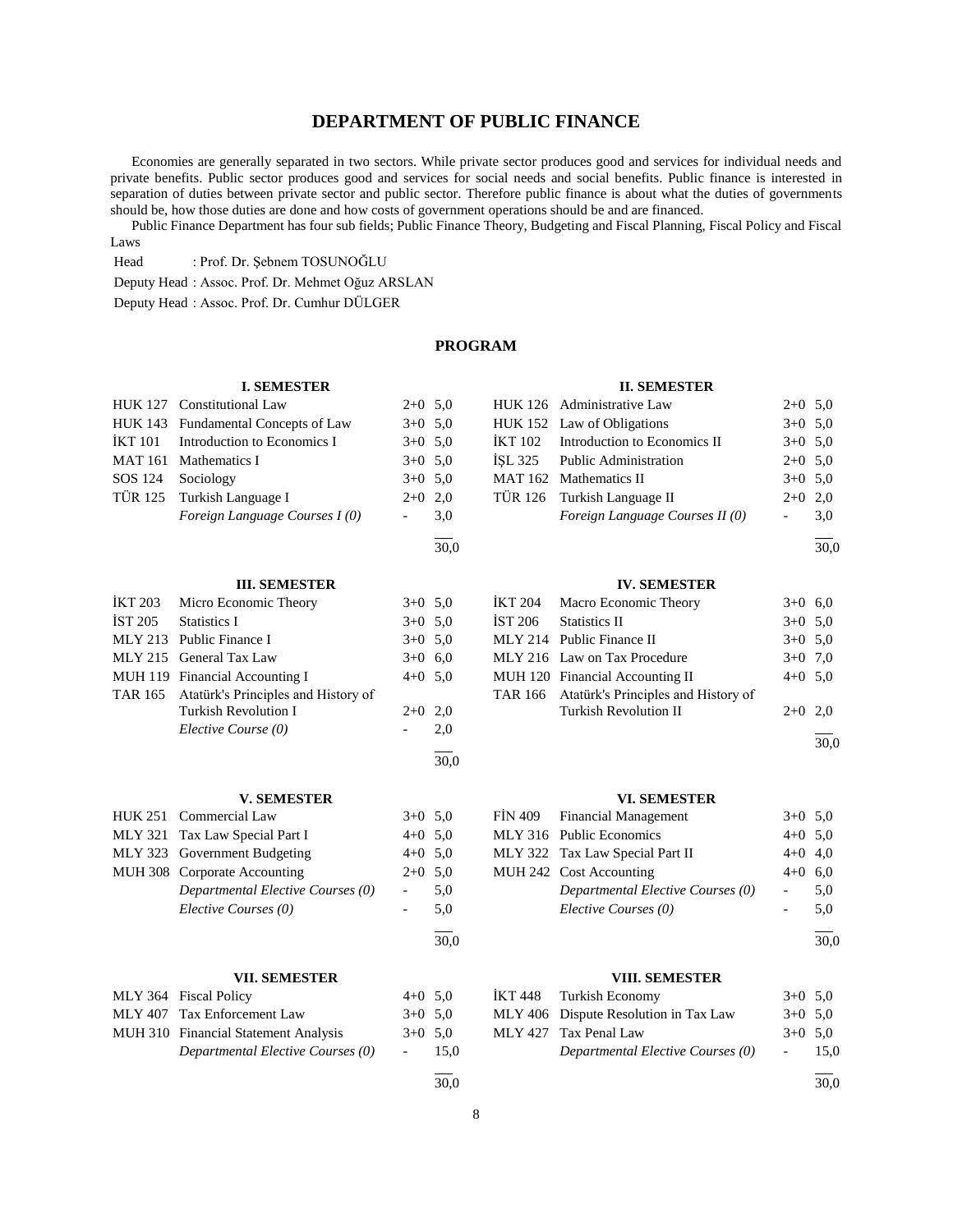# **DEPARTMENTAL ELECTIVE COURSES**

| <b>CEK 303</b> | <b>Individual Labor Law</b>         | $4 + 0$ | 5,0 |
|----------------|-------------------------------------|---------|-----|
| <b>CEK 410</b> | Social Security Law                 | $4 + 0$ | 5,0 |
| <b>FIN 402</b> | Principles of Insurance             | $2+0$   | 5,0 |
| <b>FIN 407</b> | <b>International Finance</b>        | $2 + 0$ | 5,0 |
| <b>FIN 410</b> | <b>Capital Markets</b>              | $4 + 0$ | 5,0 |
| <b>FİN 411</b> | Principles of Banking               | $2+0$   | 5,0 |
| <b>HUK 343</b> | Law and Economics                   | $2 + 0$ | 5,0 |
| <b>HUK 378</b> | Civil Law                           | $2+0$   | 5,0 |
| <b>HUK 380</b> | Companies Law                       | $2+0$   | 5,0 |
| <b>İKT 322</b> | <b>International Economics</b>      | $2+0$   | 5,0 |
| <b>İKT 367</b> | Monetary Theory and Policy          | $2+0$   | 5,0 |
| <b>İKT 369</b> | Interpretation of the Economic      |         |     |
|                | <b>Indicators</b>                   | $2+0$   | 5,0 |
| <b>İKT 445</b> | History of Economic Thought         | $3+0$   | 5,0 |
| <b>İKT</b> 468 | World Economy                       | $2+0$   | 5,0 |
| ING 225        | (Eng) Academic English I            | $3+0$   | 3,0 |
| ING 226        | (Eng) Academic English II           | $3+0$   | 3,0 |
|                | ING 325 (Eng) Academic English III  | $3+0$   | 3,0 |
| ING 326        | (Eng) Academic English IV           | $3+0$   | 3,0 |
| İNG 425        | (Eng) Academic English V            | $3+0$   | 3,0 |
|                | İNG 426 (Eng) Academic English VI   | $3+0$   | 3,0 |
| ISL 321        | Applied Entreprenneurship           | $3+1$   | 5,0 |
| İŞL 420        | Foreign Trade Transactions and      |         |     |
|                | Management                          | $2+0$   | 5,0 |
| <b>MLY 312</b> | Economics of Public Enterprise      | $2+0$   | 5,0 |
| <b>MLY 314</b> | <b>History of Public Finance</b>    | $2+0$   | 5,0 |
| <b>MLY 357</b> | Government and Market               |         |     |
|                | Economy                             | $2+0$   | 5,0 |
| <b>MLY 366</b> | <b>Public Financial Management</b>  | $2+0$   | 5,0 |
| <b>MLY 368</b> | <b>Economic Effects of Taxes</b>    | $2+0$   | 5,0 |
| <b>MLY 370</b> | <b>International Public Finance</b> | $2+0$   | 5,0 |
| <b>MLY 421</b> | Case Studies on Public Finance      | $0 + 4$ | 5,0 |
| <b>MLY 449</b> | <b>EU Public Finance</b>            | $2+0$   | 5,0 |

| <b>MLY 459</b> | <b>Local Administration Finance</b>  | $2+0$ 5,0 |     |
|----------------|--------------------------------------|-----------|-----|
| <b>MLY 460</b> | <b>Tax Practices</b>                 | $2+0$ 5.0 |     |
| MLY 461        | Current Issues in Public Finance     | $2+0$ 5,0 |     |
| MLY 463        | Government Borrowing                 | $2+0$ 5,0 |     |
| <b>MLY 465</b> | Customs Transactions and             |           |     |
|                | Practices                            | $2+0$ 5.0 |     |
| <b>MUH 412</b> | Auditing                             | $3+0$ 5.0 |     |
| <b>MUH 415</b> | <b>Accounting Information System</b> | $2+0$ 5.0 |     |
| <b>MUH 459</b> | <b>Essentials of Internal Audit</b>  | $2+0$ 5,0 |     |
| SIY 303        | Political Science                    | $3+0$ 5.0 |     |
|                |                                      |           |     |
|                | <b>ELECTIVE COURSES</b>              |           |     |
|                | BEÖ 155 Physical Education           | $2+0$ 2,0 |     |
|                | KÜL 199 Cultural Activities          | $0+2$ 2,0 |     |
|                | MÜZ 155 Turkish Folk Music           | $2+0$     | 2,0 |
|                |                                      |           |     |

| MÜZ 155 Turkish Folk Music            | $2+0$ 2,0 |  |
|---------------------------------------|-----------|--|
| MÜZ 157 Traditional Turkish Art Music | $2+0$ 2,0 |  |
| SAN 155 Hall Dances                   | $0+2$ 2.0 |  |
| SNT 155 History of Art                | $2+0$ 2,0 |  |
| SOS 155 Folkdance                     | $2+0$ 2.0 |  |
| THU 203 Community Services            | $0+2$ 3.0 |  |
| TÜR 120 Turkish Sign Language         | $3+0$ 3.0 |  |
|                                       |           |  |

#### **FOREIGN LANGUAGE COURSES I**

| ALM 175 (Ger) German I    | $3+0$ 3.0 |  |
|---------------------------|-----------|--|
| FRA 175 (Fra) French I    | $3+0$ 3.0 |  |
| $ING 187$ (Eng) English I | $3+0$ 3.0 |  |

#### **FOREIGN LANGUAGE COURSES II**

| ALM 176 (Ger) German II    | $3+0$ 3.0 |  |
|----------------------------|-----------|--|
| FRA 176 (Fra) French II    | $3+0$ 3.0 |  |
| $ING 188$ (Eng) English II | $3+0$ 3.0 |  |

# **PROGRAM IN BUSINESS ADMINISTRATION (ENGLISH)**

 Business organizations have fundamental roles in the economic system of countries. Business education provides the required knowledege and skills for the effective management of business organizations which are surrounded by fastly changing global environment.Business education focus on the decision making process that will lead to effective and efficient use of resources; strategic management; marketing; finance and accounting; human resources and contemprorary management techniques.

 Department of Business Administration of the Faculty of Economics and Administrative Sciences (FEAS) has six main fields of science as Management and Organization; Accounting and Finance; Quantitative Techniques; Production Management and Marketing; Trade Law; Cooperatives. The curricula of the Department consist of the compulsory courses in these distinct fields and a large variety of elective courses. The content of the courses are prepared in a way to give students theoretical and practical business knowledge, to enhance their analytical thinking and increase their ability to analyze business problems.

Head : Prof. Dr. Saime ÖNCE Deputy Head : Assoc. Prof. Dr. Ali ÖZDEMİR Deputy Head : Dr. Lecturer Feyza AĞLARGÖZ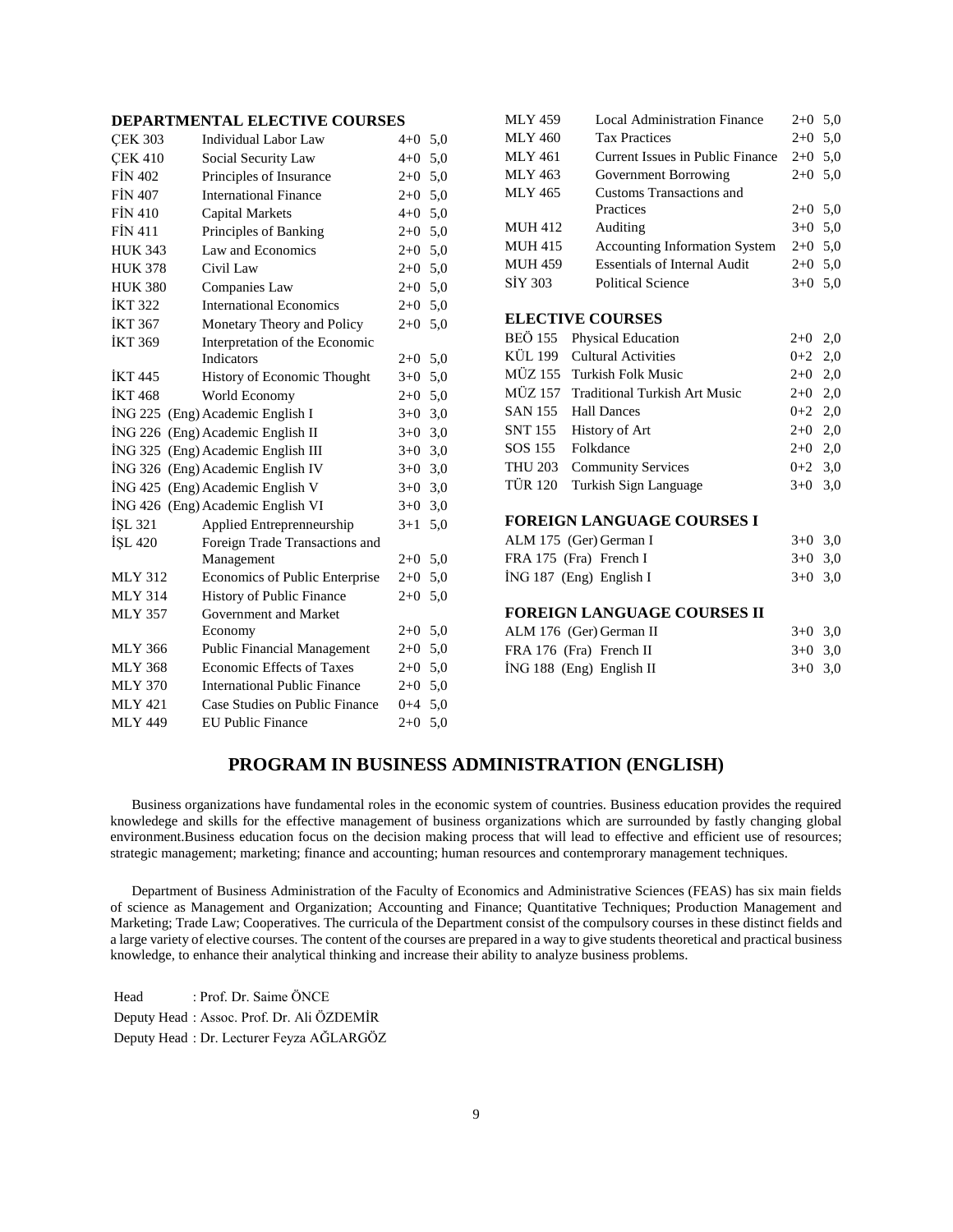# **PROGRAM**

### **I. SEMESTER**

|                             | TÜR 125 Turkish Language I                 | $2+0$ 2,0 |  |
|-----------------------------|--------------------------------------------|-----------|--|
|                             | HUK 143 (Eng) Fundamentals Concepts of Law | $3+0$ 5.0 |  |
|                             | İKT 101 (Eng) Introduction to Economics I  | $3+0$ 5.0 |  |
|                             | ING 325 (Eng) Academic English III         | $3+0$ 3.0 |  |
|                             | ISL 113 (Eng) Introduction to Business     | $4+0$ 5.0 |  |
| MAT 161 (Eng) Mathematics I |                                            | $3+0$ 5.0 |  |
|                             | MUH 119 (Eng) Financial Accounting I       | $4+0$ 5,0 |  |
|                             |                                            |           |  |

#### 30,0

## **III. SEMESTER**

| <b>TAR 165</b>               | Atatürk's Principles and History             |           |  |
|------------------------------|----------------------------------------------|-----------|--|
|                              | of Turkish Revolution I                      | $2+0$ 2,0 |  |
|                              | ARY 209 (Eng) Scientific Research and Report |           |  |
|                              | Writing                                      | $2+0$ 3.0 |  |
|                              | BİL 811 (Eng) Computer Laboratory            | $3+0$ 5,0 |  |
|                              | IKT 203 (Eng) Microeconomic Theory           | $3+0$ 5,0 |  |
| $IST 205$ (Eng) Statistics I |                                              | $3+0$ 5,0 |  |
|                              | ISL 223 (Eng) Business Management            | $3+0$ 5,0 |  |
| SOS 124 (Eng) Sociology      |                                              | $3+0$ 5,0 |  |
|                              |                                              |           |  |

30,0

### **V. SEMESTER**

| MLY 305<br>Turkish Tax System            | $3+0$ 5.0 |      |
|------------------------------------------|-----------|------|
| FIN 301 (Eng) Financial Management I     | $3+0$ 5.0 |      |
| ISL 323 (Eng) Human Resources Management | $3+0$ 5.0 |      |
| PZL 211 (Eng) Principles of Marketing    | $3+0$     | 5.0  |
| Departmental Elective Courses (0) -      |           | 5.0  |
| Elective Courses (0)                     |           | 5,0  |
|                                          |           |      |
|                                          |           | 30.0 |

### **VII. SEMESTER**

| IST 435 (Eng) Linear Programming           | $3+0$ 5.0 |      |
|--------------------------------------------|-----------|------|
| İŞL 429 (Eng) Management Information       |           |      |
| <b>Systems</b>                             | $3+0$ 5.0 |      |
| MUH 310 (Eng) Financial Statement Analysis | $3+0$ 5.0 |      |
| <b>Departmental Elective Courses</b>       |           |      |
| (0)                                        |           | 15.0 |
|                                            |           |      |
|                                            |           | 30.0 |

### **DEPARTMENTAL ELECTIVE COURSES**

| <b>CEK 430</b>  | Labor and Social Security Law $2+0$ 5,0 |           |  |
|-----------------|-----------------------------------------|-----------|--|
| $FIN 402$ (Eng) | Principles of Insurance                 | $2+0$ 5.0 |  |
| <b>FİN 403</b>  | The Analysis of Investment              |           |  |
|                 | Decision                                | $2+0$ 5.0 |  |
|                 | FIN 406 (Eng) Investment Analysis       | $2+0$ 5.0 |  |
|                 | FIN 407 (Eng) International Finance     | $2+0$ 5.0 |  |
|                 | FIN 411 (Eng) Principles of Banking     | $2+0$ 5.0 |  |

### **II. SEMESTER**

| <b>HUK 152</b>               | Law of Obligations                         | $3+0$ 5.0 |  |
|------------------------------|--------------------------------------------|-----------|--|
| <b>TÜR 126</b>               | Turkish Language II                        | $2+0$ 2,0 |  |
|                              | IKT 102 (Eng) Introduction to Economics II | $3+0$ 5.0 |  |
|                              | İNG 326 (Eng) Academic English IV          | $3+0$ 3.0 |  |
| MAT 162 (Eng) Mathematics II |                                            | $3+0$ 5.0 |  |
|                              | MUH 120 (Eng) Financial Accounting II      | $4+0$ 5.0 |  |
| PSİ 122 (Eng) Psychology     |                                            | $2+0$ 5.0 |  |

l 30,0

### **IV. SEMESTER**

| $3+0$ 5.0 |     |
|-----------|-----|
|           |     |
| $2+0$ 2.0 |     |
| $3+0$ 5.0 |     |
| $3+0$ 5.0 |     |
| $3+0$ 5.0 |     |
| $4 + 0$   | 6.0 |
|           | 2.0 |
|           |     |

l 30,0

### **VI. SEMESTER**

| FİN 302 (Eng) Financial Management II       | $3+0$ 5.0 |     |
|---------------------------------------------|-----------|-----|
| ISL 318 (Eng) Production Management (Üretim |           |     |
| Yönetimi)                                   | $3+0$ 5.0 |     |
| ISL 320 (Eng) International Business        | $3+0$ 5.0 |     |
| PZL 310 (Eng) Marketing Management          | $3+0$ 5.0 |     |
| Departmental Elective Courses (0) -         |           | 5,0 |
| Elective Courses (0)                        |           | 5,0 |
|                                             |           |     |

30,0

### **VIII. SEMESTER**

| FIN 410 (Eng) Capital Markets |                                      | $4+0$ 5.0 |      |
|-------------------------------|--------------------------------------|-----------|------|
|                               | İŞL 436 (Eng) Strategic Management   | $3+0$ 5.0 |      |
| MUH 412 (Eng) Auditing        |                                      | $3+0$ 5.0 |      |
|                               | <b>Departmental Elective Courses</b> |           |      |
|                               | (0)                                  |           | 15.0 |
|                               |                                      |           |      |
|                               |                                      |           | 30.0 |

|         | FİN 412 (Eng) Financial Management in    |           |     |
|---------|------------------------------------------|-----------|-----|
|         | <b>Multinational Companies</b>           | $2+0$ 5,0 |     |
| HUK 127 | <b>Constitutional Law</b>                | $2+0$ 5.0 |     |
|         | HUK 392 (Eng) Introduction to Public     |           |     |
|         | <b>International Law</b>                 | $2+0$ 5,0 |     |
| HUK 469 | Human Rights                             | $2+0$ 5,0 |     |
|         | İKT 204 (Eng) Macroeconomic Theory       | $3+0$     | 6.0 |
|         | İKT 367 (Eng) Monetary Theory and Policy | $2+0$ 5.0 |     |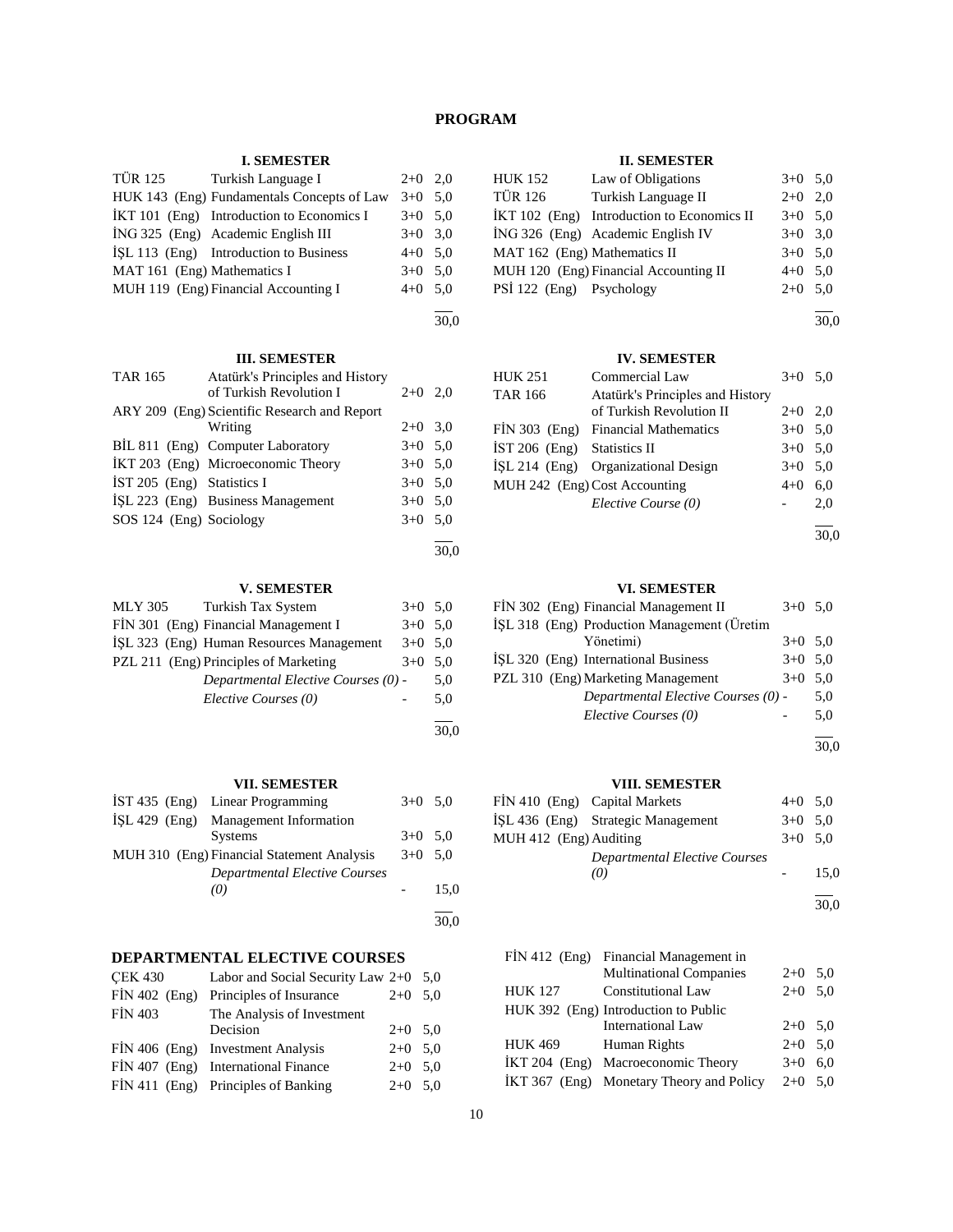| İKT 369                      | Interpretation of the Economic      |         |      |
|------------------------------|-------------------------------------|---------|------|
|                              | <b>Indicators</b>                   | $2+0$   | 5,0  |
| <b>IKT 443</b>               | Gender and Development              | $2+0$   | 5,0  |
| İKT 448 (Eng)                | Turkish Economy                     | $3+0$   | 5,0  |
| İKT 461<br>(Eng)             | EU and Turkey                       | $2+0$   | 5,0  |
| İLT 309<br>(Eng)             | <b>Presentation Techniques</b>      | $2+0$   | 5,0  |
| <b>İLT</b> 416               | <b>Influential Face to Face</b>     |         |      |
|                              | <b>Relations in Business Life</b>   | $2+0$   | 5,0  |
| <b>İLT</b> 419               | Body Language and Diction           | $2+0$   | 5,0  |
| $ING 425$ (Eng)              | Academic English V                  | $3+0$   | 3,0  |
| $ING 426$ (Eng)              | Academic English VI                 | $3+0$   | 3,0  |
| <b>İST 303</b>               | <b>Statistical Package Programs</b> | $2 + 0$ | 5,0  |
| $IST 414$ (Eng)              | Decision Theory                     | $2+0$   | 5,0  |
| $IST 416$ (Eng)              | <b>Operations Research</b>          | $2+0$   | 5,0  |
| İŞL 321                      | Applied Entreprenneurship           | $3+1$   | 5,0  |
| ISL 325 $(Eng)$              | Public Administration               | $2+0$   | 5,0  |
| İŞL 329                      | Supply Chain Management             | $2 + 0$ | 5,0  |
| $ISL 329$ (Eng)              | Supply Chain Management             | $2+0$   | 5,0  |
| İŞL 369 (Eng)                | <b>Business Game</b>                | $2+0$   | 5,0  |
| İŞL 415                      | <b>Business Field Studies</b>       | $0 + 4$ | 5,0  |
| $ISL 420$ (Eng)              | <b>Foreign Trade Transactions</b>   |         |      |
|                              | and Management                      | $2+0$   | 5,0  |
| İŞL 432 (Eng)                | <b>Innovation Management</b>        | $2+0$   | 5,0  |
| İŞL 434 (Eng)                | Case Studies in Management          | $2+0$   | 5,0  |
| $ISL 459$ (Eng)              | Project Management                  | $2+0$   | 5,0  |
| İŞL 461 (Eng)                | <b>Negotiation Techniques</b>       | $2+0$   | 5,0  |
| İŞL 469 (Eng)                | <b>Business Simulation</b>          | $3+0$   | 10,0 |
| $ISL$ 471 (Eng)              | Applied Management By Real          |         |      |
|                              | Life Experiences                    | $2+0$   | 5,0  |
| ISL $473$ (Eng)              | Corporate Governance                | $2+0$   | 5,0  |
| <b>MLY 364</b>               | <b>Fiscal Policy</b>                | $4 + 0$ | 5,0  |
| MLY 458 (Eng) Public Finance |                                     | $3+0$   | 5,0  |

| <b>MUH 308</b>          | Corporate Accounting                       | $2+0$   | 5,0       |
|-------------------------|--------------------------------------------|---------|-----------|
|                         | MUH 315 (Eng) Management Accounting        | $2+0$   | 5,0       |
| <b>MUH 414</b>          | <b>Enterprise Resource Planing</b>         |         |           |
|                         | and Application                            | $2+0$   | 5,0       |
| <b>MUH 417</b>          | Accounting Systems and                     |         |           |
|                         | Application                                | $2+0$   | 5,0       |
|                         | MUH 459 (Eng) Essentials of Internal Audit | $2+0$   | 5,0       |
| PZL $309$ (Eng)         | <b>Brand Management</b>                    | $2+0$   | 5,0       |
| PZL $312$ (Eng)         | <b>Consumer Behavior</b>                   | $2+0$   | 5,0       |
| PZL $313$ (Eng)         | Sales Management                           | $2+0$   | 5,0       |
| <b>PZL 314</b>          | <b>Services Marketing</b>                  | $2+0$   | 5,0       |
| PZL 316 (Eng)           | Social Media and Digital                   |         |           |
|                         | Marketing                                  | $3+0$   | 5,0       |
| PZL 460                 | Retail Management                          | $2+0$   | 5,0       |
| <b>PZL 461</b><br>(Eng) | <b>Marketing Research</b>                  | $2+0$   | 5,0       |
| PZL $463$ (Eng)         | Marketing Communication                    | $2+0$   | 5,0       |
| PZL 465                 | <b>Introduction to Retailing</b>           | $2+0$   | 5,0       |
| $SIY$ 303 (Eng)         | <b>Political Science</b>                   | $3+0$   | 5,0       |
| SOS 340 (Eng)           | Organizational Behaviour                   | $3+0$   | 6,0       |
| <b>ELECTIVE COURSES</b> |                                            |         |           |
| <b>BEÖ 155</b>          | Physical Education                         | $2+0$   | 2,0       |
| KÜL 199                 | <b>Cultural Activities</b>                 | $0 + 2$ | 2,0       |
| MÜZ 155                 | Turkish Folk Music                         |         |           |
| <b>MÜZ 157</b>          | <b>Traditional Turkish Art Music</b>       | $2+0$   | 2,0       |
|                         |                                            | $2+0$   | 2,0       |
| <b>SAN 155</b>          | <b>Hall Dances</b>                         | $0 + 2$ | 2,0       |
| SNT 155                 | History of Art                             |         | $2+0$ 2,0 |
| Folkdance<br>SOS 155    |                                            | $2+0$   | 2,0       |
| <b>THU 203</b>          | <b>Community Services</b>                  | $0 + 2$ | 3,0       |
| <b>TÜR 120</b>          | Turkish Sign Language                      | $3 + 0$ | 3,0       |
|                         |                                            |         |           |

### **PROGRAM IN BUSINESS ADMINISTRATION (IJDP-BECKETT)**

 Name of Program Anaadolu University, Faculty of Economics and Managerial Sciences, Leeds Metropolitan University-Business Administration (English) International Joint Undergraduate Program Fees Fees are determined for 2009-2010 academic year and in the case of any probable increases in the following years, it will be declared to students before each academic year starts. Every student will be subject to new fees declared for that academic year nowithstanding their entry year. Anadolu University fee is 4.000TL for one year (Preparation English) and each of first three years. Leeds Metropolitan University fee is 5.800Pounds for the last year. This 5.800Pounds cover the education fee and basic charges of Leeds Metropolitan University. The expenditures for staying, food, books and other personal needs are predicted as about 650Pounds montly for the period students will have a time in England. Language The education language of this program is English. To start their undergraduate education, students should take minimum 6 points from IELTS examination, minimum 550 points from paper-based TOEFL examination, minimum 213 points from computer-based TOEFL examination or minimum 74 points from internet-based TOEFL examination. Students who do not satisfy these conditions are going to study English in Anadolu University School of Foreign Languages Preparation Program. Students are expected to satisfy the English proficiency condition within maximum 2 years. Students who do not satisfy the English proficiency condition within maximum 2 years may be severanced and placed by "ÖSYM" to an undergraduate program in Turkey bearing the same name if possible or to an equivalent program, whose language of education is Turkish. The placement is made according to "ÖSS" scores and preferences of students. Application, Acceptance and Placement Students are placed centrally to International Joint Undergraduate Program predicating on placement (EA-2) score covering "ÖSS" score and weighted secondary education feedback score by "ÖSYM". Students are obliged to take the visa to have education in England. Turkish and British program coordinators will help students in their visa applications.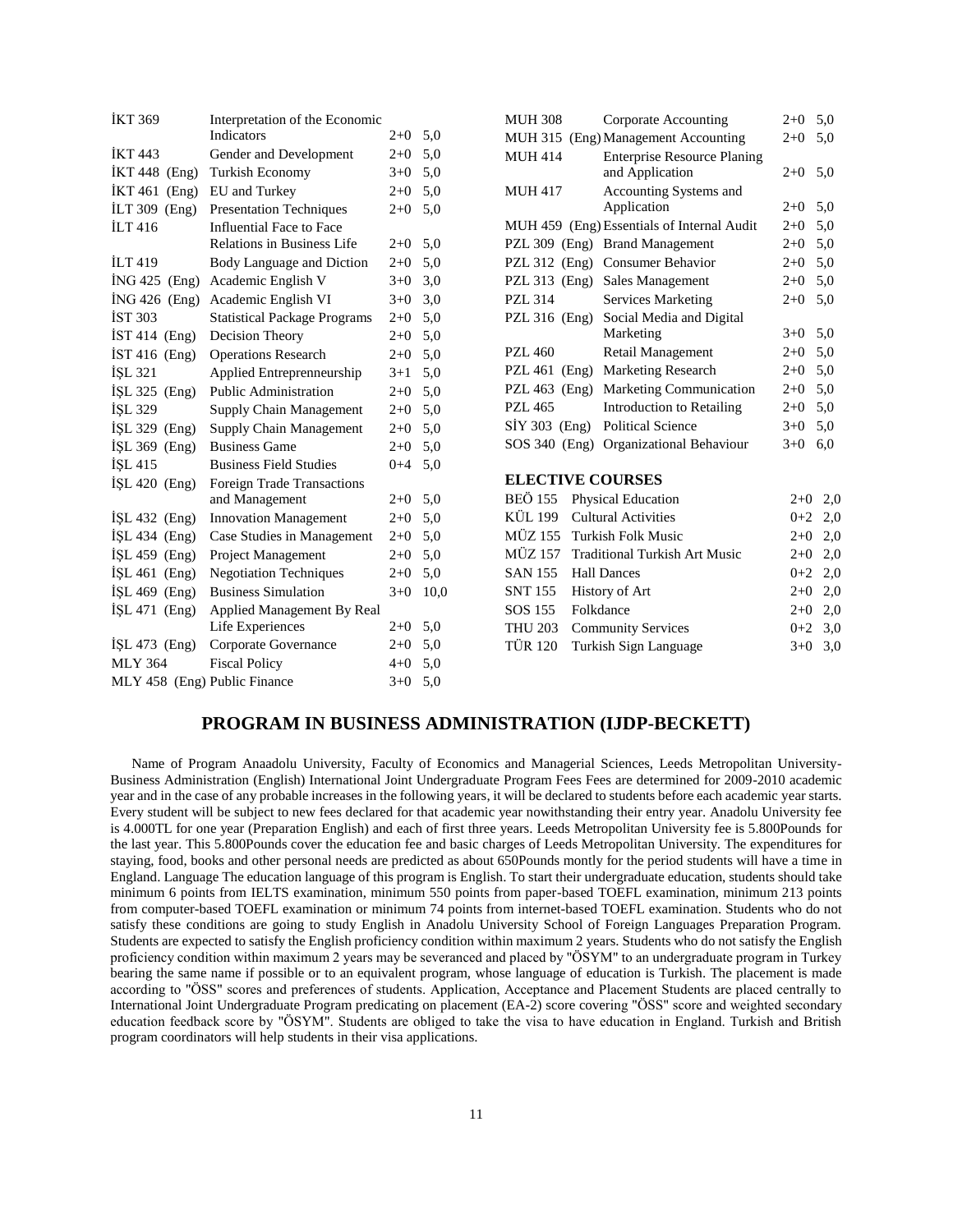# **PROGRAM**

### **I. SEMESTER**

|                                             | HUK 143 (Eng) Fundamentals Concepts of Law | $3+0$ 5.0 |  |
|---------------------------------------------|--------------------------------------------|-----------|--|
| $IKT 101$ (Eng) Introduction to Economics I |                                            | $3+0$ 5.0 |  |
| İNG 325 (Eng) Academic English III          |                                            | $3+0$ 3,0 |  |
| ISL 113 (Eng) Introduction to Business      |                                            | $4+0$ 5.0 |  |
| MAT 161 (Eng) Mathematics I                 |                                            | $3+0$ 5.0 |  |
| MUH 119 (Eng) Financial Accounting I        |                                            | $4+0$ 5.0 |  |
| TÜR 125 Turkish Language I                  |                                            | $2+0$ 2.0 |  |
|                                             |                                            |           |  |

# 30,0

30,0

#### **III. SEMESTER**

| ARY 209 (Eng) Scientific Research and Report |                                    |           |     |
|----------------------------------------------|------------------------------------|-----------|-----|
|                                              | Writing                            | $2+0$ 3,0 |     |
|                                              | BİL 811 (Eng) Computer Laboratory  | $3+0$ 5,0 |     |
|                                              | İKT 203 (Eng) Microeconomic Theory | $3+0$ 5,0 |     |
| IST 205 (Eng) Statistics I                   |                                    | $3+0$ 5,0 |     |
|                                              | ISL 223 (Eng) Business Management  | $3+0$ 5,0 |     |
| SOS 124 (Eng) Sociology                      |                                    | $3+0$ 5.0 |     |
| TAR 165                                      | Atatürk's Principles and History   |           |     |
|                                              | of Turkish Revolution I            | $2+0$     | 2.0 |
|                                              |                                    |           |     |

#### **V. SEMESTER**

| FIN 301 (Eng) Financial Management I     | $3+0$ 5.0 |     |
|------------------------------------------|-----------|-----|
| ISL 323 (Eng) Human Resources Management | $3+0$ 5,0 |     |
| MLY 305<br>Turkish Tax System            | $3+0$ 5.0 |     |
| PZL 211 (Eng) Principles of Marketing    | $3+0$ 5.0 |     |
| Departmental Elective Courses (0) -      |           | 5,0 |
| Elective Courses (0)                     |           | 5.0 |
|                                          |           |     |

# **VII. SEMESTER**

| 300 01 (Eng) Innovation & Change       | $2+0$ 7.5       |     |
|----------------------------------------|-----------------|-----|
| 300 14 (Eng) Project Management        | $2+0$ 7.5       |     |
| 300 21 (Eng) Cross Culturel Management | $2+0$ 7.5       |     |
| Departmental Elective Courses (0)      | $\sim 10^{-10}$ | 7.5 |
|                                        |                 |     |

30,0

30,0

# **DEPARTMENTAL ELECTIVE COURSES**

| <b>CEK 430</b>  | Labor and Social Security Law $2+0$ 5,0 |           |     |
|-----------------|-----------------------------------------|-----------|-----|
| $FIN 402$ (Eng) | Principles of Insurance                 | $2+0$     | 5.0 |
| <b>FİN 403</b>  | The Analysis of Investment              |           |     |
|                 | Decision                                | $2+0$ 5.0 |     |
|                 | FIN 406 (Eng) Investment Analysis       | $2+0$ 5.0 |     |
|                 | FIN 407 (Eng) International Finance     | $2+0$ 5.0 |     |
|                 | FİN 410 (Eng) Capital Markets           | $4+0$ 5.0 |     |
|                 | FIN 411 (Eng) Principles of Banking     | $2+0$     | 5.0 |
|                 |                                         |           |     |

# **II. SEMESTER**

| <b>HUK 152</b>               | Law of Obligations                         | $3+0$ 5,0 |  |
|------------------------------|--------------------------------------------|-----------|--|
|                              | İKT 102 (Eng) Introduction to Economics II | $3+0$ 5.0 |  |
|                              | İNG 326 (Eng) Academic English IV          | $3+0$ 3.0 |  |
| MAT 162 (Eng) Mathematics II |                                            | $3+0$ 5,0 |  |
|                              | MUH 120 (Eng) Financial Accounting II      | $4+0$ 5.0 |  |
| PSİ 122 (Eng) Psychology     |                                            | $2+0$ 5,0 |  |
| <b>TÜR 126</b>               | Turkish Language II                        | $2+0$ 2.0 |  |

l 30,0

### **IV. SEMESTER**

|                               | FİN 303 (Eng) Financial Mathematics | $3+0$ 5.0 |     |
|-------------------------------|-------------------------------------|-----------|-----|
| <b>HUK 251</b>                | Commercial Law                      | $3+0$ 5.0 |     |
| IST 206 (Eng) Statistics II   |                                     | $3+0$ 5.0 |     |
|                               | ISL 214 (Eng) Organizational Design | $3+0$ 5.0 |     |
| MUH 242 (Eng) Cost Accounting |                                     | $4 + 0$   | 6.0 |
| <b>TAR 166</b>                | Atatürk's Principles and History    |           |     |
|                               | of Turkish Revolution II            | $2+0$     | 2.0 |
|                               | Elective Course (0)                 |           | 2,0 |
|                               |                                     |           |     |

30,0

### **VI. SEMESTER**

| FIN 302 (Eng) Financial Management II       | $3+0$ 5.0 |     |
|---------------------------------------------|-----------|-----|
| IŞL 318 (Eng) Production Management (Üretim |           |     |
| Yönetimi)                                   | $3+0$ 5.0 |     |
| ISL 320 (Eng) International Business        | $3+0$ 5.0 |     |
| PZL 310 (Eng) Marketing Management          | $3+0$ 5.0 |     |
| Departmental Elective Courses (0) -         |           | 5,0 |
| Elective Courses (0)                        |           | 5,0 |
|                                             |           |     |

30,0

### **VIII. SEMESTER**

| 300 00 (Eng) Consultancy Project              | $2+0$ 7.5 |     |
|-----------------------------------------------|-----------|-----|
| 300 02 (Eng) Personel & Career Effectiveness- |           |     |
| PACE 3                                        | $2+0$ 7.5 |     |
| 300 09 (Eng) Business Strategy                | $2+0$ 7.5 |     |
| Departmental Elective Courses (0) -           |           | 7.5 |

l 30,0

| $FIN 412$ (Eng) | Financial Management in              |           |     |
|-----------------|--------------------------------------|-----------|-----|
|                 | <b>Multinational Companies</b>       | $2+0$ 5.0 |     |
| <b>HUK 127</b>  | <b>Constitutional Law</b>            | $2+0$     | 5,0 |
|                 | HUK 392 (Eng) Introduction to Public |           |     |
|                 | <b>International Law</b>             | $2+0$ 5.0 |     |
| <b>HUK 469</b>  | Human Rights                         | $2+0$ 5,0 |     |
|                 | IKT 204 (Eng) Macroeconomic Theory   | $3+0$     | 6,0 |
| İKT 367 (Eng)   | Monetary Theory and Policy           | $2+0$     | 5.0 |
| İKT 369         | Interpretation of the Economic       |           |     |
|                 | Indicators                           | $2+0$     | 5,0 |
| <b>IKT</b> 443  | Gender and Development               | $2+0$     | 5.0 |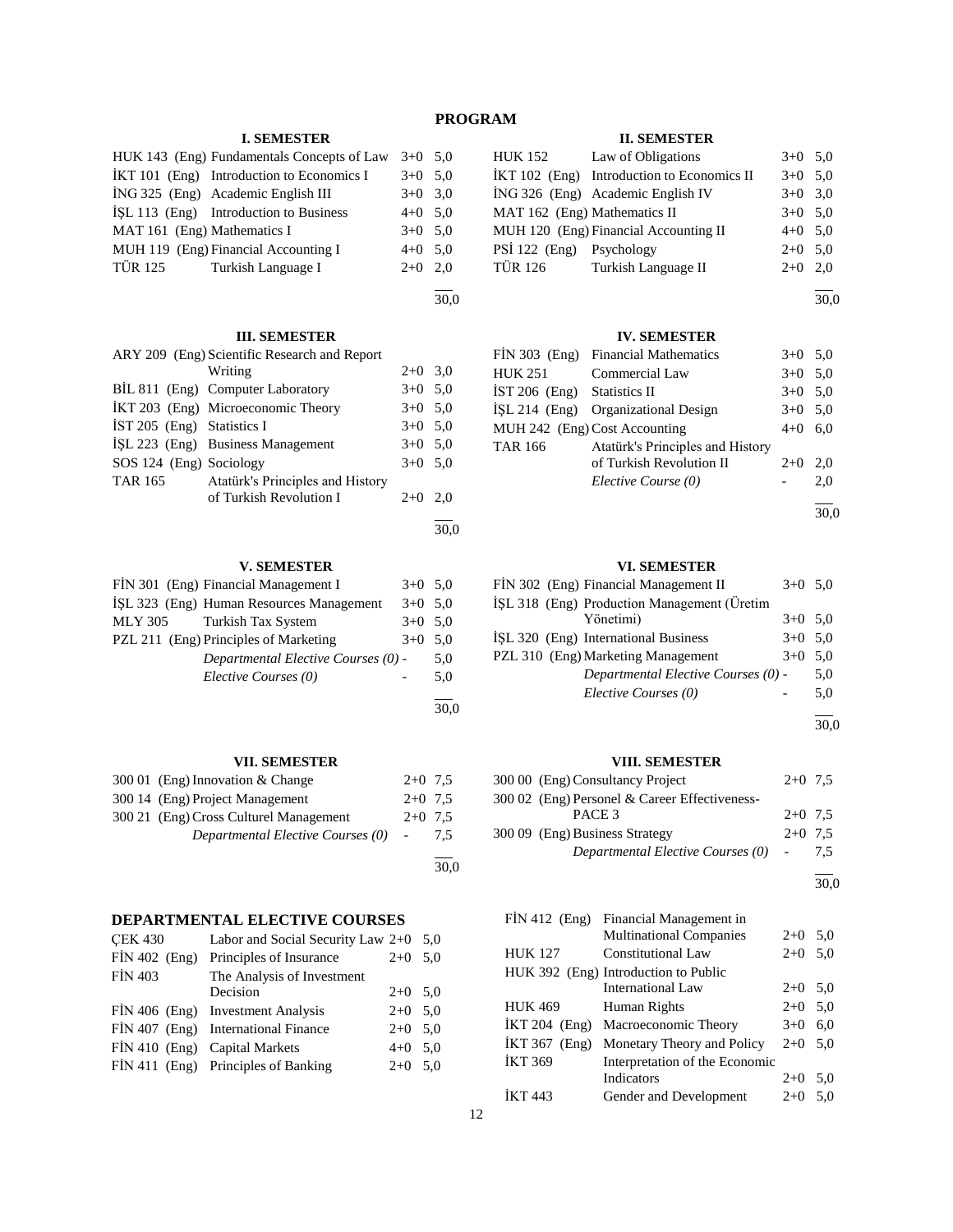| İKT 448 (Eng)                | Turkish Economy                     | $3+0$   | 5,0  |
|------------------------------|-------------------------------------|---------|------|
| <b>IKT 461</b><br>(Eng)      | EU and Turkey                       | $2 + 0$ | 5,0  |
| İLT 309<br>(Eng)             | <b>Presentation Techniques</b>      | $2+0$   | 5,0  |
| <b>ILT</b> 416               | Influential Face to Face            |         |      |
|                              | <b>Relations in Business Life</b>   | $2+0$   | 5,0  |
| <b>ILT</b> 419               | Body Language and Diction           | $2 + 0$ | 5,0  |
| <b>ING 425</b><br>(Eng)      | Academic English V                  | $3+0$   | 3,0  |
| ING 426<br>(Eng)             | Academic English VI                 | $3+0$   | 3,0  |
| <b>İST 303</b>               | <b>Statistical Package Programs</b> | $2+0$   | 5,0  |
| İST 414 (Eng)                | Decision Theory                     | $2+0$   | 5,0  |
| $IST 416$ (Eng)              | <b>Operations Research</b>          | $2+0$   | 5,0  |
| İST 435 (Eng)                | <b>Linear Programming</b>           | $3+0$   | 5,0  |
| ISL 321                      | Applied Entreprenneurship           | $3+1$   | 5,0  |
| $ISL$ 325 (Eng)              | <b>Public Administration</b>        | $2+0$   | 5,0  |
| ISL 329                      | Supply Chain Management             | $2+0$   | 5,0  |
| İŞL 329 (Eng)                | Supply Chain Management             | $2+0$   | 5,0  |
| $ISL 369$ (Eng)              | <b>Business Game</b>                | $2+0$   | 5,0  |
| İŞL 415                      | <b>Business Field Studies</b>       | $0 + 4$ | 5,0  |
| İŞL 420 (Eng)                | <b>Foreign Trade Transactions</b>   |         |      |
|                              | and Management                      | $2+0$   | 5,0  |
| ISL $429$ (Eng)              | Management Information              |         |      |
|                              | Systems                             | $3+0$   | 5,0  |
| $ISL 432$ (Eng)              | <b>Innovation Management</b>        | $2+0$   | 5,0  |
| $ISL 434$ (Eng)              | Case Studies in Management          | $2+0$   | 5,0  |
| $ISL 436$ (Eng)              | <b>Strategic Management</b>         | $3+0$   | 5,0  |
| $ISL 459$ (Eng)              | Project Management                  | $2+0$   | 5,0  |
| İŞL 461<br>(Eng)             | <b>Negotiation Techniques</b>       | $2+0$   | 5,0  |
| ISL $469$ (Eng)              | <b>Business Simulation</b>          | $3+0$   | 10,0 |
| $ISL 471$ (Eng)              | Applied Management By Real          |         |      |
|                              | Life Experiences                    | $2+0$   | 5,0  |
| İŞL 473 (Eng)                | Corporate Governance                | $2+0$   | 5,0  |
| <b>MLY 364</b>               | <b>Fiscal Policy</b>                | $4 + 0$ | 5,0  |
| MLY 458 (Eng) Public Finance |                                     | $3 + 0$ | 5,0  |

| MUH 308                | Corporate Accounting                       | $2+0$ | 5,0 |  |
|------------------------|--------------------------------------------|-------|-----|--|
|                        | MUH 310 (Eng) Financial Statement Analysis | $3+0$ | 5,0 |  |
|                        | MUH 315 (Eng) Management Accounting        | $2+0$ | 5,0 |  |
| MUH 412 (Eng) Auditing |                                            | $3+0$ | 5,0 |  |
| <b>MUH 414</b>         | <b>Enterprise Resource Planing</b>         |       |     |  |
|                        | and Application                            | $2+0$ | 5,0 |  |
| <b>MUH 417</b>         | Accounting Systems and                     |       |     |  |
|                        | Application                                | $2+0$ | 5,0 |  |
|                        | MUH 459 (Eng) Essentials of Internal Audit | $2+0$ | 5,0 |  |
| PZL $309$ (Eng)        | <b>Brand Management</b>                    | $2+0$ | 5,0 |  |
| PZL $312$ (Eng)        | <b>Consumer Behavior</b>                   | $2+0$ | 5,0 |  |
| PZL $313$ (Eng)        | Sales Management                           | $2+0$ | 5,0 |  |
| PZL 314                | <b>Services Marketing</b>                  | $2+0$ | 5,0 |  |
| PZL 316 (Eng)          | Social Media and Digital                   |       |     |  |
|                        | Marketing                                  | $3+0$ | 5,0 |  |
| PZL 460                | Retail Management                          | $2+0$ | 5,0 |  |
| PZL 461 (Eng)          | Marketing Research                         | $2+0$ | 5,0 |  |
| PZL $463$ (Eng)        | Marketing Communication                    | $2+0$ | 5,0 |  |
| <b>PZL 465</b>         | Introduction to Retailing                  | $2+0$ | 5,0 |  |
| $SIY 303$ (Eng)        | <b>Political Science</b>                   | $3+0$ | 5,0 |  |
| $SOS 340$ (Eng)        | Organizational Behaviour                   | $3+0$ | 6,0 |  |
| <b>ELECTIVE COURSE</b> |                                            |       |     |  |
|                        |                                            |       |     |  |

| BEÖ 155 Physical Education            | $2+0$ 2,0 |  |
|---------------------------------------|-----------|--|
| KÜL 199 Cultural Activities           | $0+2$ 2,0 |  |
| MÜZ 155 Turkish Folk Music            | $2+0$ 2,0 |  |
| MÜZ 157 Traditional Turkish Art Music | $2+0$ 2,0 |  |
| SAN 155 Hall Dances                   | $0+2$ 2,0 |  |
| SNT 155 History of Art                | $2+0$ 2,0 |  |
| SOS 155 Folkdance                     | $2+0$ 2,0 |  |
| THU 203 Community Services            | $0+2$ 3.0 |  |
| TÜR 120 Turkish Sign Language         | $3+0$ 3.0 |  |
|                                       |           |  |

# **PROGRAM IN BUSINESS ADMINISTRATION (IJDP-SUNY EMPIRE STATE COLLEGE)**

 Name of Program Anaadolu University, Faculty of Economics and Managerial Sciences, TheState University of New York (SUNY), Empire State College-Business Administration (English) International Joint Undergraduate Program Fees Fees are determined for 2009-2010 academic year and in the case of any probable increases in the following years, it will be declared to students before each academic year starts. Every student will be subject to new fees declared for that academic year nowithstanding their entry year. Anadolu University fee is 4.000TL for each year of Preparation English Program. Fees determined according to Empire State College for 2009-2010 academic year are 3.000TL and 2.500 US Dollars for the first year, 3.000TL and 2.500 US Dollars for the second year, 1.000TL and 3.725 US Dollars for the third year and 1.000TL and 3.725 US Dollars for the fourth year. Arbitrarily, students can take maximum 2 courses in the summerschool whose fee is 3.150 US Dollars. The expenditures for transport, staying, food, books and other personal needs are predicted as about 1.500 US Dollars for the period students will have a time in U.S.A. Language The education language of this program is English. To start their undergraduate education, students should take minimum 550 points from paper-based TOEFL examination, minimum 213 points from computer-based TOEFL examination or minimum 74 points from internet-based TOEFL examination. Students who do not satisfy these conditions are going to study English in Anadolu University School of Foreign Languages Preparation Program. After one-year Preparation Program, students are obliged to take specified TOEFL scores. Students who do not satisfy the English proficiency condition within maximum 2 years may be severanced and placed by "ÖSYM" to an undergraduate program in Turkey bearing the same name if possible or to an equivalent program, whose language of education is Turkish. The placement is made according to "ÖSS" scores and preferences of students. Application, Acceptance and Placement Students are placed centrally to International Joint Undergraduate Program predicating on placement (EA-2) score covering "ÖSS" score and weighted secondary education feedback score by "ÖSYM". Students accepted to International Joint Undergraduate Program are obliged to take the visa to attend the summerschool in U.S.A. Turkish and American program coordinators will help students in their visa applications.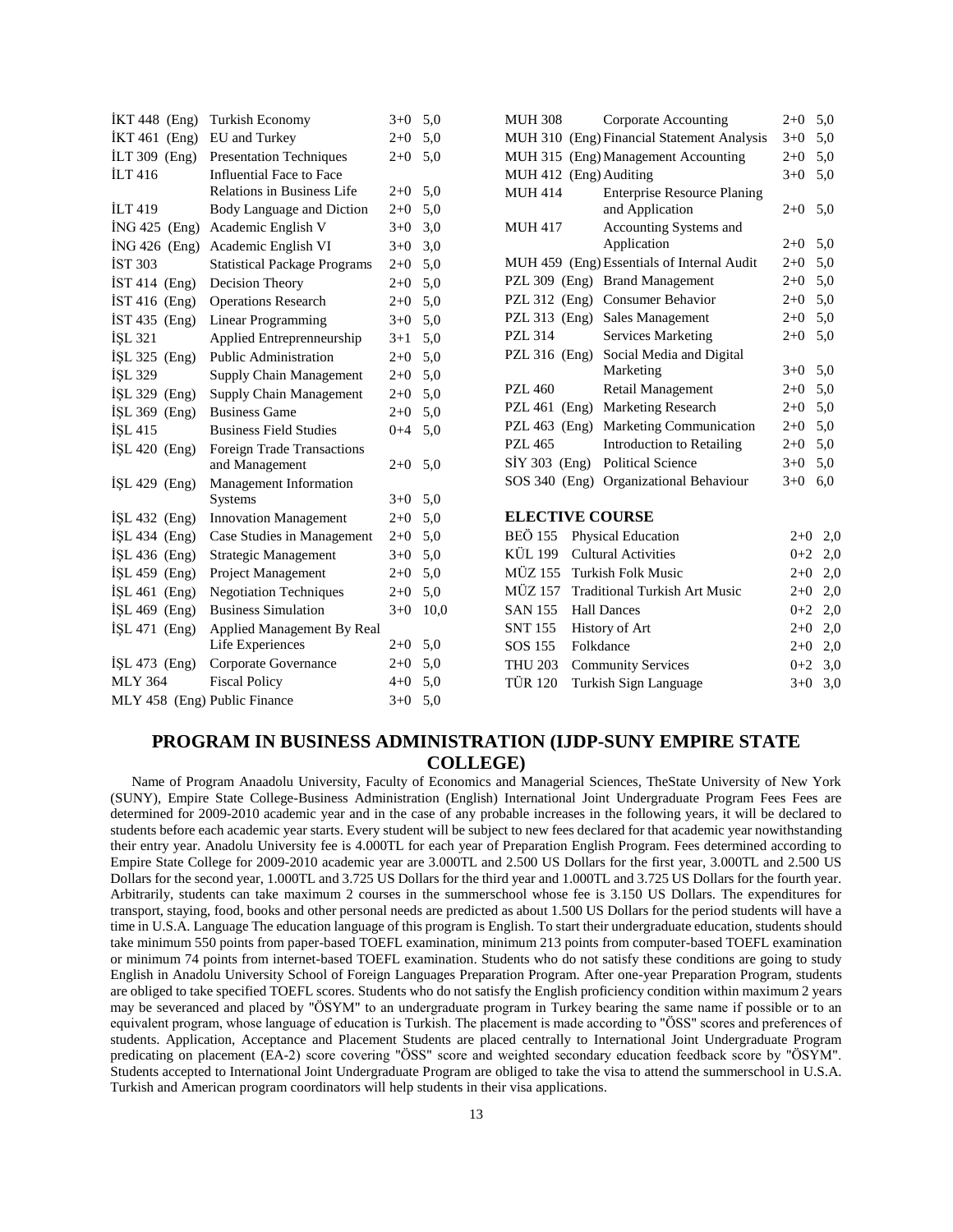# **PROGRAM**

### **I. SEMESTER**

|                             | TÜR 125 Turkish Language I                 | $2+0$ 2,0 |  |
|-----------------------------|--------------------------------------------|-----------|--|
|                             | HUK 143 (Eng) Fundamentals Concepts of Law | $3+0$ 5.0 |  |
|                             | IKT 101 (Eng) Introduction to Economics I  | $3+0$ 5.0 |  |
|                             | ING 325 (Eng) Academic English III         | $3+0$ 3.0 |  |
|                             | ISL 113 (Eng) Introduction to Business     | $4+0$ 5.0 |  |
| MAT 161 (Eng) Mathematics I |                                            | $3+0$ 5.0 |  |
|                             | MUH 119 (Eng) Financial Accounting I       | $4+0$ 5,0 |  |
|                             |                                            |           |  |

30,0

30,0

30,0

# **III. SEMESTER**

| <b>TAR 165</b>             | Atatürk's Principles and History<br>of Turkish Revolution I | $2+0$ 2,0 |  |
|----------------------------|-------------------------------------------------------------|-----------|--|
|                            | ARY 209 (Eng) Scientific Research and Report<br>Writing     | $2+0$ 3.0 |  |
|                            | BIL 811 (Eng) Computer Laboratory                           | $3+0$ 5.0 |  |
| COM M-<br>75201 (Eng)      | <b>Communication for Success</b>                            | $3+0$ 5.0 |  |
| İST 205 (Eng) Statistics I |                                                             | $3+0$ 5.0 |  |
|                            | ISL 223 (Eng) Business Management                           | $3+0$ 5.0 |  |
|                            | PZL 211 (Eng) Principles of Marketing                       | $3+0$ 5,0 |  |
|                            |                                                             |           |  |

**V. SEMESTER**

| <b>MLY 305</b>  | Turkish Tax System                       | $3+0$ 5.0 |     |
|-----------------|------------------------------------------|-----------|-----|
| $CUL -$         | The Pursuit of Happiness in              |           |     |
| 222114 (Eng)    | <b>American History</b>                  | $3+0$     | 6.0 |
| $FIN 301$ (Eng) | Financial Management I                   | $3+0$ 5.0 |     |
|                 | İŞL 323 (Eng) Human Resources Management | $3+0$     | 5.0 |
|                 | MUH 315 (Eng) Management Accounting      | $2+0$     | 5.0 |
|                 | <b>Departmental Elective Courses</b>     |           |     |
|                 | (0)                                      |           | 4.0 |
|                 |                                          |           |     |

| $IKT 461$ (Eng) EU and Turkey |                                            | $2+0$ 5.0 |     |
|-------------------------------|--------------------------------------------|-----------|-----|
|                               |                                            |           |     |
|                               | IST 435 (Eng) Linear Programming           | $3+0$ 5.0 |     |
|                               | İSL 429 (Eng) Management Information       |           |     |
|                               | <b>Systems</b>                             | $3+0$ 5.0 |     |
|                               | MUH 310 (Eng) Financial Statement Analysis | $3+0$ 5.0 |     |
| $SMT -$<br>272044 (Eng)       | Population and Diseases                    | $3+0$     | 6.0 |
|                               | <b>Departmental Elective Courses</b>       |           |     |
|                               | (0)                                        |           | 4,0 |
|                               |                                            |           |     |

**VII. SEMESTER**

# **DEPARTMENTAL ELECTIVE COURSES**

| <b>CEK 430</b> | Labor and Social Security Law $2+0$ 5,0 |           |  |
|----------------|-----------------------------------------|-----------|--|
|                | FİN 303 (Eng) Financial Mathematics     | $3+0$ 5.0 |  |

### **II. SEMESTER**

| <b>HUK 152</b>               | Law of Obligations                         | $3+0$ 5.0 |  |
|------------------------------|--------------------------------------------|-----------|--|
| <b>TÜR 126</b>               | Turkish Language II                        | $2+0$ 2.0 |  |
|                              | İKT 102 (Eng) Introduction to Economics II | $3+0$ 5.0 |  |
|                              | ING 326 (Eng) Academic English IV          | $3+0$ 3.0 |  |
| MAT 162 (Eng) Mathematics II |                                            | $3+0$ 5.0 |  |
|                              | MUH 120 (Eng) Financial Accounting II      | $4+0$ 5.0 |  |
| PSİ 122 (Eng) Psychology     |                                            | $2+0$ 5.0 |  |

l 30,0

### **IV. SEMESTER**

| Atatürk's Principles and History of<br><b>TAR 166</b> |                                     |           |     |
|-------------------------------------------------------|-------------------------------------|-----------|-----|
|                                                       | <b>Turkish Revolution II</b>        | $2+0$     | 2,0 |
| $ART -$<br>222444 (Eng)                               | Diversity in American Arts          | $3+0$     | 6.0 |
| IST 206 (Eng) Statistics II                           |                                     | $3+0$ 5,0 |     |
|                                                       | ISL 214 (Eng) Organizational Design | $3+0$ 5.0 |     |
|                                                       | PZL 310 (Eng) Marketing Management  | $3+0$ 5,0 |     |
| SOS 124 (Eng) Sociology                               |                                     | $3+0$     | 5,0 |
|                                                       | Elective Course (0)                 |           | 2,0 |
|                                                       |                                     |           |     |

30,0

### **VI. SEMESTER**

| BUS-         | Ethics for a Global Economy                 |           |     |
|--------------|---------------------------------------------|-----------|-----|
| 761474 (Eng) |                                             | $3+0$     | 6.0 |
|              | FIN 302 (Eng) Financial Management II       | $3+0$ 5.0 |     |
|              | ISL 318 (Eng) Production Management (Üretim |           |     |
|              | Yönetimi)                                   | $3+0$ 5.0 |     |
| MGT-         | International Cross-Cultural                |           |     |
| 761093 (Eng) | Management                                  | $3+0$     | 6.0 |
|              | Departmental Elective Courses (0) -         |           | 8.0 |
|              |                                             |           |     |

30,0

### **VIII. SEMESTER**

| HIS -        | Science and Technology in              |           |     |
|--------------|----------------------------------------|-----------|-----|
| 243454 (Eng) | Western Culture                        | $3+0$     | 6.0 |
| IND S-       | Senior Project/Educational             |           |     |
| 76999 (Eng)  | Planning                               | $3+0$ 6.0 |     |
|              | İŞL 320 (Eng) International Business   | $3+0$ 5,0 |     |
|              | PZL 312 (Eng) Consumer Behavior        | $2+0$ 5.0 |     |
|              | SOS 340 (Eng) Organizational Behaviour | $3+0$     | 6.0 |
|              | Departmental Elective Courses (0) -    |           | 2,0 |
|              |                                        |           |     |

30,0

|                | FİN 402 (Eng) Principles of Insurance | $2+0$ 5.0 |  |
|----------------|---------------------------------------|-----------|--|
| <b>FIN 403</b> | The Analysis of Investment            |           |  |
|                | Decision                              | $2+0$ 5.0 |  |
|                | FİN 406 (Eng) Investment Analysis     | $2+0$ 5.0 |  |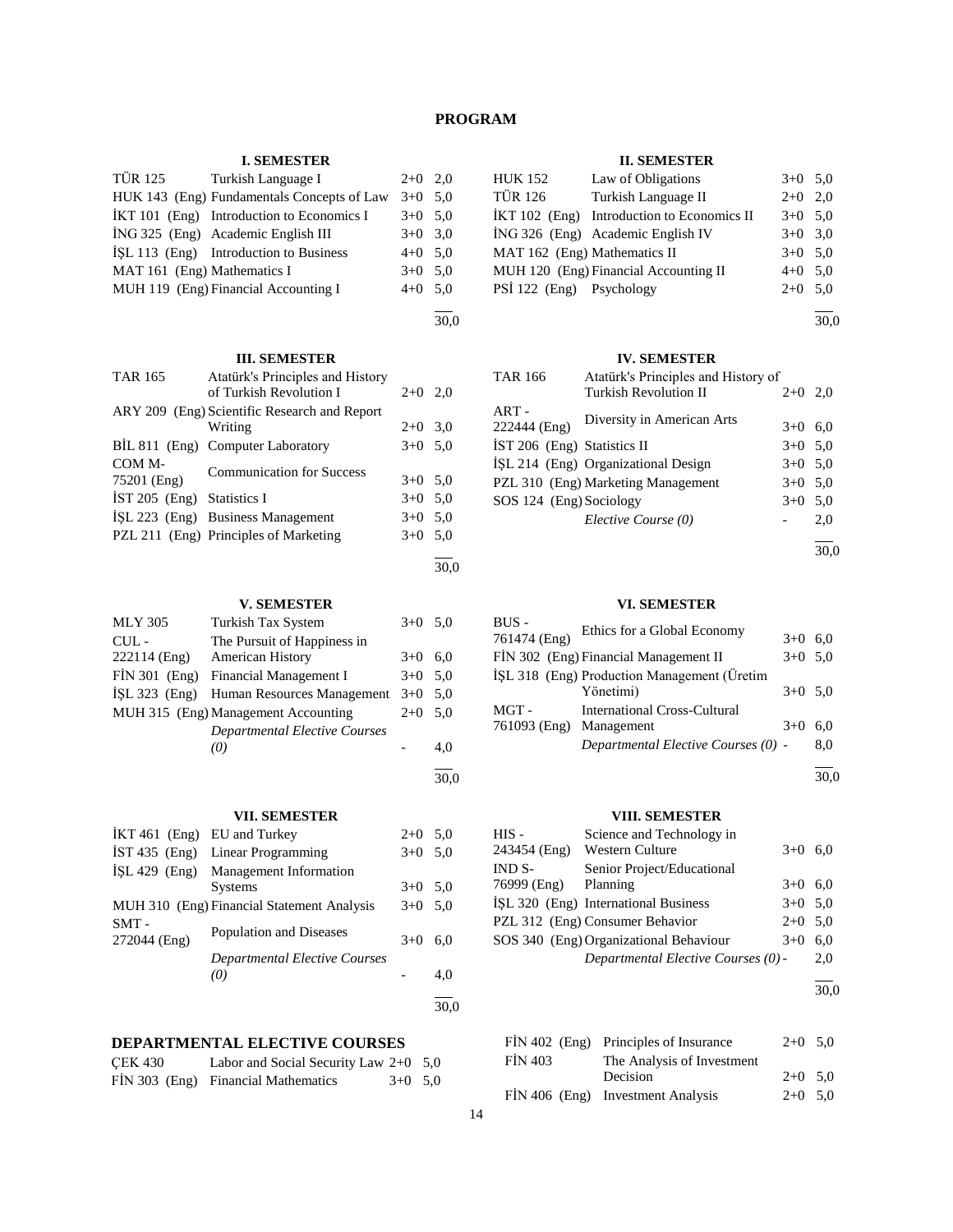| FİN 407 (Eng)           | <b>International Finance</b>         | $2 + 0$ | 5,0 |
|-------------------------|--------------------------------------|---------|-----|
| FİN 410 (Eng)           | Capital Markets                      | $4 + 0$ | 5,0 |
| FİN 411<br>(Eng)        | Principles of Banking                | $2+0$   | 5,0 |
| <b>HUK 127</b>          | <b>Constitutional Law</b>            | $2+0$   | 5,0 |
| <b>HUK 251</b>          | Commercial Law                       | $3+0$   | 5,0 |
|                         | HUK 392 (Eng) Introduction to Public |         |     |
|                         | <b>International Law</b>             | $2+0$   | 5,0 |
| <b>HUK 469</b>          | Human Rights                         | $2+0$   | 5,0 |
| İKT 203<br>(Eng)        | Microeconomic Theory                 | $3+0$   | 5,0 |
| İKT 204<br>(Eng)        | Macroeconomic Theory                 | $3+0$   | 6,0 |
| <b>İKT 367</b><br>(Eng) | Monetary Theory and Policy           | $2+0$   | 5,0 |
| <b>İKT 369</b>          | Interpretation of the Economic       |         |     |
|                         | Indicators                           | $2+0$   | 5,0 |
| <b>IKT443</b>           | Gender and Development               | $2+0$   | 5,0 |
| <b>İKT</b> 448<br>(Eng) | <b>Turkish Economy</b>               | $3+0$   | 5,0 |
| İLT 309 (Eng)           | <b>Presentation Techniques</b>       | $2+0$   | 5,0 |
| İLT 416                 | Influential Face to Face             |         |     |
|                         | <b>Relations in Business Life</b>    | 2+0     | 5,0 |
| <b>ILT</b> 419          | Body Language and Diction            | $2 + 0$ | 5,0 |
| ING 425<br>(Eng)        | Academic English V                   | $3+0$   | 3,0 |
| <b>ING 426</b><br>(Eng) | Academic English VI                  | $3 + 0$ | 3,0 |
| <b>IST 303</b>          | <b>Statistical Package Programs</b>  | $2+0$   | 5,0 |
| <b>İST 414</b><br>(Eng) | Decision Theory                      | $2+0$   | 5,0 |
| İST 416 (Eng)           | <b>Operations Research</b>           | $2 + 0$ | 5,0 |
| İŞL 321                 | Applied Entreprenneurship            | $3+1$   | 5,0 |
| $ISL$ 325 (Eng)         | Public Administration                | $2+0$   | 5,0 |
| İŞL 329                 | Supply Chain Management              | $2+0$   | 5,0 |
| $ISL 329$ (Eng)         | Supply Chain Management              | $2+0$   | 5,0 |
| İŞL 369<br>(Eng)        | <b>Business Game</b>                 | $2+0$   | 5,0 |
| İŞL 415                 | <b>Business Field Studies</b>        | $0 + 4$ | 5,0 |
| İŞL 420 (Eng)           | <b>Foreign Trade Transactions</b>    |         |     |
|                         | and Management                       | $2+0$   | 5,0 |
| İŞL 432 (Eng)           | <b>Innovation Management</b>         | $2 + 0$ | 5,0 |
| ISL 434<br>(Eng)        | Case Studies in Management           | $2+0$   | 5,0 |
| ISL 436<br>(Eng)        | Strategic Management                 | $3+0$   | 5,0 |
| İŞL 459<br>(Eng)        | Project Management                   | $2+0$   | 5,0 |

| $ISL 461$ (Eng)        |           | <b>Negotiation Techniques</b>              | $2+0$   | 5,0  |
|------------------------|-----------|--------------------------------------------|---------|------|
| $ISL 469$ (Eng)        |           | <b>Business Simulation</b>                 | $3+0$   | 10,0 |
| $ISL 471$ (Eng)        |           | Applied Management By Real                 |         |      |
|                        |           | Life Experiences                           | $2 + 0$ | 5,0  |
| $ISL 473$ (Eng)        |           | Corporate Governance                       | $2+0$   | 5,0  |
| <b>MLY 364</b>         |           | <b>Fiscal Policy</b>                       | $4 + 0$ | 5,0  |
|                        |           | MLY 458 (Eng) Public Finance               | $3+0$   | 5,0  |
|                        |           | MUH 242 (Eng) Cost Accounting              | $4 + 0$ | 6,0  |
| <b>MUH 308</b>         |           | Corporate Accounting                       | $2 + 0$ | 5,0  |
| MUH 412 (Eng) Auditing |           |                                            | $3+0$   | 5,0  |
| <b>MUH 414</b>         |           | <b>Enterprise Resource Planing</b>         |         |      |
|                        |           | and Application                            | $2+0$   | 5,0  |
| MUH 417                |           | Accounting Systems and                     |         |      |
|                        |           | Application                                | $2+0$   | 5,0  |
|                        |           | MUH 459 (Eng) Essentials of Internal Audit | $2 + 0$ | 5,0  |
|                        |           | PZL 309 (Eng) Brand Management             | $2+0$   | 5,0  |
|                        |           | PZL 313 (Eng) Sales Management             | $2 + 0$ | 5,0  |
| PZL 314                |           | <b>Services Marketing</b>                  | $2 + 0$ | 5,0  |
| PZL 316 (Eng)          |           | Social Media and Digital                   |         |      |
|                        |           | Marketing                                  | $3+0$   | 5,0  |
| <b>PZL 460</b>         |           | Retail Management                          | $2+0$   | 5,0  |
| PZL 461 (Eng)          |           | Marketing Research                         | $2 + 0$ | 5,0  |
| PZL 463 (Eng)          |           | Marketing Communication                    | $2+0$   | 5,0  |
| <b>PZL 465</b>         |           | <b>Introduction to Retailing</b>           | $2+0$   | 5,0  |
| $SIY$ 303 (Eng)        |           | <b>Political Science</b>                   | $3+0$   | 5,0  |
|                        |           |                                            |         |      |
| <b>ELECTIVE COURSE</b> |           |                                            |         |      |
| <b>BEÖ 155</b>         |           | Physical Education                         | $2+0$   | 2,0  |
| <b>KÜL 199</b>         |           | <b>Cultural Activities</b>                 | $0 + 2$ | 2,0  |
| <b>MÜZ 155</b>         |           | <b>Turkish Folk Music</b>                  | $2 + 0$ | 2,0  |
| <b>MÜZ 157</b>         |           | <b>Traditional Turkish Art Music</b>       | $2 + 0$ | 2,0  |
| <b>SAN 155</b>         |           | <b>Hall Dances</b>                         | $0 + 2$ | 2,0  |
| <b>SNT 155</b>         |           | <b>History of Art</b>                      | $2 + 0$ | 2,0  |
| SOS 155                | Folkdance |                                            | $2 + 0$ | 2,0  |
| <b>THU 203</b>         |           | <b>Community Services</b>                  | $0 + 2$ | 3,0  |
| <b>TÜR 120</b>         |           | Turkish Sign Language                      | $3 + 0$ | 3,0  |

# **PROGRAM IN ECONOMICS (ENGLISH)**

 The department of Economics educates people who are willing to do research and work on the variety levels of economic life. The economic theory is given as an academic formation to students who are going to work on private and government sectors with the help of math, statistics and econometrics. The education of economics contains two basic processes. The first is to teach economics? principals and tools which will be used after graduating from university and to educate high quality labor force in changing global conditions. The second is to develop systematic and independent thinking ability, which will be helpful in every aspect of people?s life, and to give students academic formation in economics subjects. In this context, in the department apart from economics there are business, law, and public finance classes. These classes give students chances to find better jobs in a wide range of areas. During first two years, students take theoretical courses and completing these courses in success they can take the third and fourth year classes. In the third and fourth year, there are a variety of elective courses, which are related to the areas that student?s desire to work after graduation. Thus, students are favoring courses in wide range and having the chance of graduating with a strong infrastructure. The department has four following main branches; Economic Theory, Economic Policy, Economic Growth and International Economics and History of Economics.

Head : Prof. Dr. Muharrem AFŞAR Deputy Head : Assoc. Prof. Dr. B. Gülümser KAYTANCI Deputy Head : Dr. Lecturer Ayla YAZICI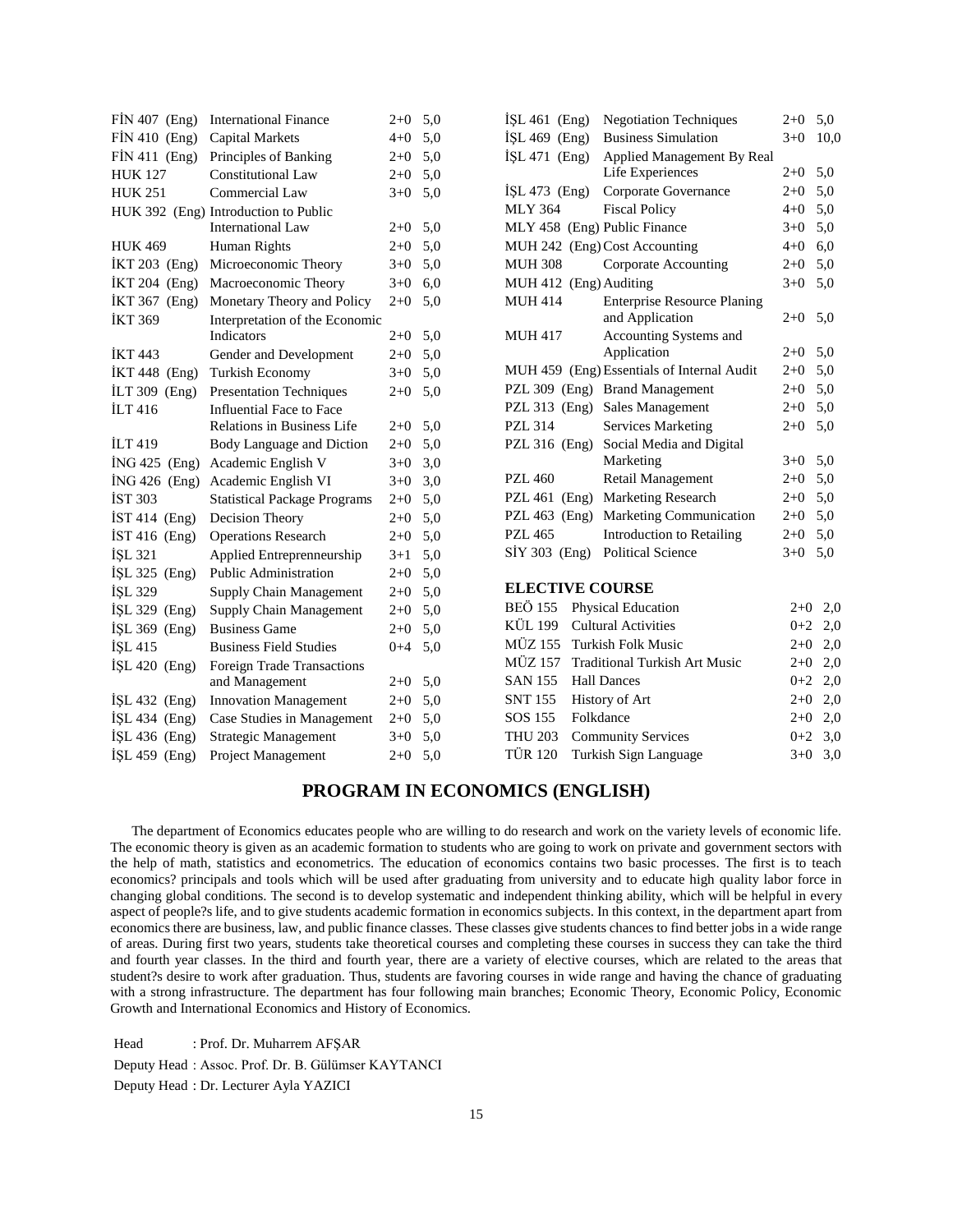# **PROGRAM**

### **I. SEMESTER**

|                             | TÜR 125 Turkish Language I                 | $2+0$ 2,0 |  |
|-----------------------------|--------------------------------------------|-----------|--|
|                             | HUK 143 (Eng) Fundamentals Concepts of Law | $3+0$ 5.0 |  |
|                             | IKT 101 (Eng) Introduction to Economics I  | $3+0$ 5.0 |  |
|                             | ING 325 (Eng) Academic English III         | $3+0$ 3.0 |  |
|                             | ISL 113 (Eng) Introduction to Business     | $4+0$ 5.0 |  |
| MAT 161 (Eng) Mathematics I |                                            | $3+0$ 5.0 |  |
|                             | MUH 119 (Eng) Financial Accounting I       | $4+0$ 5,0 |  |
|                             |                                            |           |  |

30,0

30,0

### **III. SEMESTER**

| <b>HUK 251</b>             | Commercial Law                       | $3+0$ 5.0 |     |
|----------------------------|--------------------------------------|-----------|-----|
| TAR 165                    | Atatürk's Principles and History of  |           |     |
|                            | <b>Turkish Revolution I</b>          | $2+0$ 2,0 |     |
|                            | IKT 217 (Eng) Microeconomic Theory I | $3+0$ 5,0 |     |
|                            | İKT 219 (Eng) Macroeconomic Theory I | $3+0$     | 6.0 |
| IST 205 (Eng) Statistics I |                                      | $3+0$ 5.0 |     |
|                            | SİY 303 (Eng) Political Science      | $3+0$     | 5,0 |
|                            | Elective Course (0)                  |           | 2.0 |
|                            |                                      |           |     |

### **V. SEMESTER**

| IKT 302 (Eng) Economic Policy           | $3+0$ 5.0 |     |
|-----------------------------------------|-----------|-----|
| IKT 309 (Eng) Monetary Theory           | $3+0$ 5.0 |     |
| IKT 329 (Eng) International Economics I | $3+0$ 5.0 |     |
| IKT 379 (Eng) Econometrics I            | $3+0$ 5.0 |     |
| Departmental Elective Courses (0) -     |           | 5.0 |
| Elective Courses (0)                    |           | 5.0 |
|                                         |           |     |

### **VII. SEMESTER**

| IKT 437 (Eng) Financial Economics I       | $3+0$ 5.0 |      |
|-------------------------------------------|-----------|------|
| IKT 445 (Eng) History of Economic Thought | $3+0$ 5.0 |      |
| IKT 459 (Eng) Economic Growth Theories    | $3+0$ 5.0 |      |
| Departmental Elective Courses (0) -       |           | 15.0 |

30,0

 $\overline{a}$ 

30,0

# **DEPARTMENTAL ELECTIVE COURSES**

| <b>ARY 303</b>  | Research Methods in Social |                                           |           |  |  |  |
|-----------------|----------------------------|-------------------------------------------|-----------|--|--|--|
|                 |                            | Sciences                                  | $2+0$ 5,0 |  |  |  |
| <b>CEK 430</b>  |                            | Labor and Social Security Law             | $2+0$ 5,0 |  |  |  |
| FİN 303 (Eng)   |                            | <b>Financial Mathematics</b>              | $3+0$ 5.0 |  |  |  |
| <b>FIN 310</b>  |                            | Real Estate Pricing and Finance $2+0$ 5,0 |           |  |  |  |
| $FIN 402$ (Eng) |                            | Principles of Insurance                   | $2+0$ 5,0 |  |  |  |
| <b>FIN 403</b>  |                            | The Analysis of Investment                |           |  |  |  |
|                 |                            | Decision                                  | $2+0$ 5,0 |  |  |  |
|                 |                            | FİN 406 (Eng) Investment Analysis         | $2+0$ 5,0 |  |  |  |
| $FIN 407$ (Eng) |                            | <b>International Finance</b>              | $2+0$ 5.0 |  |  |  |
| $FIN 408$ (Eng) |                            | <b>Emerging Markets Finance</b>           | $2+0$ 5.0 |  |  |  |

### **II. SEMESTER**

| <b>HUK 152</b>               | Law of Obligations                         | $3+0$ 5.0 |  |
|------------------------------|--------------------------------------------|-----------|--|
| <b>TÜR 126</b>               | Turkish Language II                        | $2+0$ 2,0 |  |
|                              | IKT 102 (Eng) Introduction to Economics II | $3+0$ 5.0 |  |
|                              | İNG 326 (Eng) Academic English IV          | $3+0$ 3.0 |  |
| MAT 162 (Eng) Mathematics II |                                            | $3+0$ 5.0 |  |
|                              | MUH 120 (Eng) Financial Accounting II      | $4+0$ 5.0 |  |
| SOS 124 (Eng) Sociology      |                                            | $3+0$ 5.0 |  |

l 30,0

### **IV. SEMESTER**

| TAR 166                      | Atatürk's Principles and History      |           |  |
|------------------------------|---------------------------------------|-----------|--|
|                              | of Turkish Revolution II              | $2+0$ 2,0 |  |
|                              | IKT 216 (Eng) Mathematical Economics  | $4+0$ 7,0 |  |
|                              | IKT 218 (Eng) Microeconomic Theory II | $3+0$ 5,0 |  |
|                              | İKT 220 (Eng) Macroeconomic Theory II | $3+0$ 6.0 |  |
| IST 206 (Eng) Statistics II  |                                       | $3+0$ 5.0 |  |
| MLY 458 (Eng) Public Finance |                                       | $3+0$ 5.0 |  |
|                              |                                       |           |  |

30,0

### **VI. SEMESTER**

| MLY 305 Turkish Tax System               | $3+0$ 5.0 |     |
|------------------------------------------|-----------|-----|
| IKT 310 (Eng) Monetary Policy            | $3+0$ 5.0 |     |
| İKT 330 (Eng) International Economics II | $3+0$ 5.0 |     |
| IKT 380 (Eng) Econometrics II            | $3+0$ 5.0 |     |
| Departmental Elective Courses (0) -      |           | 5.0 |
| Elective Courses (0)                     |           | 5.0 |
|                                          |           |     |

30,0

## **VIII. SEMESTER**

| İKT 403 (Eng) Development Economics  | $3+0$ 5.0 |      |
|--------------------------------------|-----------|------|
| IKT 438 (Eng) Financial Economics II | $3+0$ 5.0 |      |
| IKT 448 (Eng) Turkish Economy        | $3+0.50$  |      |
| Departmental Elective Courses (0) -  |           | 15.0 |

 $\overline{a}$ 30,0

| <b>FİN 409</b>  | <b>Financial Management</b>       | $3+0$ 5.0 |  |
|-----------------|-----------------------------------|-----------|--|
| <b>HUK 126</b>  | <b>Administrative Law</b>         | $2+0$ 5,0 |  |
| <b>HUK 127</b>  | <b>Constitutional Law</b>         | $2+0$ 5.0 |  |
| <b>HUK 469</b>  | Human Rights                      | $2+0$ 5.0 |  |
| $IKT 371$ (Eng) | Labor Economics                   | $2+0$ 5.0 |  |
| $IKT 372$ (Eng) | International Economic            |           |  |
|                 | Organizations                     | $2+0$ 5.0 |  |
|                 | IKT 373 (Eng) Economics of Crises | $2+0$ 5.0 |  |
| <b>İKT 376</b>  | Financial Institutions and        |           |  |
|                 | Banking                           | $2+0$ 5.0 |  |
| $IKT 378$ (Eng) | <b>Economic Forecasting</b>       | $2+0$ 5.0 |  |
| <b>IKT 419</b>  | Applications in Economics         | $0+4$ 5.0 |  |
|                 |                                   |           |  |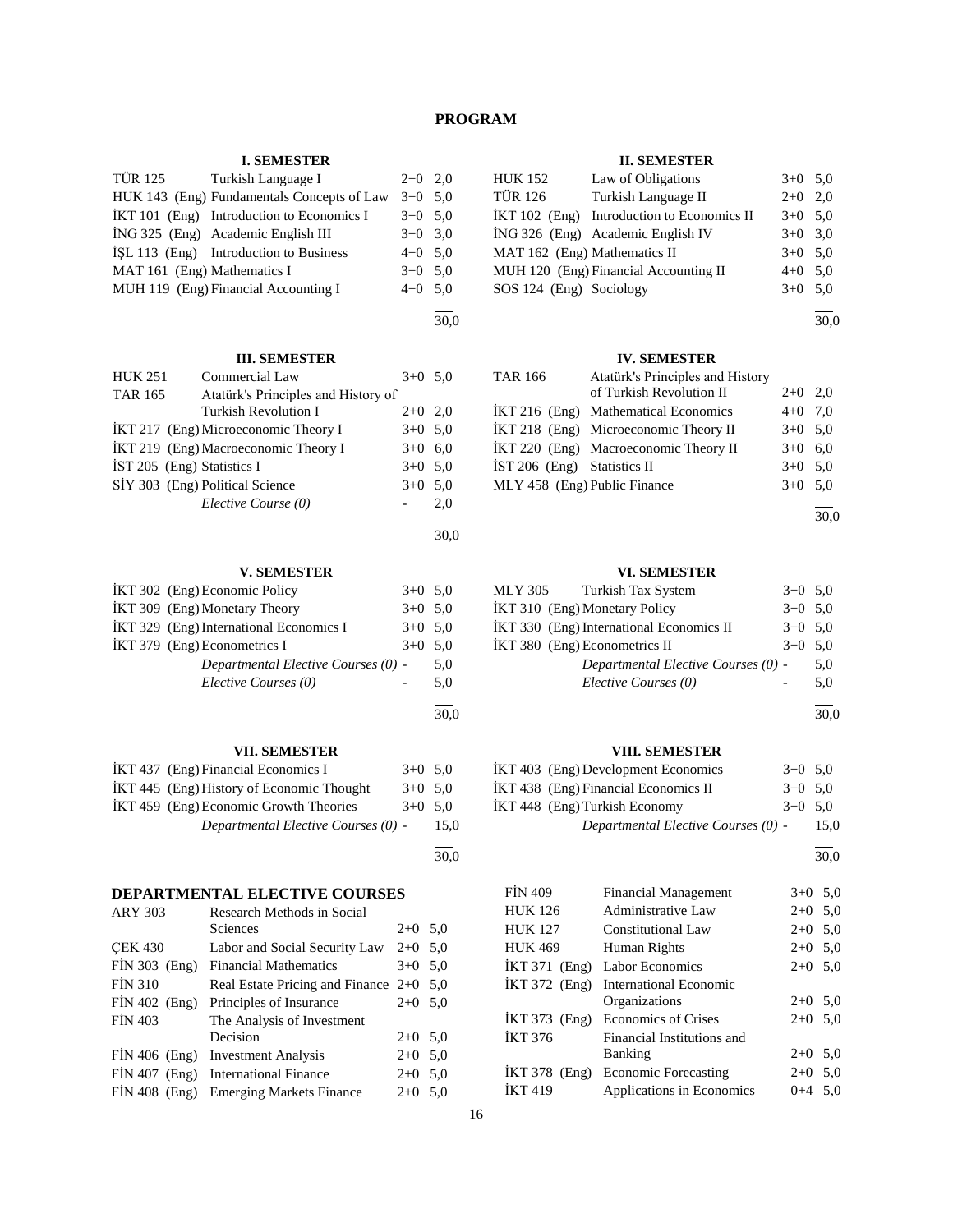| <b>İKT</b> 443  | Gender and Development                 | $2+0$ 5.0 |                | MLY 319 (Eng) Government Politics and      |           |  |
|-----------------|----------------------------------------|-----------|----------------|--------------------------------------------|-----------|--|
| $IKT 461$ (Eng) | EU and Turkey                          | $2+0$ 5.0 |                | <b>Budgeting</b>                           | $2+0$ 5,0 |  |
| <b>IKT 462</b>  | Economic History of Turkey             | $2+0$ 5.0 | MLY 364        | <b>Fiscal Policy</b>                       | $4+0$ 5,0 |  |
| <b>IKT</b> 463  | <b>History of Economics</b>            | $2+0$ 5.0 |                | MUH 242 (Eng) Cost Accounting              | $4+0$ 6,0 |  |
| <b>IKT</b> 464  | Comparative Economic Systems $2+0$ 5,0 |           | <b>MUH 308</b> | Corporate Accounting                       | $2+0$ 5,0 |  |
| $IKT 465$ (Eng) | <b>Industrial Economics</b>            | $2+0$ 5.0 |                | MUH 310 (Eng) Financial Statement Analysis | $3+0$ 5,0 |  |
| <b>IKT</b> 466  | Economic Risk Management               | $2+0$ 5.0 |                | PZL 211 (Eng) Principles of Marketing      | $3+0$ 5,0 |  |
| <b>IKT 468</b>  | World Economy                          | $2+0$ 5.0 |                |                                            |           |  |
| $IKT 471$ (Eng) | Managerial Economics I                 | $2+0$ 5.0 |                | <b>ELECTIVE COURSES</b>                    |           |  |
| $IKT 472$ (Eng) | Managerial Economics II                | $2+0$ 5.0 |                | BEO 155 Physical Education                 | $2+0$ 2,0 |  |
| $IKT 474$ (Eng) | Strategic Management in Public         |           | KUL 199        | <b>Cultural Activities</b>                 | $0+2$ 2,0 |  |
|                 | Sector                                 | $2+0$ 5.0 |                | MÜZ 155 Turkish Folk Music                 | $2+0$ 2,0 |  |
|                 | $ING 425$ (Eng) Academic English V     | $3+0$ 3.0 |                | MÜZ 157 Traditional Turkish Art Music      | $2+0$ 2,0 |  |
|                 | ING 426 (Eng) Academic English VI      | $3+0$ 3.0 | <b>SAN 155</b> | <b>Hall Dances</b>                         | $0+2$ 2,0 |  |
| ISL $223$ (Eng) | <b>Business Management</b>             | $3+0$ 5.0 | <b>SNT 155</b> | History of Art                             | $2+0$ 2,0 |  |
| ISL 321         | Applied Entreprenneurship              | $3+1$ 5.0 | SOS 155        | Folkdance                                  | $2+0$ 2,0 |  |
| ISL 420 $(Eng)$ | Foreign Trade Transactions and         |           | <b>THU 203</b> | <b>Community Services</b>                  | $0+2$ 3,0 |  |
|                 | Management                             | $2+0$ 5.0 | <b>TÜR 120</b> | Turkish Sign Language                      | $3+0$ 3,0 |  |
|                 |                                        |           |                |                                            |           |  |

# **PROGRAM IN ECONOMICS (IJDP-SUNY CORTLAND)**

#### **Name of the Program**

 Anadolu University, Faculty of Economics and Administrative Sciences, The State University of New York (SUNY), Cortland College-Economics International dual-diploma program.

#### **Fees**

 The Common international undergraduate degree program which will be held with Cortland University is a 4 year program. Living the first year in Turkey, the students will complete two years of their education life in Cortland and two years in Anadolu University. For 2007-2008 academic year, the tuition for this program is 10.000 USA Dollar per year. This tuition will be paid at the beginning of each semester as 2 equal payments during this 4 years. This money constitutes of the tuition and fees of the Cortland University, compulsory health insurence fee for the study perion in USA, the fee of the oriantation program and the registration fee in Anadolu University. It is estimated that the money required for dormitory, food,books,expendable items and personal expenses will be about 11.200 USA Dollar per year in Cortland. The tuition for the prep school is 4.200 USA Dollar.

#### **The Language of the Education**

 The Language of this program is English. In order the students to begin their undergraduate education, they have to take the TOEFL exam, should get at least; 550 from the written TOEFL exam, 213 from the computer based TOEFL exam and 74 points from the TOEFL exam on the internet. The students who can not fulfill these requirements will take intensive language education in the preparation program. After one year of intensive english education, students will take the TOEFL exam again and should get the scores stated above. At most two years are given to the students to fulfill the TOEFL requirements.

 If the students can not get the necessary scores from the TOEFL exam in two years time they are dismissed from the program and placed by OSYM to another program in Turkish and with the samename according to the choices of the students.

#### **Application Acceptance and Placement**

 The students are placed to this program centraly by OSYM in accordance with their OSS scores in the related type and their higher education success scores. In order to be accepted to this international common undergraduate program, the students OSS score in the related area should be at least 210 and Y-OSS score should be at least 250.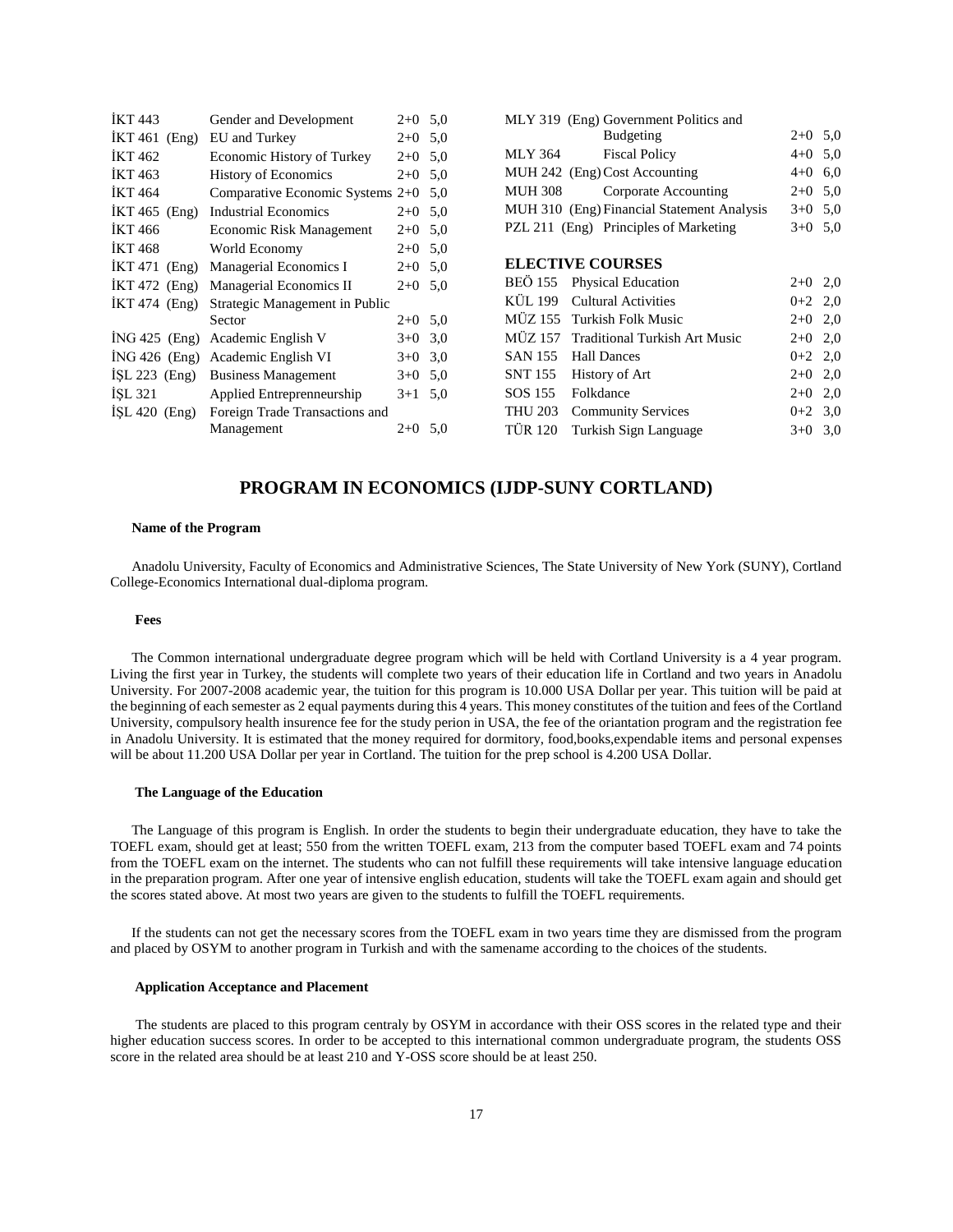The students who are accepted to international common undergraduate program are obliged to take the visa necessary for education in USA. The program coodinators of both universities will guide the students for visa procedures.

You can check the web site below for detailed information about SUNY, Cortland.

### **PROGRAM**

### **I. SEMESTER**

|                                             | HUK 143 (Eng) Fundamentals Concepts of Law | $3+0$ 5.0 |
|---------------------------------------------|--------------------------------------------|-----------|
| $IKT 101$ (Eng) Introduction to Economics I |                                            | $3+0$ 5.0 |
| ING 325 (Eng) Academic English III          |                                            | $3+0$ 3.0 |
| ISL 113 (Eng) Introduction to Business      |                                            | $4+0$ 5,0 |
| MAT 161 (Eng) Mathematics I                 |                                            | $3+0$ 5.0 |
| MUH 119 (Eng) Financial Accounting I        |                                            | $4+0$ 5.0 |
| TÜR 125 Turkish Language I                  |                                            | $2+0$ 2.0 |
|                                             |                                            |           |
|                                             |                                            | 30.0      |

# **VII. SEMESTER**

|         | , приприпри                               |           |      |
|---------|-------------------------------------------|-----------|------|
|         | İKT 445 (Eng) History of Economic Thought | $3+0$ 5.0 |      |
|         | İKT 459 (Eng) Economic Growth Theories    | $3+0$ 5.0 |      |
| TAR 165 | Atatürk's Principles and History of       |           |      |
|         | <b>Turkish Revolution I</b>               | $2+0$     | 2.0  |
|         | Departmental Elective Courses (0) -       |           | 16.0 |
|         | Elective Course (0)                       |           | 2.0  |
|         |                                           |           |      |

30,0

# **DEPARTMENTAL ELECTIVE COURSES**

| <b>ARY 303</b>   | Research Methods in Social      |         |     |
|------------------|---------------------------------|---------|-----|
|                  | Sciences                        | $2+0$   | 5,0 |
| <b>CEK 430</b>   | Labor and Social Security Law   | $2+0$   | 5,0 |
| $FIN 303$ (Eng)  | <b>Financial Mathematics</b>    | $3+0$   | 5,0 |
| <b>FIN 310</b>   | Real Estate Pricing and Finance | $2+0$   | 5,0 |
| $FIN 402$ (Eng)  | Principles of Insurance         | $2+0$   | 5,0 |
| <b>FIN 403</b>   | The Analysis of Investment      |         |     |
|                  | Decision                        | $2+0$   | 5,0 |
| $FIN 406$ (Eng)  | <b>Investment Analysis</b>      | $2+0$   | 5,0 |
| FİN 407<br>(Eng) | <b>International Finance</b>    | $2+0$   | 5,0 |
| $FIN 408$ (Eng)  | <b>Emerging Markets Finance</b> | $2+0$   | 5,0 |
| <b>FIN 409</b>   | <b>Financial Management</b>     | $3+0$   | 5,0 |
| <b>HUK 126</b>   | <b>Administrative Law</b>       | $2 + 0$ | 5,0 |
| <b>HUK 127</b>   | Constitutional Law              | $2+0$   | 5,0 |
| <b>HUK 251</b>   | Commercial Law                  | $3+0$   | 5,0 |
| <b>HUK 469</b>   | Human Rights                    | $2+0$   | 5,0 |
| İKT 216 (Eng)    | <b>Mathematical Economics</b>   | $4 + 0$ | 7,0 |
| İKT 217 (Eng)    | Microeconomic Theory I          | $3+0$   | 5,0 |
| İKT 218 (Eng)    | Microeconomic Theory II         | $3+0$   | 5,0 |
| İKT 219 (Eng)    | Macroeconomic Theory I          | $3+0$   | 6,0 |
| $IKT 220$ (Eng)  | Macroeconomic Theory II         | $3+0$   | 6,0 |
| İKT 302 (Eng)    | <b>Economic Policy</b>          | $3+0$   | 5,0 |
| İKT 309 (Eng)    | <b>Monetary Theory</b>          | $3+0$   | 5,0 |
|                  |                                 |         |     |

### **II. SEMESTER**

|                              | HUK 152 Law of Obligations                 | $3+0$ 5.0 |  |
|------------------------------|--------------------------------------------|-----------|--|
|                              | İKT 102 (Eng) Introduction to Economics II | $3+0$ 5.0 |  |
|                              | İNG 326 (Eng) Academic English IV          | $3+0$ 3,0 |  |
| MAT 162 (Eng) Mathematics II |                                            | $3+0$ 5.0 |  |
|                              | MUH 120 (Eng) Financial Accounting II      | $4+0$ 5.0 |  |
| SOS 124 (Eng) Sociology      |                                            | $3+0$ 5.0 |  |
|                              | TÜR 126 Turkish Language II                | $2+0$ 2,0 |  |
|                              |                                            |           |  |

30,0

### **V. SEMESTER VI. SEMESTER**

### **VIII. SEMESTER**

| IKT 403 (Eng) Development Economics            | $3+0$ 5.0 |      |
|------------------------------------------------|-----------|------|
| IKT 448 (Eng) Turkish Economy                  | $3+0$ 5.0 |      |
| Atatürk's Principles and History of<br>TAR 166 |           |      |
| <b>Turkish Revolution II</b>                   | $2+0$ 2.0 |      |
| Departmental Elective Courses (0) -            |           | 8.0  |
| Elective Courses (0)                           |           | 10.0 |

l 30,0

| İKT 310 (Eng)     |       | <b>Monetary Policy</b>            | $3+0$   | 5,0 |
|-------------------|-------|-----------------------------------|---------|-----|
| İKT 329 (Eng)     |       | International Economics I         | $3+0$   | 5,0 |
| İKT 330 (Eng)     |       | <b>International Economics II</b> | $3+0$   | 5,0 |
| $IKT 371$ (Eng)   |       | Labor Economics                   | $2+0$   | 5,0 |
| İKT 372 (Eng)     |       | <b>International Economic</b>     |         |     |
|                   |       | Organizations                     | $2+0$   | 5,0 |
| İKT 373 (Eng)     |       | <b>Economics of Crises</b>        | $2+0$   | 5,0 |
| İKT 376           |       | Financial Institutions and        |         |     |
|                   |       | <b>Banking</b>                    | $2+0$   | 5,0 |
| $IKT 378$ (Eng)   |       | <b>Economic Forecasting</b>       | $2+0$   | 5,0 |
| İKT 379           | (Eng) | Econometrics I                    | $3+0$   | 5,0 |
| $IKT$ 380 $(Eng)$ |       | Econometrics II                   | $3+0$   | 5,0 |
| İKT 419           |       | Applications in Economics         | $0 + 4$ | 5,0 |
| İKT 437           | (Eng) | <b>Financial Economics I</b>      | $3+0$   | 5,0 |
| $IKT 438$ (Eng)   |       | Financial Economics II            | $3+0$   | 5,0 |
| <b>İKT</b> 443    |       | Gender and Development            | $2+0$   | 5,0 |
| İKT 461           | (Eng) | EU and Turkey                     | $2+0$   | 5,0 |
| IKT 462           |       | Economic History of Turkey        | $2+0$   | 5,0 |
| İKT 463           |       | <b>History of Economics</b>       | $2+0$   | 5,0 |
| <b>İKT</b> 464    |       | Comparative Economic Systems 2+0  |         | 5,0 |
| İKT 465           | (Eng) | <b>Industrial Economics</b>       | $2+0$   | 5,0 |
| İKT 466           |       | Economic Risk Management          | $2+0$   | 5,0 |
| <b>İKT</b> 468    |       | World Economy                     | $2+0$   | 5,0 |
| IKT 471           | (Eng) | Managerial Economics I            | $2+0$   | 5,0 |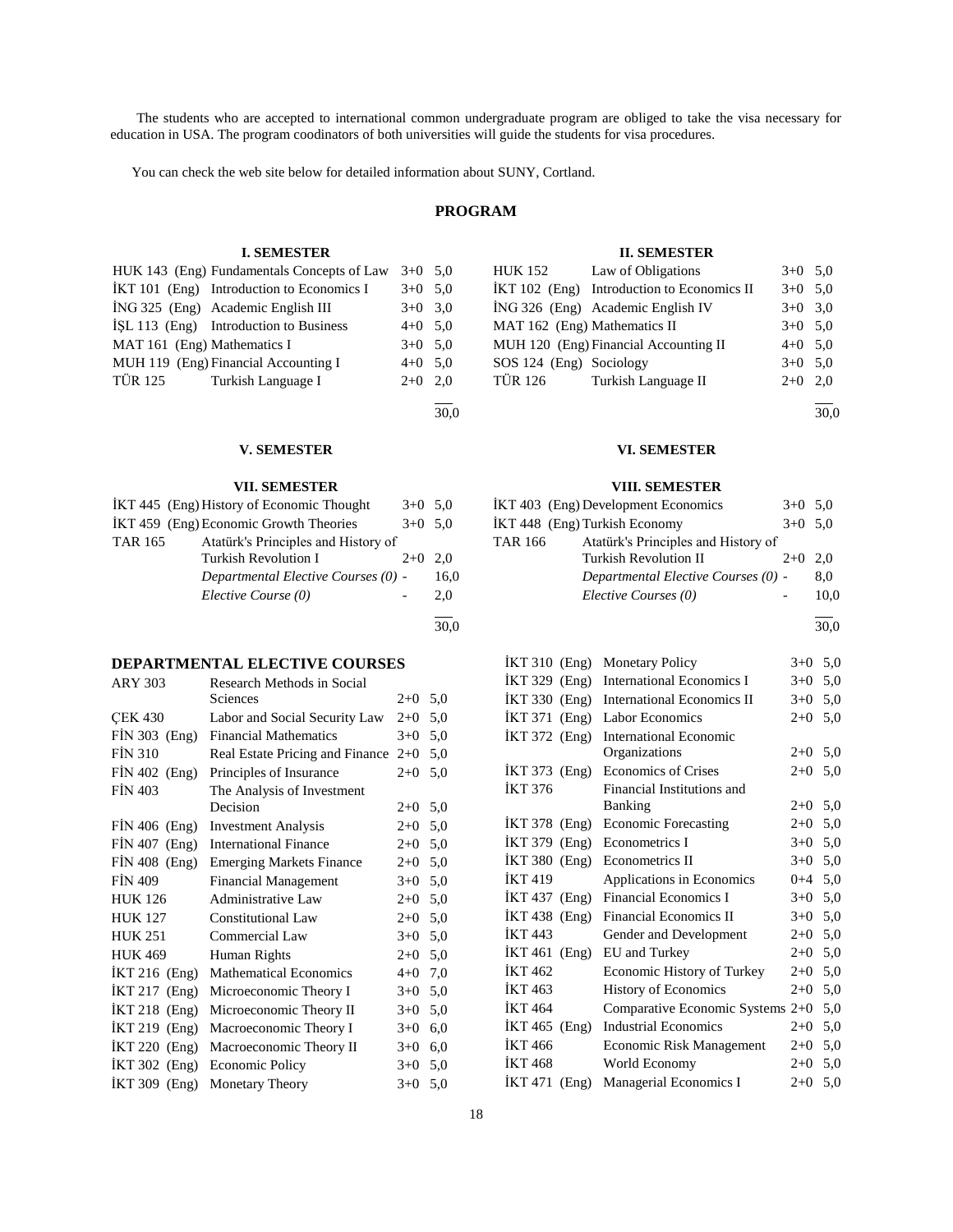| $IKT 472$ (Eng)              | Managerial Economics II               | $2+0$ 5.0 |     |
|------------------------------|---------------------------------------|-----------|-----|
| $IKT 474$ (Eng)              | Strategic Management in Public        |           |     |
|                              | Sector                                | $2+0$     | 5,0 |
| $ING 425$ (Eng)              | Academic English V                    | $3+0$     | 3,0 |
| $ING 426$ (Eng)              | Academic English VI                   | $3+0$     | 3,0 |
| $IST 205$ (Eng)              | Statistics I                          | $3+0$ 5,0 |     |
| $IST 206$ (Eng)              | <b>Statistics II</b>                  | $3+0$     | 5,0 |
| $ISL 223$ (Eng)              | <b>Business Management</b>            | $3+0$ 5.0 |     |
| ISL 321                      | Applied Entreprenneurship             | $3+1$     | 5,0 |
| $ISL 420$ (Eng)              | Foreign Trade Transactions and        |           |     |
|                              | Management                            | $2+0$ 5.0 |     |
| <b>MLY 305</b>               | Turkish Tax System                    | $3+0$     | 5,0 |
|                              | MLY 319 (Eng) Government Politics and |           |     |
|                              | <b>Budgeting</b>                      | $2+0$     | 5,0 |
| <b>MLY 364</b>               | <b>Fiscal Policy</b>                  | $4 + 0$   | 5,0 |
| MLY 458 (Eng) Public Finance |                                       | $3+0$ 5.0 |     |
|                              | MUH 242 (Eng) Cost Accounting         | $4 + 0$   | 6,0 |
|                              |                                       |           |     |

|  |  | <b>ALM 175 German I</b> |  |
|--|--|-------------------------|--|
|--|--|-------------------------|--|

 $3+0$  3.0

Greeting and Saying Goodbye; Introducing Yourself and Others; Giving Personal Information About Yourself; Spelling a Word; Counting up to 100; Communicating in Private Life; Telling Profession; Talking About Occupation and Business; Expressing a Problem; Introducing Family; Telling the Time; Planning Events; Making an Appointment; Saying the Names of Foods; Reading the Menu; Ordering in the restaurant; Shopping at the Market; Making A Complaint; Saying the Names of Vehicles; Asking for Address; Understanding Directions; Talking about the Illness; Reading and Writing Dates; Replying to an Invitation; Making Holiday Plans; Understanding and Talking About the Weather Forecast.

#### **ALM 176 German II 3+0 3,0**

Giving Feedback; Making A Suggestion; Asking Questions; Expressing Ideas; Expressing Requests and Fears; Understanding Signs; Giving Directions; Talking about Sports; Reading and Understanding Newspapers; Ordering by Telephone; Preferring a Profession; Talking about Professions; Making a Complaint; Intercultural Making a Complaint; Communication; Comprehending Instructions for Use; Making Weather Forecast; Reading Literary Texts; Celebrating; Comprehending and Giving Recipe; Identify Things; Comprehending Adventure Stories and Movies.

#### **ARY 209 Scientific Research and Report Writing 2+0 3,0**

Science; Science Philosophy; Scientific Thinking; Science and Ethics; Scientific Research Approaches; Scientific Research Process; Data Gathering Methods; Writing Scientific Research; Presenting Scientific Research; Group Work; Meeting Management; Critical Thinking.

| <b>MUH 308</b> | Corporate Accounting                       | $2+0$ 5.0 |  |
|----------------|--------------------------------------------|-----------|--|
|                | MUH 310 (Eng) Financial Statement Analysis | $3+0$ 5.0 |  |
|                | PZL 211 (Eng) Principles of Marketing      | $3+0$ 5.0 |  |
|                | SİY 303 (Eng) Political Science            | $3+0$ 5.0 |  |

#### **ELECTIVE COURSE**

| BEÖ 155 Physical Education            | $2+0$ 2,0 |  |
|---------------------------------------|-----------|--|
| KÜL 199 Cultural Activities           | $0+2$ 2,0 |  |
| MÜZ 155 Turkish Folk Music            | $2+0$ 2,0 |  |
| MÜZ 157 Traditional Turkish Art Music | $2+0$ 2,0 |  |
| SAN 155 Hall Dances                   | $0+2$ 2,0 |  |
| SNT 155 History of Art                | $2+0$ 2,0 |  |
| SOS 155 Folkdance                     | $2+0$ 2,0 |  |
| THU 203 Community Services            | $0+2$ 3,0 |  |
| TÜR 120 Turkish Sign Language         | $3+0$ 3,0 |  |
|                                       |           |  |

### **COURSE CONTENTS**

**ARY 303 Research Methods in Social Sciences 2+0 5,0** Social Sciences and Research: Social sciences, Scientific research; Planning Research in Social Research: Subject, Aim, Research questions, Research methods, Population and sample; Research Models in Social Sciences: Historical model, Descriptive model, Casual-Comparative model, Experimental model; Measurement: Levels of measurement, Characteristics of measurement tools, Types of measurement tools; Techniques of Data Analysis; Preparing Research Reports in Social Sciences.

#### **BEÖ 155 Physical Education 2+0 2,0**

Definition of Physical Education and Sports; Aims, Disadvantages of Inactive Life; Various Activities for Physical Education; Recreation; Human Physiology; First Aid; Sports Branches: Definition, Rules and Application; Keep Fit Programs.

### **BİL 811 Computer Laboratory 3+0 5,0**

Windows 98 as an Operating System; Characteristics and Use of Windows 98; Windows File System; Introduction and Usage of Network Applications Supported by Windows 98: Instructions for using Internet Explorer, Instructions for Internet Mail applications, Internet News, Microsoft Exchange, Microsoft NetMeeting; Introduction to Office 97; Microsoft Outlook; Introduction to Visual Basic Programming Language; Introduction to Access.

#### **BİL 811 Computer Laboratory 3+0 5,0**

Windows 98 as an Operating System; Characteristics and Use of Windows 98; Windows File System; Introduction and Usage of Network Applications Supported by Windows 98: Instructions for using Internet Explorer, Instructions for Internet Mail applications, Internet News, Microsoft Exchange, Microsoft NetMeeting; Introduction to Office 97; Microsoft Outlook; Introduction to Visual Basic Programming Language; Introduction to Access.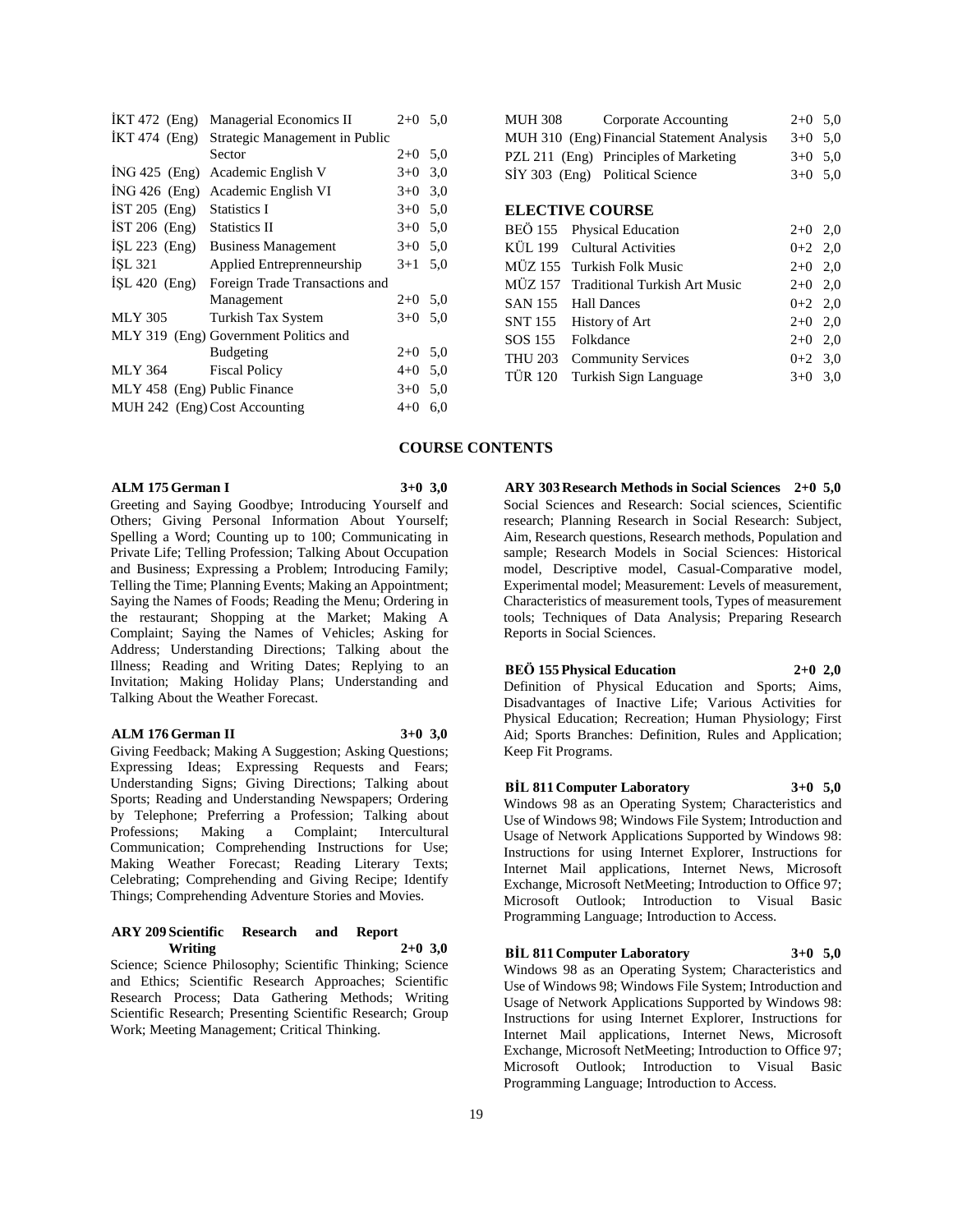#### **ÇEK 201 Industrial Psychology 3+0 5,0**

Personnel Psychology: Psychological dimensions of job analysis, Employee selection, Training, Motivation and performance appraisal processes; Work Environment its Influence on Individual: Conditions related to physical, social, internal environment, and working hours, Boredom, Stress, Dissatisfaction and aggression at work; Psychology of Industrial Relations: Individual motives and attitudes influencing Union participation, Trust and Loyalty; Negotiation Process: Power of negotiation, Ability, Personality.

### **ÇEK 211 Labour Economics I 3+0 5,0**

Characteristics of Labor Markets; Neo-Classical Traditions; Instructional Traditions; Supply of Labor; Neo Classical Work/Leisure Theory; Characteristics of indifference curves affecting the labor supply non wage elements; Labor force participation rate; Demand for labor in the short run; Demand for labor in the long run; Equilibrium employment rate; Elasticity of demand for labor; Wage settings; Wage settings in competitive markets; Wage settings in competitive markets; Wage settings in monopolist markets; Wage determination; Heterogeneous work; Heterogeneous worker; Failure of labor markets and wage determination; The economics of education; Human Capital Theory; The criticism directed to the Human Capital Theory.

#### **ÇEK 212 Labour Economics II 3+0 5,0**

Economics analysis of Labor Mobility; Types of Labor Mobility; Labor Migration as a Human Capital Investment; Brain Drain; The results of the labor migration; Labor Migration from Turkey to Foreign Countries; Economic Analysis of Trade Unions; Supply and Demand for Labor Union Services; Objectives of Trade Unions; Trade union activities; Economic Impact of Trade Unions; Impact of Trade Unions on Relative Wages; Impact of Trade Unions on Firms? profitability; Governments and Labor Markets; Labor Productivity; Relationship between productivity and technology; Unemployment; Type of Unemployment; Relationship between Unemployment and technology; Unemployment in Turkey; Policies to reduce unemployment in Turkey; Passive Labor Market Policies; Active Labor Market Policies; Inflation and wages; Inflation and Employment; Labor Markets in Globalization Process; Discrimination in Labor Markets.

#### **ÇEK 215 Social Policy 4+0 6,0**

Social Policy: Principles and rules of social policy, Social welfare, Social care, Work conditions, Society and the State; Basic Instruments of Social Policy: Social planning, Social Security System, Industrial Relations System; Historical Development of Social Policy; Industrial Revolution; International Social Policy; Themes in Comparative Analysis of Social Policies; International Labor Office; Social Policy in the European Union; Current Social Policies.

#### **ÇEK 216 Social Policy II 4+0 6,0**

Selected Areas in Social Policy; Unemployment and Employment Policies; Informal Sector and Social Policy; Wages, Minimum Wages and Social Policy; Improving

Working Conditions; Female Labor and Social Policy; Employment of the Disabled; Ex-offenders and Social Policy; Children and Social Policy; Protection of Child Labor; Social Care for the Elderly; Social Policy and Mobility, Migration and Settlement; Consumer Movement; Social Security Systems and Social Policy. Industrial Relations and Social Policy.

#### **ÇEK 303 Individual Labor Law 4+0 5,0**

History, Sources and Basic Concepts of Labor Law; Scope of Labor Act. No:1475; Contract of Service; Types of Contract; Employer and Employee Obligations; Termination of Contract of Service; Results of Termination, Indemnity Pay and Certificate of Work; Work Hours; Overtime; Night Work; Paid Holidays and Vacations; Protection of Child Workers and Women Workers; Convicted and Handicapped Workers.

### **ÇEK 310 Collective Labor Law 4+0 5,0**

Unions in General; Structure of Trade Unions: Union membership, Guarantees, Financial structure; Activities, Auditing; Termination of Trade Unions and Confederations; Collective Agreement: Collective labor disputes, Mediation and arbitration; Strike and Lockout in Collective Labor Disputes.

### **ÇEK 313 Trade Unionism 4+0 5,0**

Development of the Trade Unionism; Trade Union Theories; Types; Development of Turkish Trade Unionism; Social, Economic and Legal Determinants of Trade Union Movement; Structure of Trade Unions; Models of Trade Unions; Activities of Trade Unions: Collective agreement, Strike and other activities; Trade Unions and the State; Characteristics of Trade Union Movements and Major Issues in Trade Unions of EU Countries, Southeast Asia Countries, USA, Israel, etc.; Development and Future of International Unionism.

**ÇEK 315 Employment and Unemployment 2+0 5,0** Definition of Concepts Related to Employment and Unemployment; Labor Markets and Their Characteristics; Economically Active Population; Labor Force; Labor Force Participation; Dependency Ratio; Underemployment; Theoretical Background of Employment and Unemployment Concepts; Classical Economics (Classical Employment Theory); Labor Market in Classical Economics; Employment and Unemployment in Keynesian Economics; Neoclassical Economics; Constitutional Economics; Contemporary Economic Approaches; Production Relations Employment; Employment Problems; Underemployment; Unemployment; Definition; Ratio; Measurement; Types of Unemployment (Hidden; Frictional; Structural; Cyclical; Seasonal); Microeconomic Analysis of Employment and Unemployment; Firm and Labor Force Supply and Demand; Macroeconomic Analysis of Employment and Unemployment; Employment and Unemployment in the World; Employment and Unemployment in Turkey.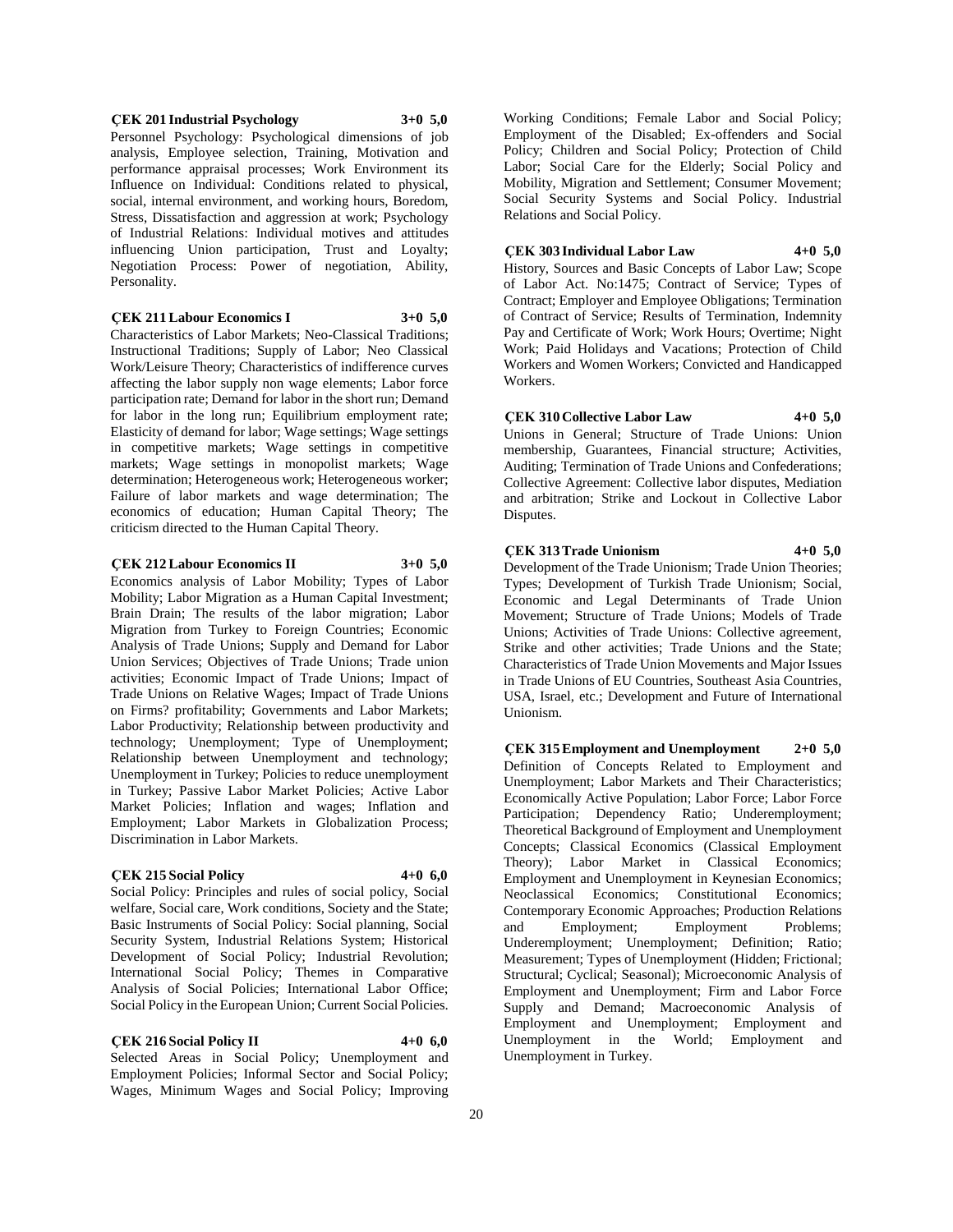#### **ÇEK 316 Job Evaluation 2+0 5,0**

Human Resource Management and Job Evaluation in Whole Business Management; Objectives and Benefits of the Job Evaluation System; Job Evaluation and Job Study; Job Analysis; Job Description and Job Requirement; Approaches to Job Evaluation; Non-analytical Methods; Whole Job Ranking; Paired Comparison; Job Classification; Analytical Methods: Factor Comparison, Point-Factor; Market comparisons; Selecting the Right Job; The Process of Developing a Compensation Plan for the Organization.

### **ÇEK 317 Social Policy in Turkey 2+0 5,0**

Historical Development of Social Policy; Unemployment and Social Policy in Turkey; Wages and Minimum Wages in Turkey and Wage Protection Policies; Policies for Improving Work Conditions in Turkey; Policies for the Protection of Disabled People in Turkey; Female Labor Force in Turkey; Child Labor and Protection of Child Labor in Turkey; Informal Sector in Turkey and Policies for the Protection of Informal Sector Workers; Social Security System and Social Policy in Turkey; Consumer Protection in Turkey; Environment Policies of Turkey; Population Growth in Turkey; Settlement Policy of Turkey.

### **ÇEK 324 The Welfare Systems and Social Policies 2+0 5,0**

Basic Concepts Related to Welfare State and Social Policy; Causes of the Emergence of the Welfare State: Change in state understanding, Inter-party competition, Market failures and other reasons; Thought Systems and Understanding Playing a Role in the Development of The Idea of Welfare; Welfare State Systems: The modern welfare state, The corporate welfare state, The residual welfare state and The inchoate welfare state; Historical Background of Welfare States: The period up to the Industrial Revolution, the period between the Industrial Revolution and World War II, World War II and the postwar period and Modern era; Social Policies in Welfare State Systems; Globalization and Welfare State; Crisis in the Welfare State and Restructring of the Welfare State.

### **ÇEK 326 Inspection of Working Life 2+0 5,0**

General Information on the Inspection of Working Life; International Regulations about the Inspection of Working Life; National Legislation on the Inspection of Working Life; Inspection by the Ministry of Labour and Social Security; Inspection by Other Organizations and Institutions; Inspection by the Social Security Administration and the Social Security High Health Committee; Inspection by the Workplace; Transformation and Restructuring in the Inspection of Working Life.

**ÇEK 328 Health Systems in Comparision 2+0 5,0** Definition and Characteristics of Health Care; Types and Financial Methods of Health Care; Transformation of Public Characteristics of Health Care; Neo-Liberal Transformation and Health Care Policies; Health Care Systems and Different Health Care System Models; Typologies of Health Care Systems; Health Care Systems in terms of Welfare Regimes; Privatization of Health Care Services; Market Failures and

Public Intervention in Health Care Services; Health Care Policies in Turkey; Definition and Components of Health Rights; Post-2003 Health Care Policies: Health transformation program in Turkey.

### **ÇEK 353 History of Turkish Labor Relations 3+0 5,0**

Basic Concepts and Problems related with the Field of Labour Relations: Concept of Labor Force, Different Statuses in Labor Force, Concepts of Labour Relations, Industrial Relations and Social Policy; Different Theoretical Perspectives in Labour Relations; Pre-Republic Era: 2ndConstitutional Monarchy, 2nd Constitutional Monarchy and the World War I, Turkish War of Independence; The Republic of Turkey: Single-Party Period: Labour relations between 1920 and 1946, Labour relations between 1946 and 1960; Multi-Party Period, Labour relations between 1960 and 1971, Labour relations between 1971 and 1980, Labour relations between 1980 and 1983, Labour relations after 1983; Globalization and Working Life; Comparison of Working Conditions in Turkey and in Developed Countries.

# **ÇEK 409 Social Security 3+0 5,0**

Concept of Social Security; Historical Development of Social Security in the World; Historical Development of Social Security in Turkey; Methods of Social Security; Concept of Social Risk; Classification of Social Risk; Category of Social Risks; Benefits; Financing Source of Social Security; Financing Methods of Social Security; International Documents of Social Security; Public Service and Social Security; Importance of Modern Social Security.

### **ÇEK 410 Social Security Law 4+0 5,0**

Basic Concepts of Social Security; Turkish Social Security System; Main Principles of Social Security Law; Scope of Social Security Act NR: 506; Short and Long Term Social Insurance Types: Work accidents, Occupational diseases; Sickness, Maternity, Disability, Old age, Disabled, Unemployment; Responsibilities of the Employers and the Insured Employee; Common Principles of Insurance Pays; Turkish Pension Fund; Social Security of the Public Employees; Social Security of the Self Employed (Bağ;Kur); Social Security for Agricultural Workers.

**ÇEK 412 New Technology and Working Life 2+0 5,0** The Rise of Science-Related Technology; Microeconomics of Innovation: Firm Theory; Synthetic Substances; Mass Production; Cars; Electricity Industry and Computers; Macroeconomics of Innovation; Technology; Growth and Globalization; Success and Failure in Industrial Innovation; Innovation and Firm Size; Innovation and Company Strategy; Innovation and Public Policy; National Innovation Systems; Technology and Economic Growth; Power and Steel of the Industrial Revolution Era Petroleum and Chemical Process Innovations; Innovation and International Trade Performance; Development and Dissemination of Technology; Process of Work and Employment Creation and Economic Results in the Framework of Firm Theory; Public Policy for Science and Technological Innovation; Information Society and Employment; Technology and Unemployment; Technology and Labor Force Participation;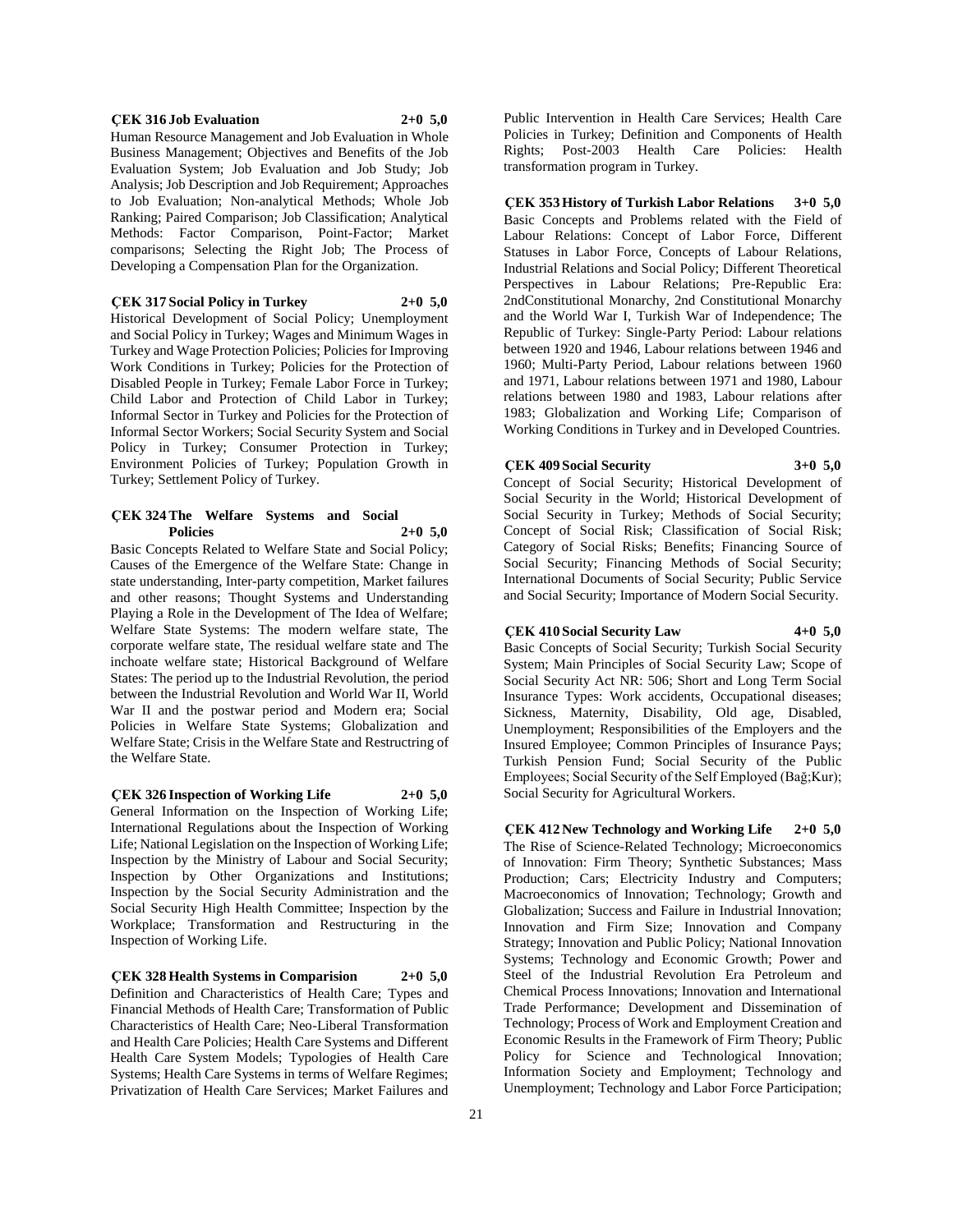Technology; Growth and Employment in the Process of Globalization; The process of job creation through Micro Loans(credits); Entrepreneurship ect.; Global Production Network; Global Unemployment; Poverty and Social Exclusion.

### **ÇEK 413 Industrial Relations Applications 0+4 5,0**

This course aims at teaching the students the applications of theoretical knowledge in the real world situations. The first semester reviews the theoretical background and tries to establish a relationship between the theory and practice. In the second semester, the parties in industrial relations such as labor unions, employer unions and non-union employers are examined. Concepts such as collective bargaining, strike, lock out and mediation are studied. At the end of the semester comparison of theory and practice is made by a report prepared by the students.

#### **ÇEK 419 Occupational Health and Safety 3+0 5,0**

Development and Importance of Occupational Health and Safety; Causes of Work Accidents and Occupational Illnesses; Measures against Work Accidents and Employee Health Problems; Occupational Health and Safety in Turkey; Legal Responsibilities of Employers; Organization and Practice of Safety Control in Turkey.

### **ÇEK 420 Applied Labor Law 2+0 5,0**

Some Resolved and Unresolved Issues Related to Labor Law No. 1475: Class discussions, Sample cases, Discussion of resolutions suggested by students; Some Resolved and Unresolved Issues Related to Trade Union Law No. 2821: Class discussions, Sample cases, Discussion of resolutions suggested by students; Some Resolved and Unresolved Issues Related to Law No. 2822 on Collective Agreement, Strike and Lockout: Class discussions, Sample cases, Discussion of resolutions suggested by students.

#### **ÇEK 424 Wage Theory and Policy 2+0 5,0**

Wage and Functions of Wage: Definition of wage, Principles of wage, Historical development of wage; Wage Systems: Definition, Types; Wage Formation; Wage Theories: Traditional theories of wage, Contemporary theories of wage; Determination of Wage: Determination of real wage rate, Determination of nominal wage rate; Wage Differentials; Relations Between Wage and Productivity; Wage Policies: Low-wage policy, High-wage policy, Policy of purchasing power, Wage policy based on efficiency; Application of Wage Policy; Minimum Wage Policy; Wage Policy and Income Distribution: Income distribution policy, Tools and Objectives; Wage Policies in Turkey.

#### **ÇEK 427 Industrial Relations 3+0 5,0**

Definition of Industrial Relations: Historical background, Basic concepts; Structure of Industrial Relations Systems: Economic, Political, Technological, Production systems; Structural Features of Work Force; Theoretical Approaches to Industrial Relations; Parties in Industrial Relations and Their Relations: Collective bargaining; Collective Labor Disputes and Social Compromise; Current Issues and Structure of Turkish Industrial Relations; Industrial

Relations in Turkey and the World: Individualization of industrial relations, Globalization, Effects of multinational companies and human resources management on industrial relations.

**ÇEK 428 Income Distribution and Poverty 2+0 5,0** Basic Concepts of Income Distribution; Theories of Income Distribution; Measurement of Inequity in Income Distribution; Economic Growth and Income Distribution; Globalization and Income Distribution; Income Distribution in Turkey: Indicators of income distribution; Structural Factors Affecting Income Distribution; Income Distribution Policies in Turkey; Poverty and Measurement; Poverty in the World and in Turkey; International Organizations and Combating Poverty; Combating Poverty in Turkey.

**ÇEK 429 Leadership Theory and Applications 2+0 5,0** Concept of Leadership; Classical Leadership Theories; New Perspectives in Leadership Theories; Measurement and Analyses of Leadership; Leadership Qualifications in Turkish Organizational Culture; Concept of Social Capital; Relationship Between Trust and Social Capital; Analyses of Social Network; Theories of Social Network; Social Capital Management in Organizations; Social Capital Outcomes in Organizations; Profile of Social Capital in Turkish Organizational Culture.

**ÇEK 430 Labor and Social Security Law 2+0 5,0** Labor Law: Scope, Fundamental principles, Fields of application; Employment Contract: Debt emerging from employment contracts, Paying off debts; Work Arrangements: Arranging work in terms of time, wages and vacation; Security and Health of Laborers; Law of Unions: Collective Agreement; Law of Strike and Lockout.

#### **ÇEK 431 Sociology of Work 2+0 5,0**

What is Industrial Sociology?; The Emergence of Industrialization; Current Perspectives in Industrialization; Convergence Theories; The Family and Industrialization; Fundamental Characteristics of Agricultural, Industrial and Information Societies; Current Developments in Business Management; Organizational Socialization; What is Organizational Culture?; Place of Women in Work Life; Flexible Organization Model; Organizations and

### **FİN 301 Financial Management I 3+0 5,0**

Bureaucracy; Technology and Environmental Problems.

Financial Management and Its Functions: Purposes of a company, Historical evolution of finance; Legal Foundations and Types of Companies: Joint stock companies, Publicly held Corporations; Time Value of Money: Interest calculations, Annuities; Financial Analysis: Analysis techniques, Breakeven analysis; Financial Planning and Control: Cash budget, Statement of fund flows; Working Capital Management, Risk and Profitability; Short-Term Financing: Major sources of short-term finance; Medium-Term Financing: Bank loans, Credits from sellers, Leasing, Forfaiting.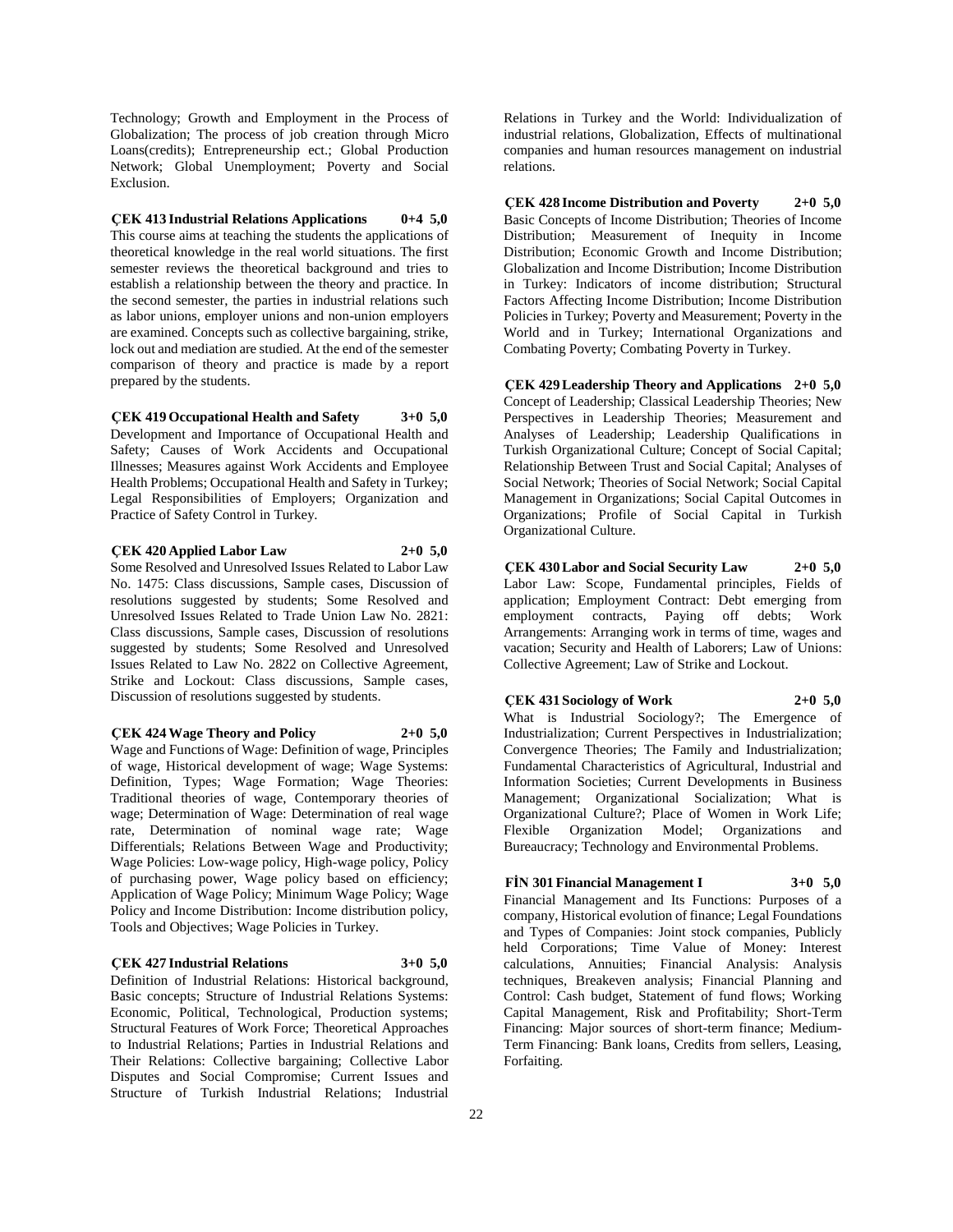### **FİN 301 Financial Management I 3+0 5,0** Financial Management and Its Functions: Purposes of a company, Historical evolution of finance; Legal Foundations and Types of Companies: Joint stock companies, Publicly held Corporations; Time Value of Money: Interest calculations, Annuities; Financial Analysis: Analysis techniques, Breakeven analysis; Financial Planning and Control: Cash budget, Statement of fund flows; Working Capital Management, Risk and Profitability; Short-Term Financing: Major sources of short-term finance; Medium-Term Financing: Bank loans, Credits from sellers, Leasing, Forfaiting.

### **FİN 302 Financial Management II 3+0 5,0**

Capital Structure; Capital Structure in Efficient Markets; Capital Structure in Non-Efficient Markets; Capital Structure Approaches; Cost of Capital; Cost of Equity; Cost of Debt; Weighted Average Capital Cost; Dividend Policy: Relationship between dividend and value of firm; Forms of Cooperation between Companies; Business Failure and Crises; International Financial Management; Contemporary Techniques in Financial Management.

#### **FİN 302 Financial Management II 3+0 5,0**

Capital Structure; Capital Structure in Efficient Markets; Capital Structure in Non-Efficient Markets; Capital Structure Approaches; Cost of Capital; Cost of Equity; Cost of Debt; Weighted Average Capital Cost; Dividend Policy: Relationship between dividend and value of firm; Forms of Cooperation between Companies; Business Failure and Crises; International Financial Management; Contemporary Techniques in Financial Management.

#### **FİN 303 Financial Mathematics 3+0 5,0**

Simple Interest: Description and importance of interest, Calculation of simple interest, External interest; Simple Discount: Discount calculation related to external discount method, Discount calculation related to internal discount method, Equivalent notes, Consolidation of notes, Financial assets and calculation of interest in financial markets; Compound Interest and Annuities; Normal Annuities; Debt Depreciation; Debt Pay-off with Equal Principals; Evaluation of Bonds and Stocks; Bond Valuation and Stock Valuation.

### **FİN 303 Financial Mathematics 3+0 5,0**

Simple Interest: Description and importance of interest, Calculation of simple interest, External interest; Simple Discount: Discount calculation related to external discount method, Discount calculation related to internal discount method, Equivalent notes, Consolidation of notes, Financial assets and calculation of interest in financial markets; Compound Interest and Annuities; Normal Annuities; Debt Depreciation; Debt Pay-off with Equal Principals; Evaluation of Bonds and Stocks; Bond Valuation and Stock Valuation.

**FİN 310 Real Estate Pricing and Finance 2+0 5,0** Basic concepts; Introduction to Real Estate Economics; Urban Space Market: Divided structure of the urban space

market, Supply-demand dynamics of space and Determination rental value in the market; Real Estate System; 4 Quarter-Plane (4-Q) Model: Long-term balance of the real estate system; Calculus of Present Value in Real Estate Valuation: Classical methods, Use of GIS in real estate valuation; Housing Markets: Housing demand, Housing supply, Housing market equilibrium, The hedonic price model, Housing policies in Turkey, Legal framework for housing policy, Organizations involved in the implementation of housing policies, Evolution of housing policies.

**FİN 402 Principles of Insurance 2+0 5,0** Risk and Insurance; Functions of Insurance; History of Insurance; Basic Insurance Concepts; Basic Principles of Insurance; Turkish Insurance System and Institutions; Types of Insurance; Life Insurance; Non-Life Insurance; Private Pension System.

**FİN 402 Principles of Insurance 2+0 5,0**

Risk and Insurance; Functions of Insurance; History of Insurance; Basic Insurance Concepts; Basic Principles of Insurance; Turkish Insurance System and Institutions; Types of Insurance; Life Insurance; Non-Life Insurance; Private Pension System.

**FİN 403 The Analysis of Investment Decision 2+0 5,0** Investment and Its Features: Investment and investment types; Project Description and Investment Projects; Preparation of Investment Projects; Economic Analysis of Investment Projects; Technical Analysis of Investment Projects; Financial Analysis of Investment Projects; Evaluation of Investment Projects: Static valuation methods, Dynamic valuation methods; Risk and Uncertainty in Investment Projects: Methods used in evaluation of investment projects under conditions of uncertainty; Evaluating Public Investment Projects.

### **FİN 406 Investment Analysis 2+0 5,0**

Elements of Investment Decisions: Financial markets, Players and Financial assets; Investment and Asset Allocation Decisions: Time value of money, Risk, Return, Portfolio diversification; Investment Analysis: Efficient Markets Hypothesis (EMH), Capital Asset Pricing Model (CAPM) and Asset Pricing Model (APT); Debt Securities; Investment Environment in Turkey.

### **FİN 407 International Finance 2+0 5,0**

Foreign Exchange Market, Currency Derivatives, Exchange Rate Quotations and Contract Settlements, Cross Rates and Inter-market Arbitrage, Economic Determinants of Exchange Rates; Financial Determinants of Exchange Rates: Foreign exchange exposure and Hedging; Currency Position and Liquidity Position, Optimum Hedge Ratio, Managing Economic Exposure, Managing Translation Exposure; Exchange Rate Regimes: Fixed, Pegged, Floating, Floating pegs, Crawling pegs; How Flexible Are Exchange Rates; Why Do Countries Fix Their Exchange Rates; Theory of Optimal Currency Areas and Monetary Union; Speculative Currency Attacks; Coordination Games, Multiple Equilibria,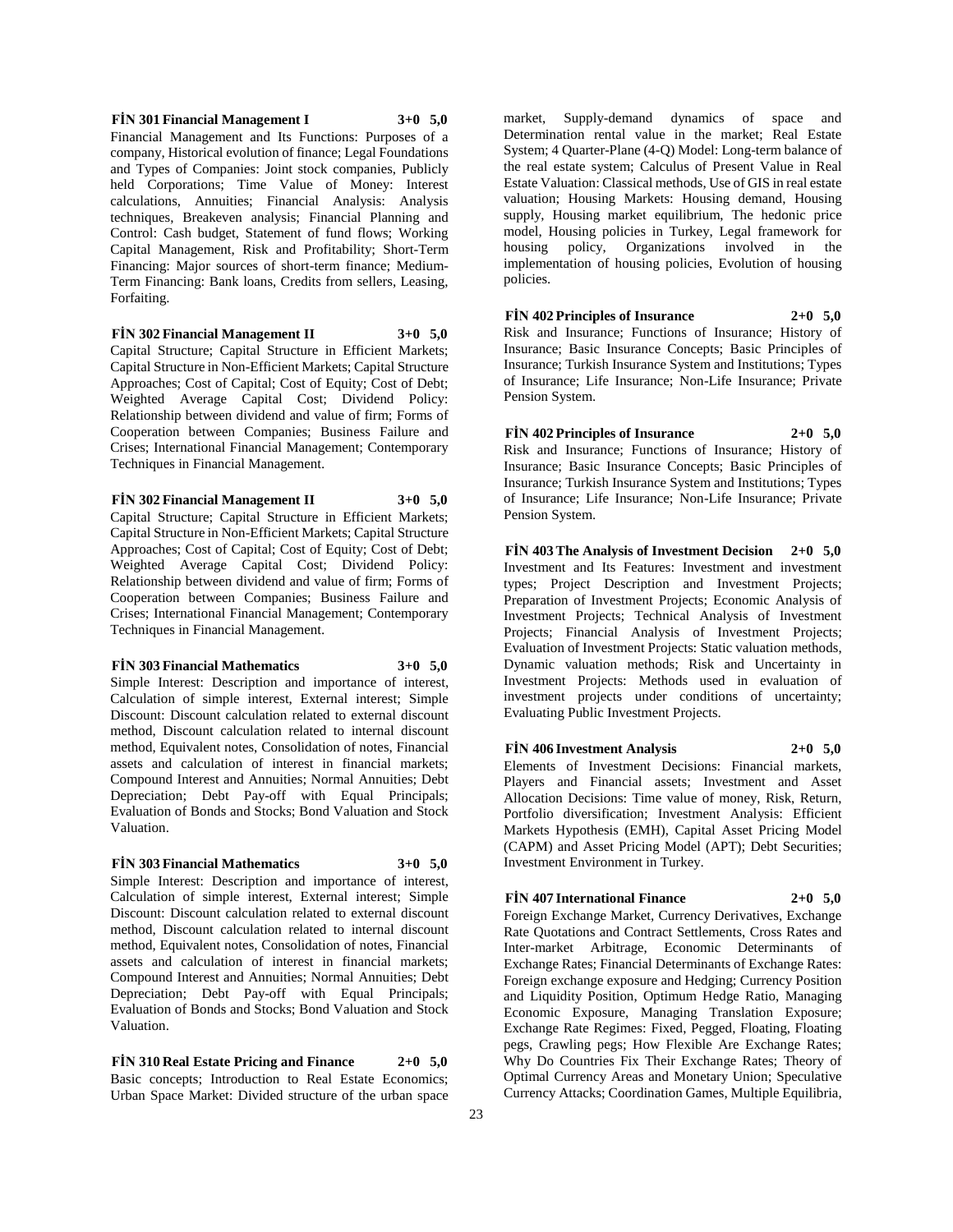Equilibrium Selection, IMF and Capital Market Liberalization, Discussion of Tobin Tax.

### **FİN 407 International Finance 2+0 5,0**

Foreign Exchange Market, Currency Derivatives, Exchange Rate Quotations and Contract Settlements, Cross Rates and Inter-market Arbitrage, Economic Determinants of Exchange Rates; Financial Determinants of Exchange Rates: Foreign exchange exposure and Hedging; Currency Position and Liquidity Position, Optimum Hedge Ratio, Managing Economic Exposure, Managing Translation Exposure; Exchange Rate Regimes: Fixed, Pegged, Floating, Floating pegs, Crawling pegs; How Flexible Are Exchange Rates; Why Do Countries Fix Their Exchange Rates; Theory of Optimal Currency Areas and Monetary Union; Speculative Currency Attacks; Coordination Games, Multiple Equilibria, Equilibrium Selection, IMF and Capital Market Liberalization, Discussion of Tobin Tax.

**FİN 408 Emerging Markets Finance 2+0 5,0** Performance of Turkish Business Enterprises and Multinational Companies Functioning in Turkey; Performance of Business Enterprises Functioning in Other Important Emerging Markets, e.g. China, India and Brazil; Evaluation of International Business Enterprises Growing in Domestic Markets of Turkey and Other Emerging Market Economies; History, Current Condition and Future of Turkey's Economic Status and Financial Markets as an Emerging Market; Evaluation of Financial Markets, Manufacturing and Trade Relations in Turkey in View of the European Union Standards and Regulations; Financial Development in Turkey and in Other Emerging Market Economies.

#### **FİN 409 Financial Management 3+0 5,0**

Financial Management and Its Functions; Types of Legal Business Organizations; Financial System and Interest Rates; Time Value of Money: Simple interest, Compound interest, Anuities; Financial Analysis: Ratio analysis, Comparative analysis, Vertical analysis, Trend analysis; Breakeven and Leverage Analysis; Financial Planning and Control: Preparation of proforma financial statements, Cash budgeting; Working Capital Management; Sources of Finance: Debt, Equity; Capital Structure; Cost of Capital; Capital Budgeting.

#### **FİN 410 Capital Markets 4+0 5,0**

Financial Markets: Basic types of financial markets, Operations in a capital market, Intermediaries, Mutual funds, Investment companies; Financial Instruments; Instruments in money markets, Instruments in capital markets, Borsa Istanbul, Equity market, Bond market; Clearing and Maintenance for Stocks; Default; Quotation: Quotation Systems; Concept of Risk; Calculation of Return.

#### **FİN 410 Capital Markets 4+0 5,0**

Financial Markets: Basic types of financial markets, Operations in a capital market, Intermediaries, Mutual funds, Investment companies; Financial Instruments; Instruments in money markets, Instruments in capital markets, Borsa Istanbul, Equity market, Bond market; Clearing and Maintenance for Stocks; Default; Quotation: Quotation Systems; Concept of Risk; Calculation of Return.

### **FİN 411 Principles of Banking 2+0 5,0**

Financial System; Financial Institutions and Banks; Historical Development of Banking; Establishment of Banks and Types of Banks; Organizational Structure of Banks; Sources of Funds of Commercial Banks; Use of Funds of Commercial Banks; Credit Policy of Banks; Banking Services; International Banking; Banking Risks and Banking Crises; Government Policies and Regulation; Supervision and Control; Analyzing Bank Performance.

### **FİN 411 Principles of Banking 2+0 5,0**

Financial System; Financial Institutions and Banks; Historical Development of Banking; Establishment of Banks and Types of Banks; Organizational Structure of Banks; Sources of Funds of Commercial Banks; Use of Funds of Commercial Banks; Credit Policy of Banks; Banking Services; International Banking; Banking Risks and Banking Crises; Government Policies and Regulation; Supervision and Control; Analyzing Bank Performance.

#### **FİN 412 Financial Management in Multinational Companies 2+0 5,0**

International Financial System; Functioning of International Financial Markets: Currency markets, International money markets, International equity markets, International bond markets; International Financial Management: Distinguishing features of international financial management, The importance of financial management in multinational companies, Working capital management in multinational companies, Capital budgeting in multinational companies; Mergers and Acquisitions; Foreign Direct Investments.

# **FİN 412 Financial Management in Multinational Companies 2+0 5,0**

International Financial System; Functioning of International Financial Markets: Currency markets, International money markets, International equity markets, International bond<br>markets: International Financial Management: markets; International Financial Management:<br>Distinguishing features of international financial Distinguishing features of international management, The importance of financial management in multinational companies, Working capital management in multinational companies, Capital budgeting in multinational companies; Mergers and Acquisitions; Foreign Direct Investments.

#### **FRA 175 French I 3+0 3,0**

Greeting and Introducing yourself; Saying the day and hour; Presenting somebody; Talking about occupations; Discovering the environment; Talking about the weather report; Informing oneself about health issues; Locating and Settling; Expressing ones opinion; Suggesting an activity; Expressing one's feelings; Reserving a train ticket; Communicating on the telephone; Talking about work; Expressing ones interest; The progress of an Action; Obtaining information about the press.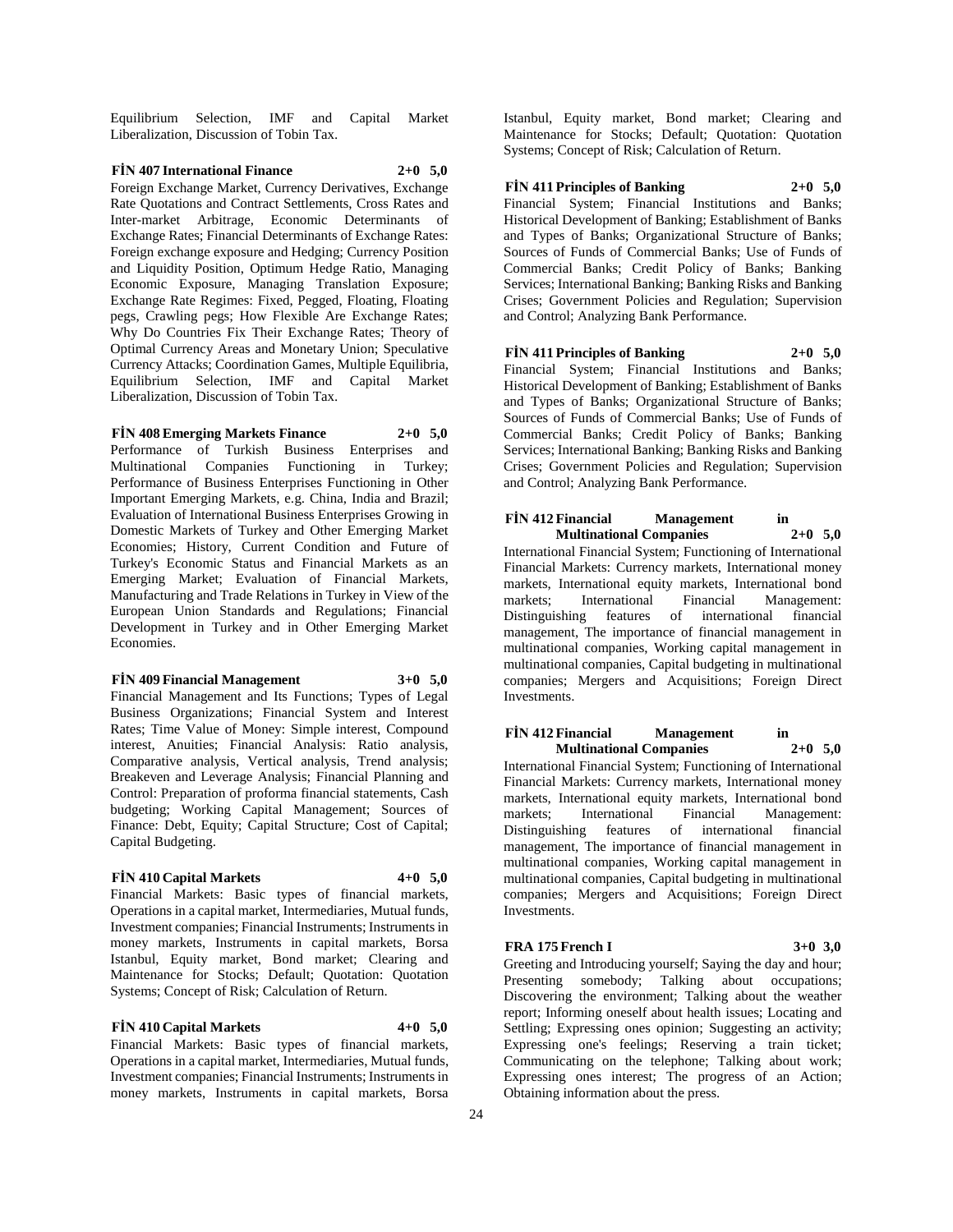#### **FRA 176 French II 3+0 3,0**

Greeting and Introducing yourself; Saying the day and hour; Presenting somebody; Talking about occupations; Discovering the environment; Talking about the weather report; Informing oneself about health issues; Locating and Settling; Expressing one's opinion; Suggesting an activity; Expressing one's feelings; Reserving a train ticket; Communicating on the telephone; Talking about work; Expressing one's interest; The progress of an Action; Obtaining information about the press.

**HUK 126 Administrative Law 2+0 5,0**

The Concept of Administration; Constitution and Administration; Sources of Administrative Law; Administrative Decisions; Administrative Contracts; Powers of Administration; Police Actions; Public Services; Financial Responsibility of Administration; Organization of Administration; Public Personnel; Judicial Review of Administration.

#### **HUK 127 Constitutional Law 2+0 5,0**

Political Power and the State: Legal theory of the State, Government systems; Constitution and Constitutional State: Constitutionalism, Requirements of a constitutional state; Constitutional State and Democracy: Definition, Types, Principles and Organizations of democracy; Development of Constitutionalism in Turkey; 1982 Constitution; Fundamentals of Constitutional Regime: Philosophy of the Constitution, Qualities of the Republic; Power map of the Constitution: Legislature, Executive, Judiciary powers, Constitutional Court, Political parties.

### **HUK 143 Fundamental Concepts of Law 3+0 5,0**

Rules Regulating Social Life and Law; Sanction; Sources of Law; Written Laws (The Constitution, Codes and Statutes, International Treaties, Stautory Decrees, Regulations); Principles for the Implementation of Laws and Methods of Interpretation; Legal Systems and Turkish Legal History; Legal Relations and the Concept of Rights; Types of Rights; Law of Persons (Natural Persons and Legal Persons); Acquisition, Protection and Loss of Rights; Judicial Organization; Branches of Law; Branches of Private Law; Branches of Public Law.

**HUK 143 Fundamentals Concepts of Law 3+0 5,0** Rules Regulating Social Life and Law; Sanction; Sources of Law; Written Laws (The Constitution, Codes and Statutes, International Treaties, Stautory Decrees, Regulations); Principles for the Implementation of Laws and Methods of Interpretation; Legal Systems and Turkish Legal History; Legal Relations and the Concept of Rights; Types of Rights; Law of Persons (Natural Persons and Legal Persons); Acquisition, Protection and Loss of Rights; Judicial Organization; Branches of Law; Branches of Private Law; Branches of Public Law.

**HUK 152 Law of Obligations 3+0 5,0** Obligation: Concept, Characteristics, Responsibilities of the parties; Sources of Obligation; Obligations Created through Contracts: Formation, Form, Subject and enforceability of a

contract; Representation; Obligations Created by Torts: Conditions, Liability and compensation; Obligations Created by unjust enrichment: Conditions and responsibilities; Paying Debts; Default of a Debtor, Default by Creditor; Termination of Debt and the Reasons for Termination.

### **HUK 251 Commercial Law 3+0 5,0** The Concept of Commercial Law and Commercial Enterprise; The Concept of 'Merchant? and its Consequences; Trade Name; Commercial Register; Unfair Competition; Books of Account; Prokura and Other Commercial Authorizations; Current Accounts; Business Associations: Concept, Definition, Components; General Partnership: Formation, Operation; Limited Partnership:

Formation, Operation, Termination; Joint Stock Corporation: Formation, Operation, Termination; Limited Liability Company: Formation, Operation, Termination; Negotiable Instruments: Definition, Components; Bill of exchange, Promissory note, Check.

#### **HUK 343 Law and Economics 2+0 5,0**

Economic Analysis of Law: Economic Approach to Law; The Coase Theorem: Revision on the Problem of Social Cost; The economics of Property: Economic foundations of property law, Economics of intellectual property; Economics of Tort Liability: Value of Risk to Life and Health; Economy of Criminal Law: Crime and Punishment: An Economical Approach.

### **HUK 378 Civil Law 2+0 5,0**

Definition and Scope of Civil Law; Concept of Sources in Law and Operational Sources of Civil Law; Acts, Regulations; Customary Law; Law of Persons: Real persons, Legal entities; Concept of Rights in Law: Types of rights, Right holder, Acquisition and transfer of rights; Concept of Bona Fide; Protection of Rights.

#### **HUK 380 Companies Law 2+0 5,0**

General Knowledge Concerning Partnership; Unincorporated Partnership; General Provisions Concerning Commercial Partnerships; General Partnership: Formation, Operation, Termination; Limited Partnerships: Formation, Operation, Termination; Joint-Stock Companies: General knowledge, Formation, Operation, Concept of share, Legal status of shareholders, Stocks and shares connected with joint-stock companies, Modifications in contracts, Accounts of partnerships, Termination and liquidation; Companies Partially Limited by Shares: Formation, Operation, Termination; Limited Companies: Formation, Operation, Termination; Cooperative Companies.

#### **HUK 392 Introduction to Public International Law 2+0 5,0**

The Origins and Nature of Public International Law, Theories of PIL; Sources of PIL; Treaties, General Principles of Law; Customary Law; Treaties in PIL; Definition of Treaty in PIL; Reservations to Treaties in PIL; Sovereignty and States; International Organizations; League of Nations, United Nations, The Law of the Sea; Aegean Disputes; Peaceful Settlement for International Disputes; International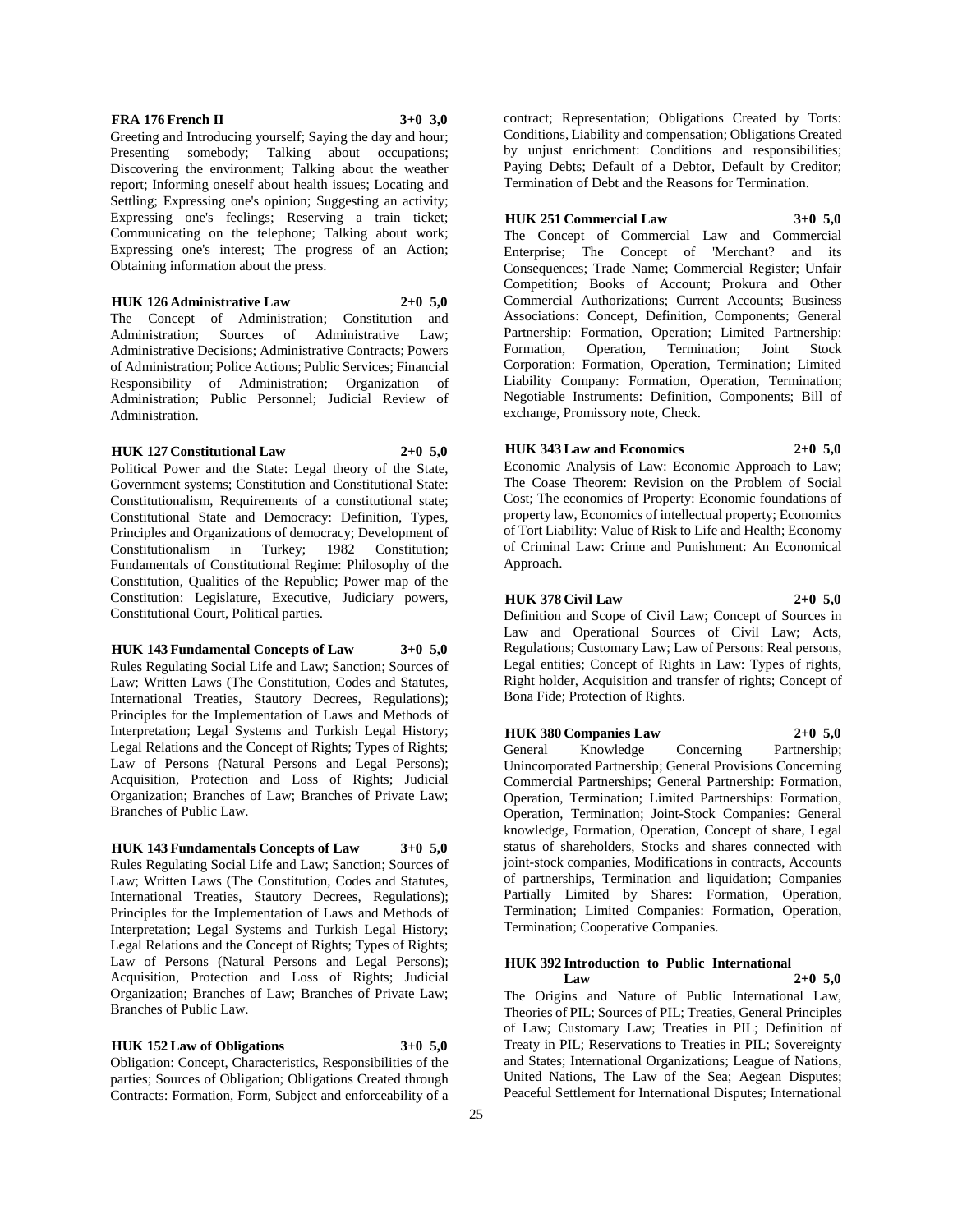Court of Justice, International Commercial Arbitration, Use of Force in International Law; UN Charter, Preemptive Strike, Humanitarian Intervention, Humanitarian Law: Development and Practice, International Protection of Human Rights; International Environmental Law.

#### **HUK 469 Human Rights 2+0 5,0**

Development Of Human Rights Idea; The Concept Of Human Rights: Human Dignity, Rights, Justice; The Classification Of Rights: First Generation Human Rights, Second Generation Human Rights, Third Generation Human Rights; Human Rights Documents: Universal Declaration of Human Rights , European Convention on Human Rights; Threats To Protection Of Human Rights: Discrimination, Poverty, Terrorism; Mechanisms To Protect Human Rights.

**İKT 101 Introduction to Economics I 3+0 5,0** Basic Concepts: Economic activity, Economics as a science; Methodology and Systematic; Production Process: Factors of production; Productivity laws, Types of enterprises; Introduction to Price Theory: Value and utility, Optimal consumer behavior, Demand functions, Various types of demand elasticity; Supply: Cost and revenue functions, Market equilibrium, Determination of the supply curve; Demand and supply; Equilibrium Price and its Functions; Pricing Policies and Market Types; Determination of Equilibrium Price in Perfect Competition; Equilibrium in Monopoly; Imperfect Competition and Price Determination: Rent, Wages, Interest and entrepreneurial income.

### **İKT 102 Introduction to Economics II 3+0 5,0**

National Income Accounting and National Product: Economic Equilibrium, Various Ways of Presenting Macroeconomic Relationships, Nominal and Real National Income; Introduction to Monetary Theory: Theories Describing the Value of Money, Calculation of Purchasing Power, Inflation, International Economic Equilibrium (Exchange Rates), Primary Tools of the Monetary Theory; Factors Determining Business Cycles and National Income: Introduction to Business Cycles Theories, Consumption Expenditures, investment Expenditures, Employment; International Economic Relations: International Mobility of Goods and Services, International Mobility of Factors of Production; Economic Growth and Development.

### **İKT 203 Microeconomic Theory 3+0 5,0**

Consumer Behavior and Consumption Analysis: Introduction, Marginal benefit analysis, Identity curve Analysis; Income, Price and Substitution Effects; Supplier Behavior and Production Analysis: Introduction, Marshall analysis, Hicks analysis; Change in Supplier Equilibrium; Price Analysis: Supply, Demand, Market, Price constitution and results, Supply and demand elasticity; Cost Theory; Competing Company Equilibrium; Company Equilibrium in Lacking Competition; Factor Markets; General Equilibrium and Prosperity Economics.

### **İKT 204 Macroeconomic Theory 3+0 6,0**

Transition from Micro Analysis to Macro Analysis; Analysis of National Income: National Income Equilibrium; Factor

Accelerator: Analysis of Money Markets, Money and national income, Money market equilibrium, Basic macroeconomic variables, Basic Macroeconomic Relationships; Reference Models: Classical model, Keynesian model; Basic Models: IS-LM Model, IS-LM-BP Model AD-AS Model; Basic Problems: Unemployment and inflation; Internal and external economic growth; Consumption, Saving, Investment: Constant capital investments, Stock investments, Money supply and demand.

### **İKT 216 Mathematical Economics 4+0 7,0**

The Mathematical Framework of Economic Analysis, Economic Models and Characteristics of Economic Models; Introduction to Functions and Types of Functions; Linear Functions and Economic Applications; Unvariate Functions and Optimization; Multivariate Functions and Optimization; Constrained Optimization; The Exponential and Logarithmic Functions and Economic Applications; Compounding Interest Rate and Growth Rate Accounting; Integral Calculus and Economic Applications; Systems of Equations and Matrix Algebra; Input-Output Analysis; Difference Equations.

**İKT 217 Microeconomic Theory I 3+0 5,0** Consumer Behavior theory, Consumer choice, Indifference curves, Optimal choice and utility maximization, Consumer demand, Generalized compensated demand functions, Demand elasticities, Producer behavior theory, Production functions, Short and long term analysis, Production cost theory, Profit maximization of firm in a competitive market and supply of the firm, short and long term adjustments in response to the changes in the demand and supply parameters, Efficiency in production and General equilibrium.

**İKT 218 Micro Economic Theory II 3+0 5,0** Imperfect competitive markets, Equilibrium of firms in the monopolistic market, Pricing strategies in the monopolistic market, Oligopolistic markets, Non cooperative models, Cooperative models, Game theory and applications, Monopolistic competition, Factor markets, Uncertainty and uncertainty model applications, Asymmetric Information, Adverse selection, Moral hazard, Main firm and agent, reputation signal and guaranties, Public goods and externalities.

### **İKT 219 Macroeconomic Theory I 3+0 6,0** Fundamentals of macroeconomics, (Variables and their relations, reference models, Classical model and Keynesian model), Basic Models, Money, Interest and National Income, IS-LM Model, Equilibrium in the goods and money market, Effects of fiscal and monetary policies, IS-LM-BP Model, Mundel-Fleming Model, Evaluation of policies in the fixed

and floating exchange rate systems, AD-AS Models.

**İKT 220 Macro Economic Theory II 3+0 6,0** AD-AS Models and dynamic AD-AS, Basic macroeconomic problems, unemployment, Inflation, Budget deficits and external deficits, Economic growth, (factors and sources of growth ), neoclassical growth model, New growth theories,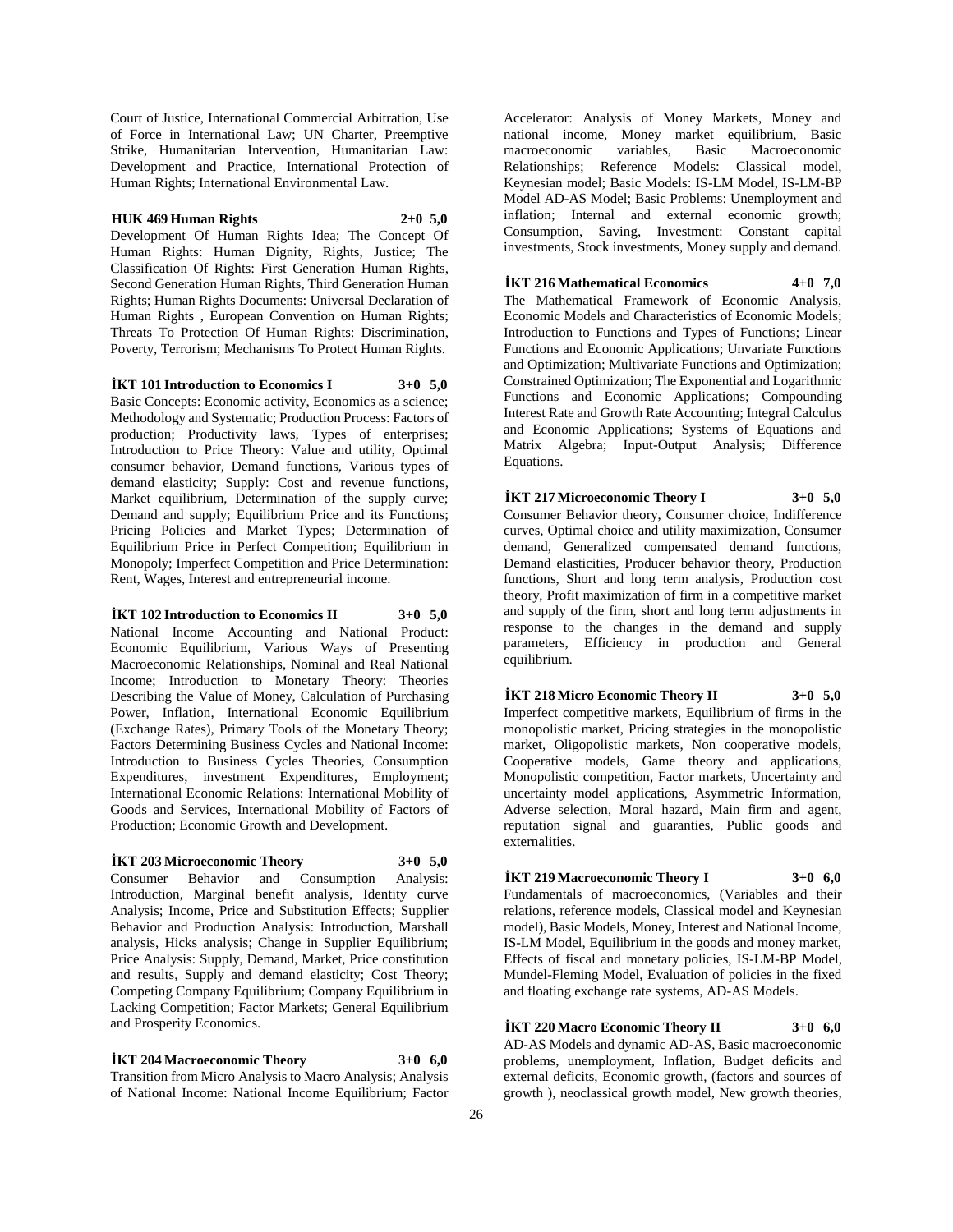human capital and endogenous growth theory, New look into the facts of growth, Microeconomic foundations of macroeconomics (Consumption and saving, Investment, Money supply and demand).

#### **İKT 302 Economic Policy 3+0 5,0**

Fundamental Concepts of Economic Policy; Description of Economic Policy; Factors Accelerating Development of Economic Policy; Basic Elements of Economic Policy; Goals-Tools Balance; Determination and Application of Economic Policy; Fundamental Objectives of Economic Policy; Instruments(Tools) of Economic Policy; Theories of Economic Policy and Macroeconomics; Classic Macro Theory and Economic Policy; Rational Expectations and Economic Policy.

**İKT 309 Monetary Theory 3+0 5,0** Definition and Functions of Money; Interest Rates; Calculation of Interest Rates; Theories of Interest Rates; Loanable Funds Theory; Liquidity Preference Theory; Risk and Term Structure of Interest Rates: Yield curves and interpretation, Expectations hypothesis, Liquidity premium hypothesis, Segmented markets hypothesis; Theories of Demand for money: Classical quantity theory, Developments in Keynesian theory, Post Keynes; Transmission of money; General Equilibrium and Effectiveness of Monetary Policy.

**İKT 310 Monetary Policy 3+0 5,0**

Balance Sheet Analysis in Banking: Asset, Liquidity, Liability and capital management; Deposit Creation in Banking; Money Stock Determination: Monetary base, Money multiplier, Changes in money stock; Central Banking and Analysis of Central Bank balance sheet; Tools of Monetary Policy; Conduct of Monetary Policy: Choice of targets, Indicators of monetary policy; Monetary Policy Theory: Expectations and monetary policy, Activist and nonactivist policy debate, Monetary policy rules and discretionary monetary policy; Monetary Policy Games.

**İKT 322 International Economics 2+0 5,0**

Globalization in World Economy; International Economic Integration; European Economic Community; North America Free Trade Areas; Association of Southeast Asian Nations; United Nations Conference on Trade and Development; International Economic Policies; Trade Restrictions; Dumping; Export Subsidies; Foreign Exchange Markets; Balance of Payments; International Monetary Systems; International Credit Markets; Third World Countries; International Monetary Fund and Turkey; International Investment Analysis.

#### **İKT 329 International Economics I 3+0 5,0**

Comparative Advantages: Labour Productivity and Ricardo Model, Factor Payments and Neo-Classic Model, Trade and International Balance, Hecksher-Ohlin Theory; Trade, Share and Wealth: Partial and General Balance Analysis, Stolper-Samuelson Theory, Theory of Factor Prices Equilibrium, Specific Factor Models; Empiric Proofs and New Trade Theories; Kinds of Tariffs and Measurement Techniques; Production, Consumption and their Effects on Prices, Tariffs,

Effective Protection Ratio; Non-Tariffs Barriers and new Protectionism: Quotas, Export Restrictions, Export Incentives, Dumping, Measurement of Non-Tariffs Barriers.

#### **İKT 330 International Economics II 3+0 5,0**

Economy Policy of Foreign Trade Policy: A Short History of Foreign Trade Policy, Economic Integration and Regional Trade, Inter-regional Trade; Economic Growth and Multinational Companies, Development and foreign Trade, Money Markets and Foreign Exchange Rate: Foreign Exchange Markets, Parity of Interest Rates, Determination of Flexible Exchange Rate, Determination of Fixed Exchange Rate, Effective Exchange Rate, Balance of Payments Accounts; Open Economy and Macro Economics: Goods and Service Markets in Open Economy, Money and Banking System and Foreign Exchange, Short term Macro Economic Policies in Fixed and Flexible Exchange Systems, Alternative International Monetary Systems.

**İKT 367 Monetary Theory and Policy 2+0 5,0** Introduction to Monetary Economics; Definition of Money; Multiple Deposit Creation; The Money Supply Process; Central Banking; Tools of Monetary Policy; The Conduct of Monetary Policy; Exchange Rate Targeting; Foreign Exchange Interventions; Inflation Targeting; Theories of Money Demand; Money and Output in the Short-Run; Transmission Mechanism of Monetary Policy; Money and Inflation; Monetary Policy Theory.

#### **İKT 369 Interpretation of the Economic Indicators 2+0 5,0**

The Concept of Economic Indicator; Methods for Acquisition of Economic Indicators and Major Sources of Data; Microeconomic Indicators and Their Interpretation: Formation of the market equilibrium price, Formation of firm equilibrium, Flexibility; Macroeconomic Indicators and Their Interpretation: Gross domestic product, National income, Growth rate, Inflation, Price indices, Money supply, Interest rates, Banking system, Central Bank analytical balance sheet, Stock exchange indicators, Budget deficits, Economic tendency surveys and expectations; International Economic Indicators; Analysis of Applied Monetary and Fiscal Policy; Influence of Non-Economic Factors on Economic Indicators.

### **İKT 371 Labor Economics 2+0 5,0**

Factor Markets: Demand and supply in factor markets, Determining factor prices; Labor Markets: Labor demand and labor supply, Equilibrium in labor markets, Labor markets in Turkey; Types of Labor Markets; International Labor Mobility; Wages and Wage Theories; Trade Unionism and Collective Bargaining; Vocational Education and Training; Latest Developments in Turkish Industrial Relations; Unemployment in Turkey; Wages in Turkey; Labor Problems in Turkey; Relationship between Inflation and Unemployment.

**İKT 372 International Economic Organizations 2+0 5,0** Globalization in the World Economy; Economic Cooperation among Industrialized Countries; Economic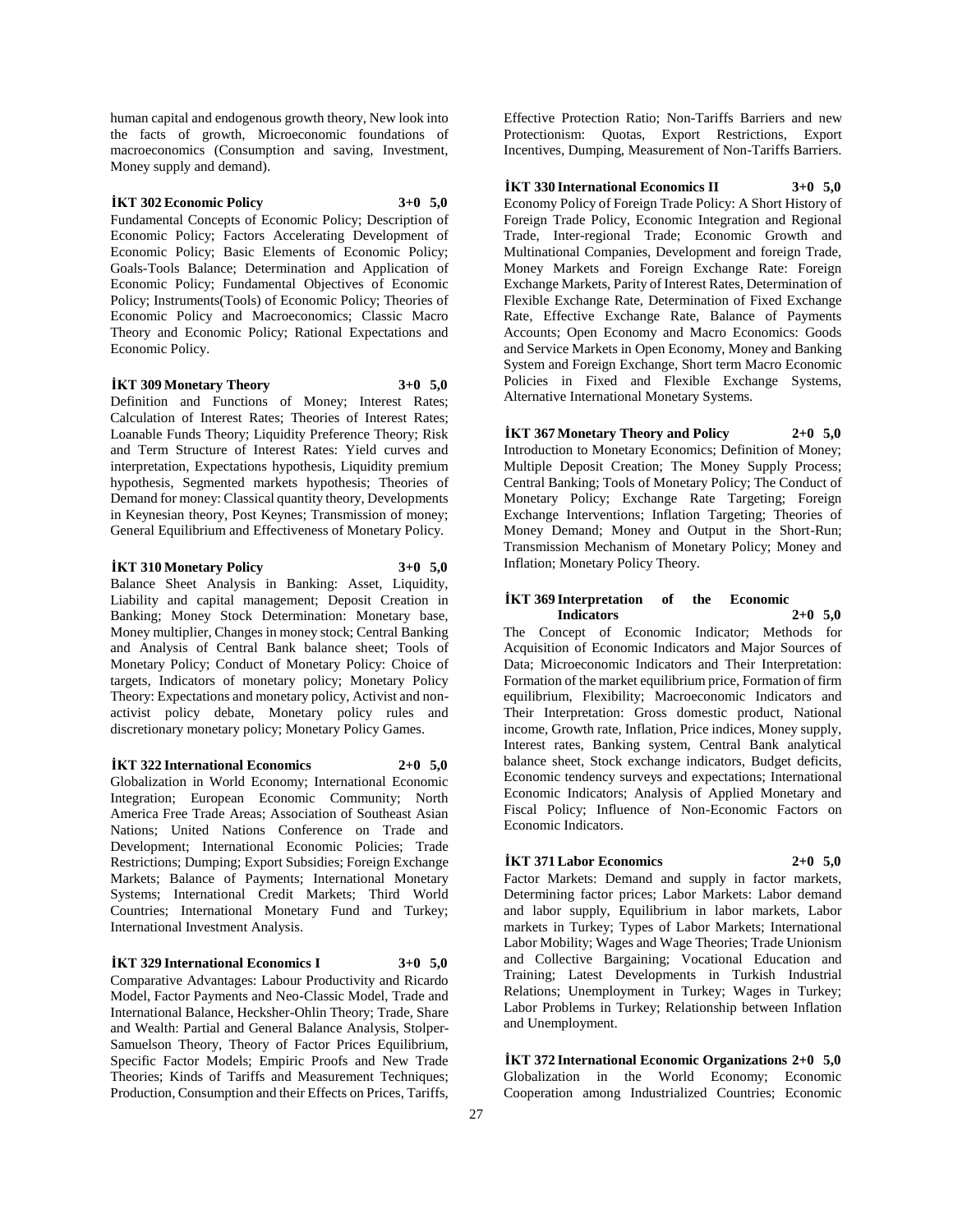Cooperation among Muslim Countries; United Nations: United Nations Conference on Trade and Development; World Trade Organization; World Bank; International Monetary Fund: Aims, Functioning, IMF-Turkey relations; Economic Integration in the Continental Europe.

#### **İKT 373 Economics of Crises 2+0 5,0**

Finansal Krizler ve Finansal Krizleri Açıklamaya Yönelik Teorik ve Ampirik Modeller. Birinci Nesil, İkinci Nesil, Üçüncü Nesil Döviz Kriz Modelleri; Bankacılık Krizleri, Finansal Liberalizasyon ve (De)Regülasyon, Ahlaki Tehlike ve Makroekonomik Problemler; Döviz Krizleri ve Bankacılık Krizleri İlişkisi: İkiz Krizler; Finansal Krizlerde Bulaşma, Bütçe ve Cari Hesap Açıkları, Sermaye Akımlarının Önemi ve Uluslararası Finansal Sistemine Yönelik Reform Yaklaşımları, Finansal Krizler İçin Erken Uyarı Sistemleri ve Öncü Göstergeler; Politik Sonuçlar, Latin Amerika Ve Doğu Asya Ülkelerinde Döviz Krizi Deneyimleri; 1990 Sonrası Dönemde Türkiye'de Yaşanılan Finansal Kriz Dönemleri.

#### **İKT 376 Financial Institutions and Banking 2+0 5,0**

Definition and Functions of Financial Markets; Scope and Functions of Financial Instruments; Structure and Functions of the Central Bank in Turkey and in the World; Commercial Banking Theory; Basic Functions of Commercial Banking in the World and in Turkish Economy; Structure and Functions of Investment and Development Banking in Turkey; Stock Exchange in the World and in Turkish Economy; Brokerage Houses in Turkey; Mutual Funds and Investment Corporations in Turkey; Islamic Banking in Turkey.

#### **İKT 378 Economic Forecasting 2+0 5,0**

Estimation and Basic Structure of Various Estimation Models; Basic Estimation Methods: Necessary calculations and descriptions for using quantitative methods, Criteria used for comparison of estimations derived from different methods, Time series, Smoothing time series, Exponential smoothing methods, Two variable regression, Multiple regression, The Box-Jenkins Methodology for ARIMA models; Advanced Estimation Models: Regression by using the ARIMA errors, Dynamic regression models (Transfer Function); Using Estimation Methods in Applications.

#### **İKT 379 Econometrics I 3+0 5,0**

Two variable Linear Model: Assumptions, Two-Variable Regression Analysis with ordinary least squares method and its statistical properties, Correlation Coefficient, Analysis of Variance and F Test, Multiple Regression Analysis: Notation and Assumptions, Multiple Regression Analysis with ordinary least squares method and its statistical properties, The Multiple Coefficient of Determination, Deriving the multiple regression coefficients in the mean difference form, Hypothesis testing in multiple regression and analysis of Variance, Other subjects related with the linear model : Linear constraints, Multicollinearity, Model Specification errors, Dummy variables, Analysis of covariance.

#### **İKT 380 Econometrics I 3+0 5,0**

The Method of Generalized Least Squares, application of least squares method to generalized assumptions, Estimation with the generalized least squares method, Properties of GLS Estimators, Heteroscedastic error terms, Detection of Heteroscedasticity, Autocorrelation, Lagged Variables, Simultaneous Equation Models : Structural form, Reduced Form, Two numerical examples, Identification Problem, Rules for identification, identification test, Examples about the identification of simultaneous equation models, Estimation of the simultaneous equation models.

### **İKT 403 Development Economics 3+0 5,0**

Development and Underdevelopment: Characteristics of underdeveloped nations; Theories of Underdevelopment: Economic approaches, Socio-cultural approaches; Capital Accumulation and Technology; Development and Capital; Development and Technology; Development Financing: Internal financing, External financing; Development and the Human Element: Population, Investment on human, employment; Development and Foreign Trade; Development and International Division of Labor; Protective Foreign Trade; Resource Allocation: Theoretical basics, Resource allocation in underdeveloped countries; Industrialization Strategies; Sustainable growth; Natural Resources and the Environment.

### **İKT 419 Applications in Economics 0+4 5,0**

The main purpose of this one semester course is to enable students to grasp the broad context of the Program in Economics whilst introducing them to recent developments in the economy by having students work on projects of their choice. An advisor is assigned to each student to supervise the process of research and its writing.

#### **İKT 437 Financial Economics I 3+0 5,0**

The importance of financial markets; Fund flow table in economics and its connection with the real sector; Fund management; Supply of securities; Demand for securities; Securities market; Active market hypothesis; Introduction to the determination of stock prices; Options; Option pricing; Future contracts; Future markets and future pricing; Swap and swap pricing

### **İKT 438 Financial Economics II 3+0 5,0**

Capital markets and basic organizational form; Institutions in capital markets and their instruments; Analysis of bonds market: Determination of bond quality; Valuation of bonds; The relationship between the maturity and yield of a bond; Time approach in bond valuation; Management of the bond portfolio; Fundamental analysis approach in stock valuation; Dow theory; Price and quantity indicators; Portfolio management; Evaluation of portfolio performance; Market indicators and data sources.

### **İKT 443 Gender and Development 2+0 5,0**

Sex, Gender and Sexuality; Formation of Gender; Theories of Gender; Institutionalization of Gender; Feminism and Feminist Economics; Gender Inequality in Development: Equality and inequality, Inequality in development,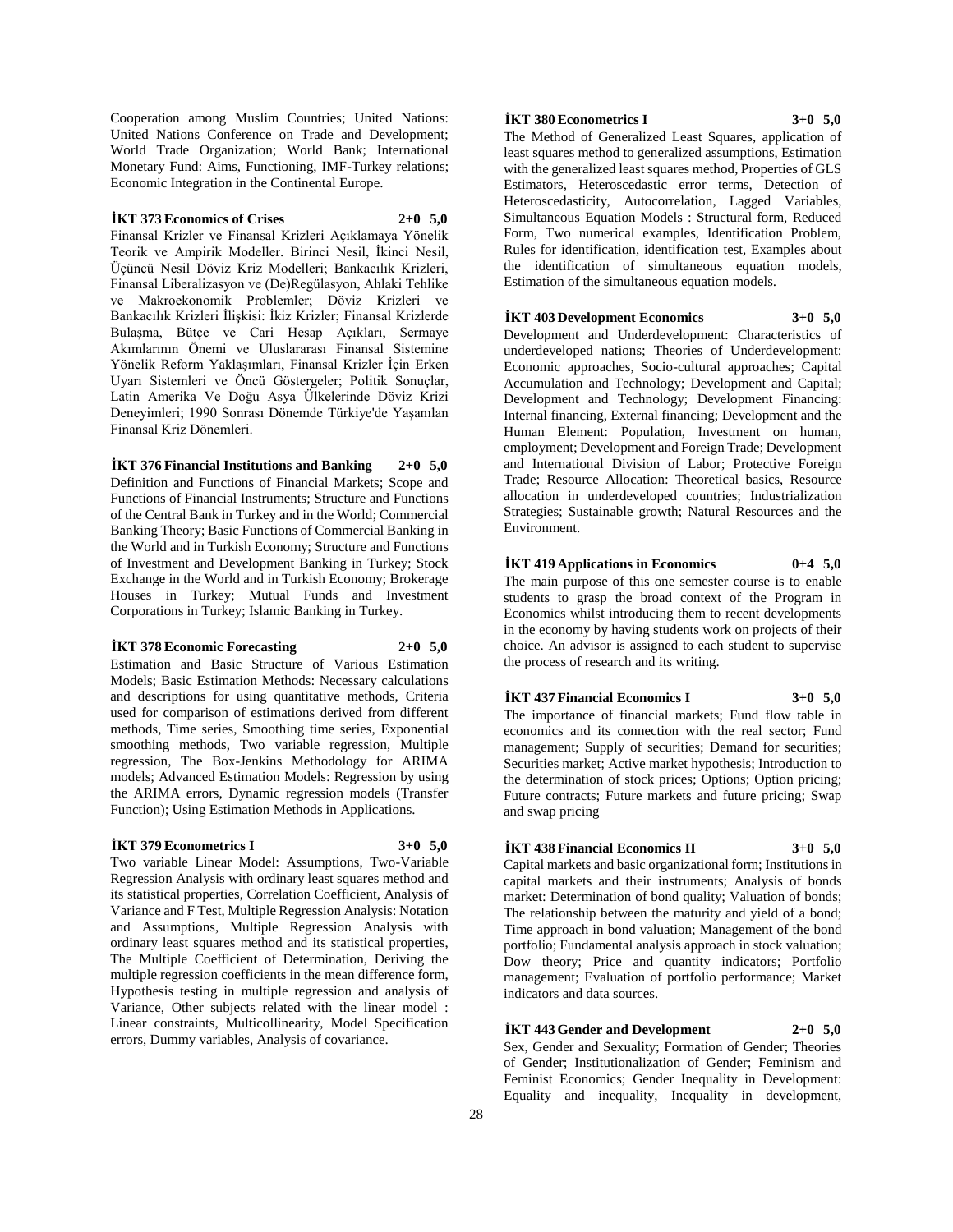Women's issues and gender inequalities in development, Gender inequality in Turkey, Solution Policies for Gender Inequality in Turkey: Development of gender equality in the framework of national legislation, Development of gender equality in the framework of international legislation, Chronological history of gender equality, Some institutional mechanisms for promoting gender equality.

#### **İKT 445 History of Economic Thought 3+0 5,0**

Economic Thought in the Ancient Times: Greek Thinkers; Economic Thought in the Middle Ages: Islamic Classics and the Christian Scholastics; Development of Economic Thought in the Modern Ages; The Mercantilists; Rise of Economics and the Classical School; Reactions to the Classical Thought: Socialism. Marginal Revolution and the Neoclassical Synthesis: Vienna, Lozane and Cambridge Schools; Neo-classics: Marshall; Walras and the others; Departure from Neoclassical School and Contributions to the Neoclassical School: Chamberlain; Robinson and other developments; Keynes and the Keynesian Revolution. New Developments in Macroeconomics.

#### **İKT 448 Turkish Economy 3+0 5,0**

Turkey: Geographic Location, Population, Geopolitics; Turkish Economy and the World Economy; National Income and Income Distribution in Turkey; Public Finance; Public Debts in Turkey; Developments in Agriculture; Structure of Industry; Energy and Service Sectors; Public Enterprises in Turkey: Privatization of Public Enterprises; Inflation in Turkey: Economic stabilization programs; Evaluation of Turkish Foreign Trade Policy; European Union Relations; Foreign Capital Policy of Turkey.

**İKT 459 Economic Growth Theories 3+0 5,0**

Basic Concepts Related to Growth: Product function, Properties of growth, Results of growth; Growth Models: Classical growth models: Smith, Ricardo, Marx, Schumpeter; Modern Growth Theories: Harrod-Domar; Post-Keynesian Growth Model; Income Distribution Theories: Kaldor Model, Pasinetti Model; Optimal Growth Models: Von Neumann Model; Endogenous Growth Models; Case Studies of Growth in Turkey and the World.

#### **İKT 461 EU and Turkey 2+0 5,0**

European Community: Establishment, Enlargement, Goals, Foundations, Management of European community, Criterion for membership, Results of membership; Economic and Monetary Union; Harmonization of Economic and Social Policies; Budget and European Investment Bank; Relationship Between Turkey and European Union: The history of relations, Terms of partnership, Financial assistance; Customs Union between Turkey and European Union: Establishment and scope of customs union, Effects of customs union on Turkish economy; Analysis of European Summit Decisions.

**İKT 462 Economic History of Turkey 2+0 5,0** Pre-Ottoman Period: Economic structures of Byzantines and Seljuks; Ottoman Economy during the 15th and 16th Centuries; Mercantilist Development of Western European

Economy and Its Structural Effects on Ottoman Economy: Financial problems, Collapse of the monetary system, Structural changes in agricultural sector; Semi-colonization of Ottomans by European Capitalism during the 19th and 20th Centuries: External debts, Foreign capital in the Ottoman Economy; Inherited Economic Resources of the Turkish Republic.

#### **İKT 463 History of Economics 2+0 5,0**

History of Economics; Agricultural Revolution and Its Consequences; Economies in the Early Ages; Geographical and Social Frame of European Civilizations; Early Middle Ages; Late Middle Ages; European Economy at the Beginning of the Modern Age; Shifts in Economic Power Structure; Industrial Revolution; Economic Developments in the 19th Century; Spread of Industrialization in the 19th Century; World Economy in the 20th Century.

**İKT 464 Comparative Economic Systems 2+0 5,0** Capitalist System: Definition, Institutions; Evaluation of the Capitalist System; Advantages and Disadvantages of the Capitalist System; Socialist System: Socialist thought, Definition of socialism; Principles and Institutions of the Socialist System; Types of Socialist Systems; Existing Socialist Systems; Mixed Economic Systems; Communism: Definition, Stages of communism, Principles of communism.

**İKT 465 Industrial Economics 2+0 5,0** Market Structure and Performance: Definition of market structure, Firm behavior; Pricing Strategy: Competitive markets, Oligopoly, Monopoly, Natural monopoly; Resource allocation in regulatory markets and Non-profit organizations; Game Theory: Static games under perfect information, Dynamic games under perfect information; Contemporary Approaches to Firm Theory; Imperfect Information; Advertisement, Research and Development; Timing in Firm Decisions; Economic Reasons for Government Intervention; Regulation and Liberalization; Static and Dynamic Criteria for Market Performance; Antitrust Policies; Game Theory: Static games under imperfect information, Imperfect information and dynamic games.

### **İKT 466 Economic Risk Management 2+0 5,0** Evolution of Economic Risk Management; Classification and Measurement of Economic Risks Management; Economic Growth and Opportunity Management; Total Economic Risk; Macroeconomic Policies to Eliminate Economic Risks; Economic Risk Management in Turkey.

**İKT 468 World Economy 2+0 5,0** Basic problems in World Economy: Population and resources, Migration, Nature, Underdevelopment, Industrialization and technological developments; Recent Developments in World Economy: Economic policies, International trade, Technology and recent developments in social government; Principal Organizations in World Economy: The new world economic order, Globalization, Market economy, Regionalization, New world economic order and Turkish economy; Analyzing Recent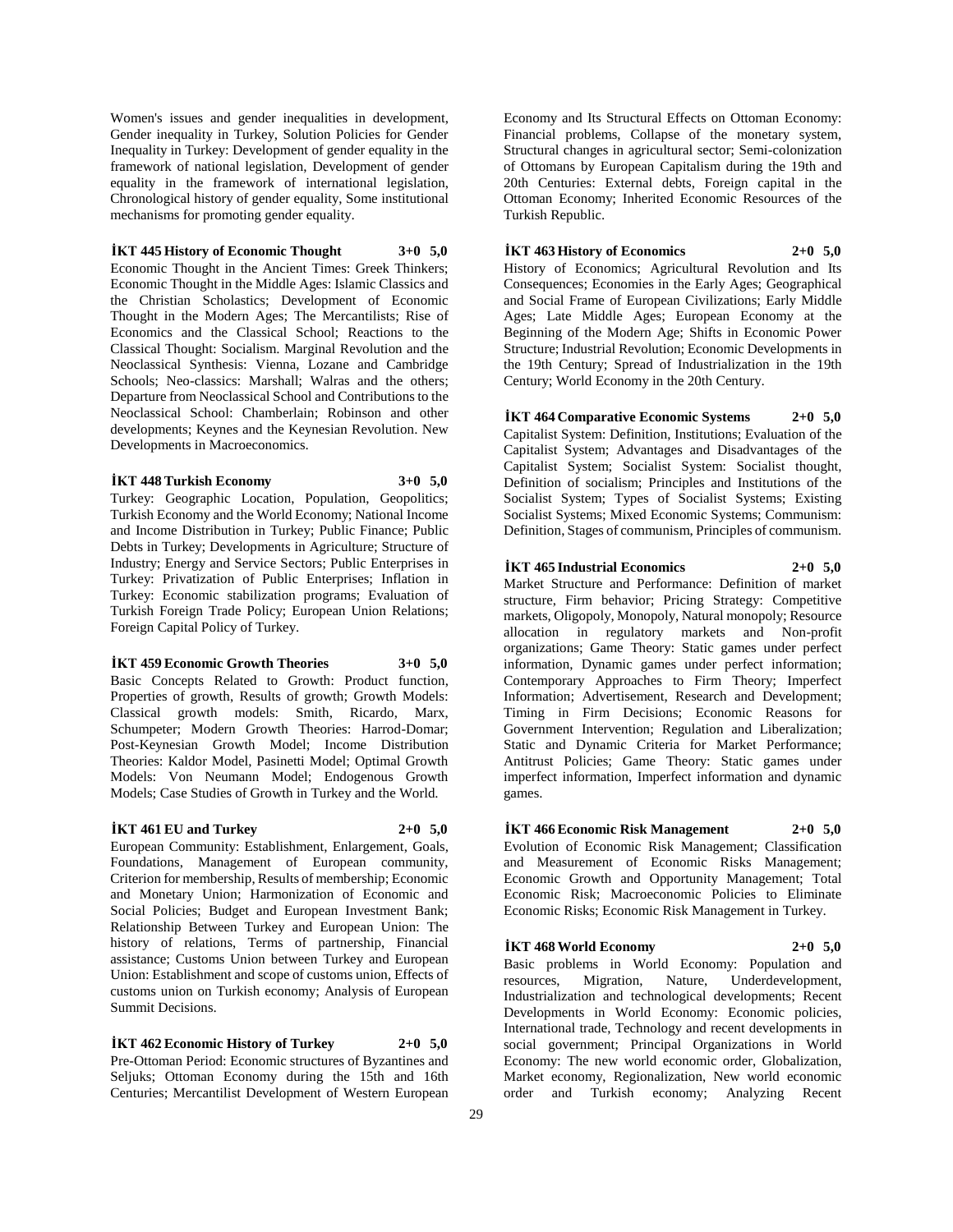Developments in World Economy: International economic activities, Regional analyses.

**İKT 471 Managerial Economics I 2+0 5,0** Economic Way of Thinking and Business Strategy; Measuring and Maximizing Economic Profit; Market Structure and Managerial Decision Making, Demand-supply and market equilibrium: Direct demand function, Inverse demand function; Theory of Consumer Behavior: Utility function, Indifference curves, Marginal rate of substitution, Budget constraint; Elasticity and Demand: Elasticity total and marginal revenue, Other demand elasticities; Basic Estimation Techniques: Linear and multiple regression, Evaluation of the regression equation; Estimating Demand; Business and its Macroeconomic Environment.

**İKT 472 Managerial Economics II 2+0 5,0** Theory of Firm; Production and Cost in the Short Run; Production and Cost in the Long Run: Isoquants, Isocost curves, Optimization and costs; Production and Cost Estimating: Specification of the short run production function, Specification of the short run cost function; Managerial Decision Making in Competitive Markets; Managerial Decision Making for Firms with Market Power: Measurement of market power, Profit maximization under monopoly and monopolistic competition; Strategic Decision Making in Oligopoly Markets; Advanced Pricing Techniques; Decision Making under Risk and Uncertainty.

**İKT 474 Strategic Management in Public Sector 2+0 5,0** Society and government, New public management and governance, Public sector principles and tools, Describe and analyze strategic management, Politics and political parties, Governmental institutions, The making decision process, Current issues and problems in strategic management, Public sector theory, Profitability in public sector, Alternative approaches to strategizing, Classification in strategic management, The implementation of strategic planning, Public sector and stakeholders, Accountability, Fiscal transparency, SWOT analysis in public sector.

**İLT 309 Presentation Techniques 2+0 5,0** Effective Presentation Process; Preparation of a Presentation; Brainstorming; Writing Objectives; Developing Meaningful Sentences; Providing Exercises That Ensure Student Involvement; Determining Presentation Time; Determining Presentation Plan; A Attention-Drawing Introduction; Effective Closure; Common Mistakes Made in Presentations; Preparing Visual Materials Using Computers; Presentation Software; Introduction to PowerPoint; Visual Literacy Rules; Roles of Visual Materials in Presentation Process; Developing Visual Materials; Visual and Verbal Elements; Placement; Composition; Balance, Style and

#### **İLT 416 Influential Face to Face Relations in Business Life 2+0 5,0**

Color.

Key Concepts and Research on Face-to-Face Communication; Face-to-Face Communication Settings; Role-Plays for Understanding Settings; Environments of Presentations; Giving Lectures and Briefing; Job Interview: Interview, Interview committees; Customer Relations; Importance of Physical Appearance; Meeting Others; Awareness of Personal Spaces; Approaching to and Touching People; Location and Direction of Our Body in Communication; Use of Psychological Sources for Effective and Memorable Relations.

### **İLT 419 Body Language and Diction 2+0 5,0**

Research on Body Language and Concepts of Body Language; Face-to-Face Relations; Relation between Human and Society; Relation between Body and Objects; Relation between Body and Space; Orientation Exercises; Diction Exercises: Intonation, Stress, Articulation; Use of Voice: Control of sound volume, tone color and breath; Speech Control; Movements of Head and Eyes; Facial Expressions; Use of Hands and Arms; Use of Feet and Legs; Harmany in Body Use; Relation between Speech and Body Use; Harmonious Use of Body, Space and Objects.

### **İNG 175 English I 3+0 3,0**

Using the Verb 'to be'; Saying Name, Phone Number and email Address; Describing Things and Places in a Classroom; Asking for Help While Studying; Using the Verb 'to be' in Questions, Describing Favourite Celebrities, Friends and Family; Using Simple Present Statements, Yes-No Questions and Short Answers; Talking about Daily and Weekly Routines; Saying How Often You Do Things; Talking about Free-time Activities and TV shows; Using 'there is, there are'; Using 'some, no, a lot of, and a couple of'; Describing Neighbourhood and Local Events; Asking for and Telling the Time.

#### **İNG 176 English II 3+0 3,0**

Using the Present Continuous; Talking About the Weather and Sports; Using 'like to', 'want to', 'need to' and 'have to' with Other Verbs; Using 'this', 'that', 'these', 'those'; Asking Questions with 'How much'; Talking about Clothes, Colours, Shopping and Prices; Using can; Talking about Countries, Languages, and Nationalities; Talking about International Foods; Using the Simple Past of Regular and Irregular Verbs; Using the Past of be; Asking Simple Past Information Questions; Describing Past Experiences; Using Many and Much; Using Some and Any; Using Would Like; Describing Favourite Foods and Eating Habits; Using 'or something' and 'or anything'.

#### **İNG 187 English I 3+0 3,0**

Using Personal Pronouns and Possessive Adjectives; Using to be in Present Tense; Using Singular and Plural Nouns; Using Basic Language Related to Food and Drink; Using "There is-there are" in sentences; Using "have got"; Asking "yes-no" Questions and Giving Short Answers to Them; Talking about Daily and Weekly Routines; Talking about Likes and Dislikes; Talking about Sports and Hobbies; Talking about Abilities by Using "can", "can't"; Using Adjectives that Describe People; Talking about Appearance, Personality and Feelings of People; Talking about Clothes and Colours; Talking about Shopping and Prices; Using Present Continuous Tense.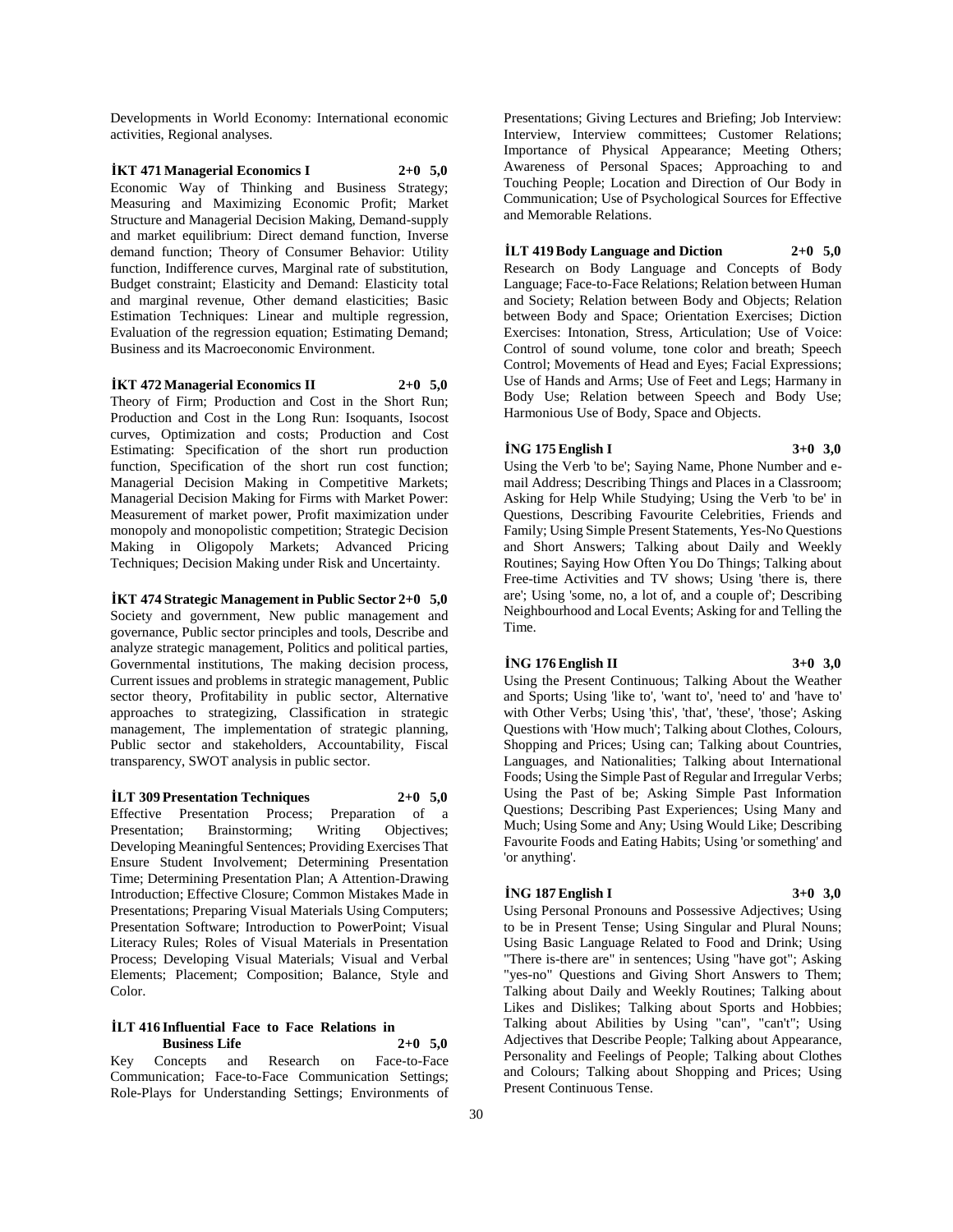#### **İNG 188 English II 3+0 3,0**

Using Simple Present Tense; Comparing Simple Present and Present Continuous Tenses; Using Prepositions of Time and Place; Giving Directions, Making Reservations; Using "to be" in Past Tense; Using Regular and Irregular Verbs in Simple Past Tense; Using Comparative and Superlative Form of Adjectives; Using Modals to Give Advice; Suggestions and Obligations; Using Future Tense: Making Sentences Using "going to" and "will"; Using If Clauses Type 0 and 1.

#### **İNG 225 Academic English I 3+0 3,0**

Reading Skills for Academic Study: Understanding key vocabulary, Getting the gist of the text, Skimming and scanning, Understanding text organization, Developing basic vocabulary knowledge; Listening Skills for Academic Study: Listening for main idea, Listening for detailed information, Listening to short daily conversations, Listening for key ideas; Speaking Skills for Academic Study: Introducing oneself, Maintaining everyday conversations, Giving descriptions of events, Asking and answering questions; Writing Skills for Academic Study: Writing simple sentences, Writing notes, Writing basic descriptions of events, Writing informal letters.

#### **İNG 226 Academic English II 3+0 3,0**

Reading Skills for Academic Study: Exposure to simple academic texts, Developing reading fluency, Identifying text type, Improving academic vocabulary knowledge, Distinguishing key ideas from supporting details; Listening Skills for Academic Study: Distinguishing main idea from the detailed information, Listening to short texts on different topics, Noticing intonation; Speaking Skills for Academic Study: Asking for information, Giving detailed information on relevant topics, Asking for and giving directions; Writing Skills for Academic Study: Writing simple and compound sentences, Writing simple biographies, Writing brief reports, Writing short paragraphs.

### **İNG 325 Academic English III 3+0 3,0**

Reading Skills for Academic Study: Developing reading fluency, Adapting reading style to different text types, Practicing critical reading skills; Listening Skills for Academic Study: Listening to longer texts, Listening to short authentic texts, Recognizing stress and intonation; Speaking Skills for Academic Study: Asking for clarification, Asking for confirmation, Giving reasons and explanations, Giving short presentations on familiar topics; Writing Skills for Academic Study: Identifying different styles of paragraphs, Paraphrasing ideas in short texts, writing academic paragraphs, Writing formal and informal academic texts, Writing summaries.

### **İNG 326 Academic English IV 3+0 3,0**

Reading Skills for Academic Study: Adjusting speed and reading style to different genres and tasks, Reviewing and analyzing material, Focusing on critical reading skills, Recognizing biases in written works; Listening skills for academic study: Listening to longer authentic texts, Taking notes, Distinguishing facts from opinions, Drawing

inferences; Speaking Skills for Academic Study: Participating in group discussions, Expanding opinions, Giving longer presentations on familiar topics; Writing skills for academic study: Expressing opinions in well-organized academic essays, paraphrasing ideas in texts, writing summaries of longer texts.

### **İNG 425 Academic English V 3+0 3,0**

Reading Skills for Academic Study: Analyzing texts, Drawing conclusions and identifying implied meaning, Developing the vocabulary in the field of study; Listening Skills for Academic Study: Drawing inferences from the theme, Taking notes during a lecture, Interpreting what is heard, Following lectures on familiar topics; Speaking Skills for Academic Study: Participating in discussions, Summarizing, Interviewing, Applying turn-taking rules, Giving presentations on a variety of topics, Commenting on classmates presentations; Writing Skills for Academic Study: Writing various forms of academic writing, Building effective arguments using evidence.

# **İNG 426 Academic English VI 3+0 3,0**

Reading Skills for Academic Study: Drawing conclusions based on the information in the text, Comparing and contrasting main ideas, Summarizing extracts from various sources, Evaluating information; Listening Skills for Academic Study: Following lectures, Synthesizing, Evaluating and transferring what was heard; Speaking Skills for Academic Study: Participating in discussions, Justifying point of view, Using strategies to achieve comprehension, Carrying out interviews, Summarizing discussions, Giving longer presentations on academic topics; Writing Skills for Academic Study: Writing well-researched essays and reports, Writing commentaries.

### **İST 205 Statistics I 3+0 5,0**

Definition of Statistics: History, Significance; Data Collection: Fundamental concepts, Data collection techniques, Classification of data; Frequency Distributions; Graphs; Average, Mean, Variability: Range, Standard deviation, Moment, Probability: Binomial, Poisson, Normal distributions; Normal Distribution: Calculation of the area under normal curve. ve.

## **İST 206 Statistics II 3+0 5,0**

Sampling Theory: Sampling techniques, Sample selection; Statistical Estimation; Point and Interval Estimation; Statistical Decision Making: Hypothesis testing, Small sampling theory; Time Series Analysis: Least squares, Linear relations; Indexes: Types of indexes; Regression and Correlation Analysis: Linear regression, Correlation; Chisquare Test: Chi-square tests for goodness-of-fit, Independence, Homogeneity.

**İST 303 Statistical Package Programs 2+0 5,0** Types of Data and Scales: Nominal, Ordinal, Interval and Ratio scales; Data Editing on SPSS: Data entry, Data file creation; Descriptive Statistics by Using SPSS: Measures of central tendency, Measures of variability; Hypothesis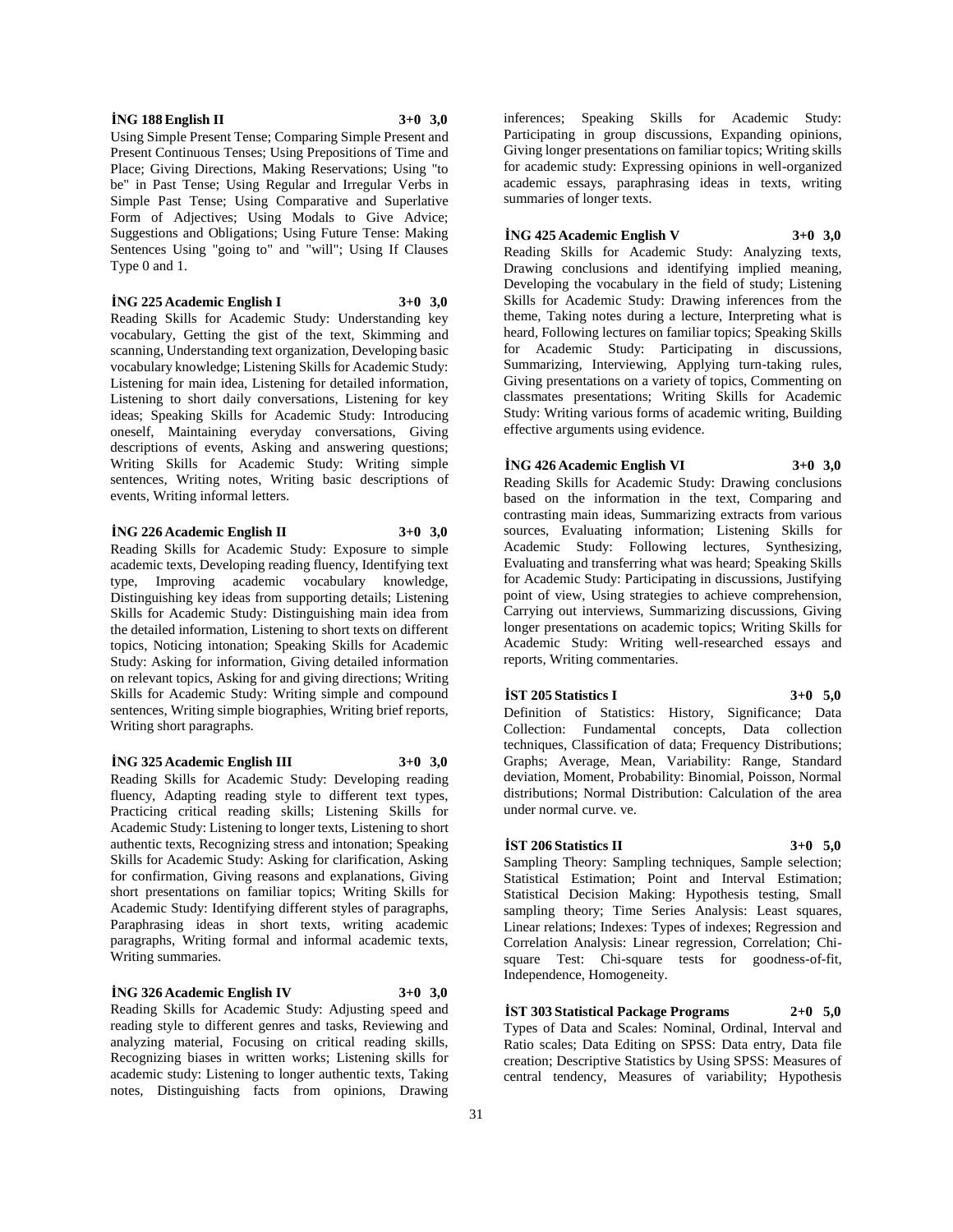Testing on SPSS: z test, t test, Chi-square test; Regression Analysis on SPSS: Simple linear regression analysis.

### **İST 414 Decision Theory 2+0 5,0**

Basic Concepts of Decision Making and Decision Problems; Payoff Table; Decision Making Under Certainty; Decision Making Under Uncertainty: Laplace criterion, Maximin (pessimistic) criterion, Minimax (regret) criterion, Maximax (optimistic) criterion, Hurwicz criterion; Decision Making Under Risk: Expected value criterion, Expected value of perfect information, Bayesian approach to decision making; Decision Tree.

#### **İST 416 Operations Research 2+0 5,0**

Network Analysis and Planning: CPM, PERT and maximum flow; Inventory Models: Deterministic inventory models, Stochastic inventory models; Game theory: Zero-sum games, Saddle point, Use of linear programming in zero-sum games; Queuing (Waiting lines) Models: Queuing models and solution approaches.

### **İST 435 Linear Programing 3+0 5,0**

Linear Programing: Model formulation; Linear Programming Solutions: Graphic and simplex methods; Duality and Sensitivity Analysis: Dual simplex, Shadow price; Integer Programming: Brand-and-bound and cutting plane methods; Transportation and Assignment Models: Initial solution techniques, Optimum solution techniques, Hungarian technique.

#### **İŞL 113 Introduction to Business 4+0 5,0**

Fundamental Concepts about Business; Business and Environment: Components of environment, Interaction with environment; Business Ethics and Corporate Social Responsibility; Classification of Businesses; Establishment Process of a Business; Identifying the Size of a Business and the Concept of Capacity: Optimal size and capacity use; Management in Businesses: Concept of management and its importance for businesses, Management process; Production; Marketing; Human Resources; Finance; Accounting; Public Relations; Research and Development; International Business; Quantitative Methods in Decision Making.

### **İŞL 214 Organizational Design 3+0 5,0**

Fundamentals of Organization Theory: Organization, Dimensions of Organizational Design, Evolution of Organizational Theory and Design; Strategy, Organizational Design and Effectiveness: Role of the Strategies in Organizational Design, Organizational Goals, Importance of Goals, Selection of Strategy and Organizational Design; Fundamentals of Organizational Design: Organizational Design Models; Open Systems Design: External Environment, Uncertainty and Risk; Interorganizational Relations: Organizational Ecosystems, Resource Dependence, Population Ecology; Information Technologies and Control: Evolution of Information Technologies, IT?s Role in Decision Making and Control, E-Business Organizational Design; Organizational Size and Life Cycle: Organizational Size, Organizational Life Cycle, Bureaucracy

and Control, Downsizing Strategies; Innovation and Organizational Change: Fundamantals of Innovation, Phases of Organizational Change, Strategies for Organizational Change; Decision Making Pr

### **İŞL 223 Business Management 3+0 5,0**

Management as a Field of Science: Discussion on the scientific and artistic aspects of management; Role and Importance of Management Function in Organizations; Manager and Similar Roles in Organizations: Administrator, Leader etc., Different roles of managers; Historical Development of Management as a Science: From classical behavioral approaches to contemporary management models, Contingency approach; Functions of Management; Planning and Decision-Making Processes: Types of plans; Organization Principles and Processes; Use of Authority and Power in Organizations: Types of authority, Authority delegation, Sources of power; Control Function and Its Characteristics: Control as a improvement process.

**İŞL 316 Design Management in Business 2+0 5,0** Design concept and design management process; design awareness in business and the relation of it with innovation; product design process and its phases. The relation of design with business functions; the role of design in business strategies; design and marketing relation; design and operations management relation; the relation of design to other business functions. Design tools and creation of design

#### **İŞL 318 Production Management 3+0 5,0**

future; the effect of technological improvement to design

Functions of Production: Definition, Inputs, Transformation process; Production Systems: Customized production, Mass production systems, Large-batch production; Product Design: Concept of design, Standardization, Leaning, Coding; Product-Based Process Design; Process-Based Design System; Production Chamber Process Design; Choice of Technology: Expert systems; Capacity Planing: Types of capacity, Capacity policies; Project Planning Models: Gantt Method CPM, PERT; Inventory Control Models; Production Planing Model.

# **İŞL 320 International Business 3+0 5,0**

process and business.

Multinational Business Organizations: Definition, Development, Advantages; Policies for Entering Foreign Countries: With or without managerial activities; Management of Multinational Business Organizations: Planning, Organizational structures; Marketing Strategies of Multinational Business Organizations: Product, Pricing and Distribution policies; Financial Structures of Multinational Business Organizations; Personnel Policies in Multinational Business.

**İŞL 321 Applied Entreprenneurship 3+1 5,0** Introduction to Entrepreneurship: Basic Concepts; Climate for Entrepreneurship: Economic Perspective: Opportunity Recognition and Idea Creating: Theory and practice; Feasibility Analysis; Industry and Competitive Analysis; Marketing Plan: Theory and practices; Operations Plan: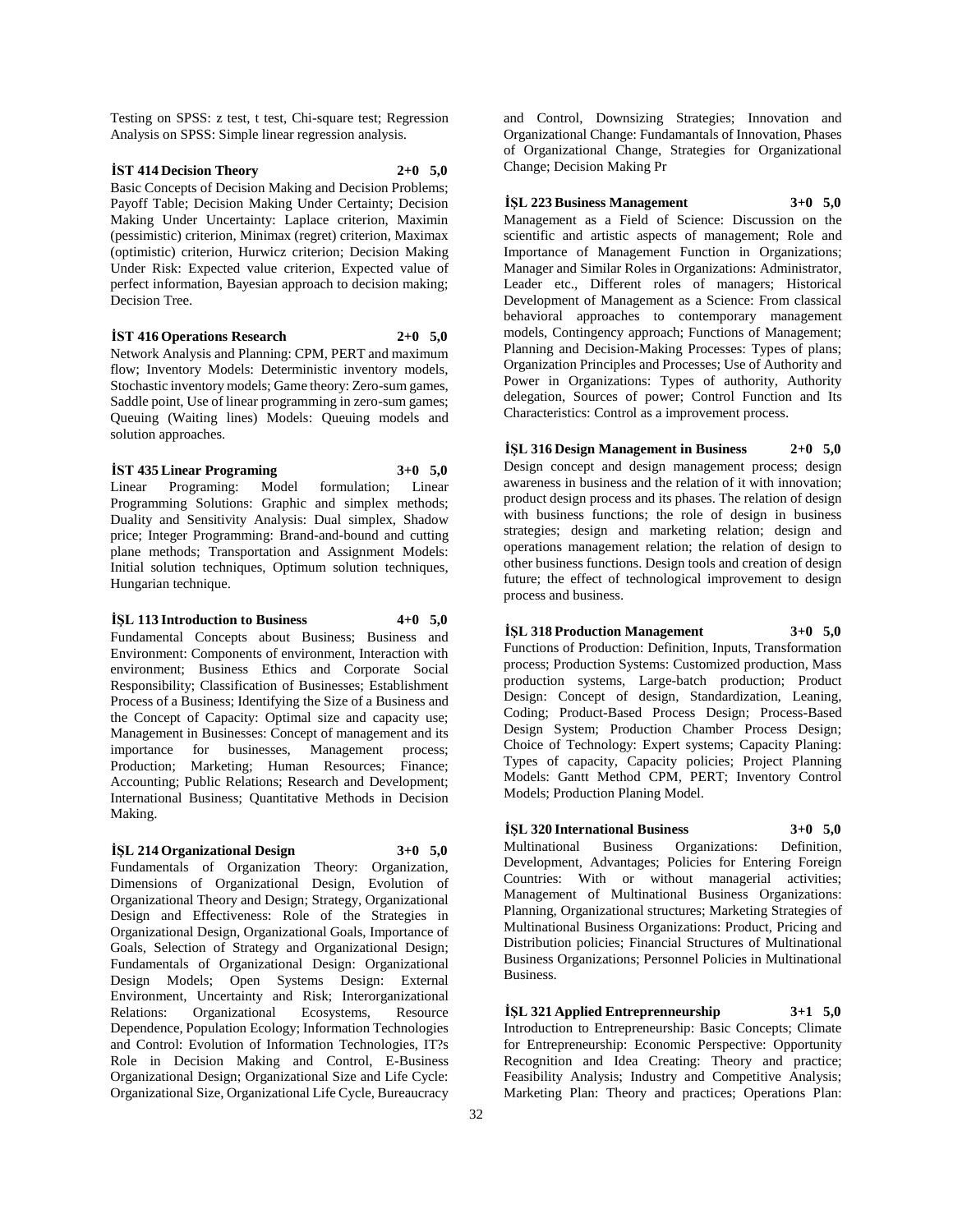Theory and practices; Management Plan: Theory and practices; Financial Plan: Theory and practices; Business Model Development; Financing and Funding for Entrepreneurial Business; Marketing Issues in Entrepreneurial Business; Franchising and Buying an Existing Business.

### **İŞL 323 Human Resources Management 3+0 5,0**

Introduction: Importance of human as a resource, Importance of human resources management busines; Historical Development of Human Resources Management: Personel management, Human resource management, Strategic human resource management and Talent management; Human Resources Planning: Methods and Planning instruments; Job Analysis: Methods and process, Job descriptions and Job requirements; Functions of Human Resources Management: Recruitment, Finding and selecting, Placement, Orientation, Training and development, Performance appraisal, Wage and salary administration, Career management, Occupational health and safety, Industrial relations and discipline.

**İŞL 325 Public Administration 2+0 5,0** Basic Concepts: Definition of administration and public

administration, Traditional public administration, New public management, Governance, The nature of state and its transformation; Principles of Administration: Centralization, Decentralization. Accountability, Participation, Ethics; Development of the Science of Public Administration: Early pioneers, Classical era, Organizational behavior approach, New perspectives; Bureaucracy: Definition, Theoretical framework, Bureaucracy and political institutions; Structure of Public Administration: Central government, Local government, Public authorities; Public Policy: Definition, Related concepts, Actors, Public policy analysis; Human Resources Management: Definition and related concepts, Turkish public personnel regime; Control of Public Administration: Political control, Administrative control, Public scrutiny, Ombudsman and judicial review.

#### **İŞL 327 Management and Marketing in Real Estate Industry 2+0 5,0**

Introduction to Real Estate Sector; Basic Principles of Real Estate Sector; Concept and Characteristics of Real Estate; Real Estate Management; Ethics in the Real Estate Sector; Principles of Real Estate Marketing; Consumer Behaviour in Real Estate Marketing; Agency and Agency Business in Real Estate Marketing; Selling in Real Estate Marketing and Characteristics of Salesperson; The Sales Process in Real Estate Marketing; Risk and Insurance in Real Estate Management; Real Estate Insurances and Insurance Operations.

**İŞL 329 Supply Chain Management 2+0 5,0** Supply Chain and Value Creation: Functions of supply chain management; Supply and Relevant Concepts: Logistics and supply chain; Logistics and Its Effects on Production, Marketing, Purchasing and Stock; Design and Management of Supply Chain; Supplier Selection Process; Logistic

Information Systems; Stock Management; Purchasing Management; Design and Management of Storage; Management of Carrying; Shipping Management; Identifying Routes of Vehicles; Shipment and Tabulation; Analitical Tools Used in Supply Chain Management.

**İŞL 369 Business Game 2+0 5,0** Introduction, Practice round and defrief; Business Overview, Round 1 decisions; Strategic Management, Round 1 defrief; Financial Management, Round 2 decisions; Integrated Business Planning, Round 2 defrief; Round 3 and Defrief; Round 4 and Defrief; Round 5 and Defrief; Round 6 and Defrief; Round 7 and Defrief; BOD Presentation Preparation; Board of Directors Presentation.

**İŞL 410 Administration of Cooperatives 2+0 5,0** Definition and Principles of Cooperatives: Development, Fundamentals, Economics , Benefits, Types; Interrelation among Cooperatives: Member, State, Trade Union, Municipality, Legal framework of Turkish cooperatives; Law of Cooperatives: Establishment, Permission, Registration, Declaration, Membership, Termination of Membership; Accounts of Cooperatives and Taxation; Committees; Association of Cooperatives; Management Principles of Cooperative Business; Case Studies.

### **İŞL 415 Business Field Studies 0+4 5,0**

Research in Business Enterprises in the Fields of Management, Accounting, Financing and Marketing; Use of Statistics and Other Quantitative Techniques in Field Studies; Literature Review.

# **İŞL 420 Foreign Trade Transactions and**

**Management 2+0 5,0** Preparing for Export: Determining Export Potential, Marketing Plan, Developing Export Strategy; Starting up Export Transactions: Communicating with Markets, Responsing Demands and Negotiation Techniques, Preparing Offers, Monitoring and Evaluating Proposals, Contracting, Exporting: Preparing goods for Export, Financing export, Collections, Filing.

**İŞL 429 Management Information Systems 3+0 5,0** Concept of Information Systems: Elements of Information Systems, Classifications of Information Systems; Information Systems in Business Management: End User Information Systems, Office Automation Systems, Electronic Communication Systems, Teleconferance Systems, Electronic Printing Systems, Process of Image Systems; Business Information Systems: Marketing Information System, Production Information System, Human Resource Information System, Accounting Information System, Financial Information System; Decision Support Systems: Models of Decision Support Systems, Executive Information System, Artificial Intelligence and Expert Systems; Global Dimensions: Global Data, Security and Ethic Problems in Information Systems, Computer Crime.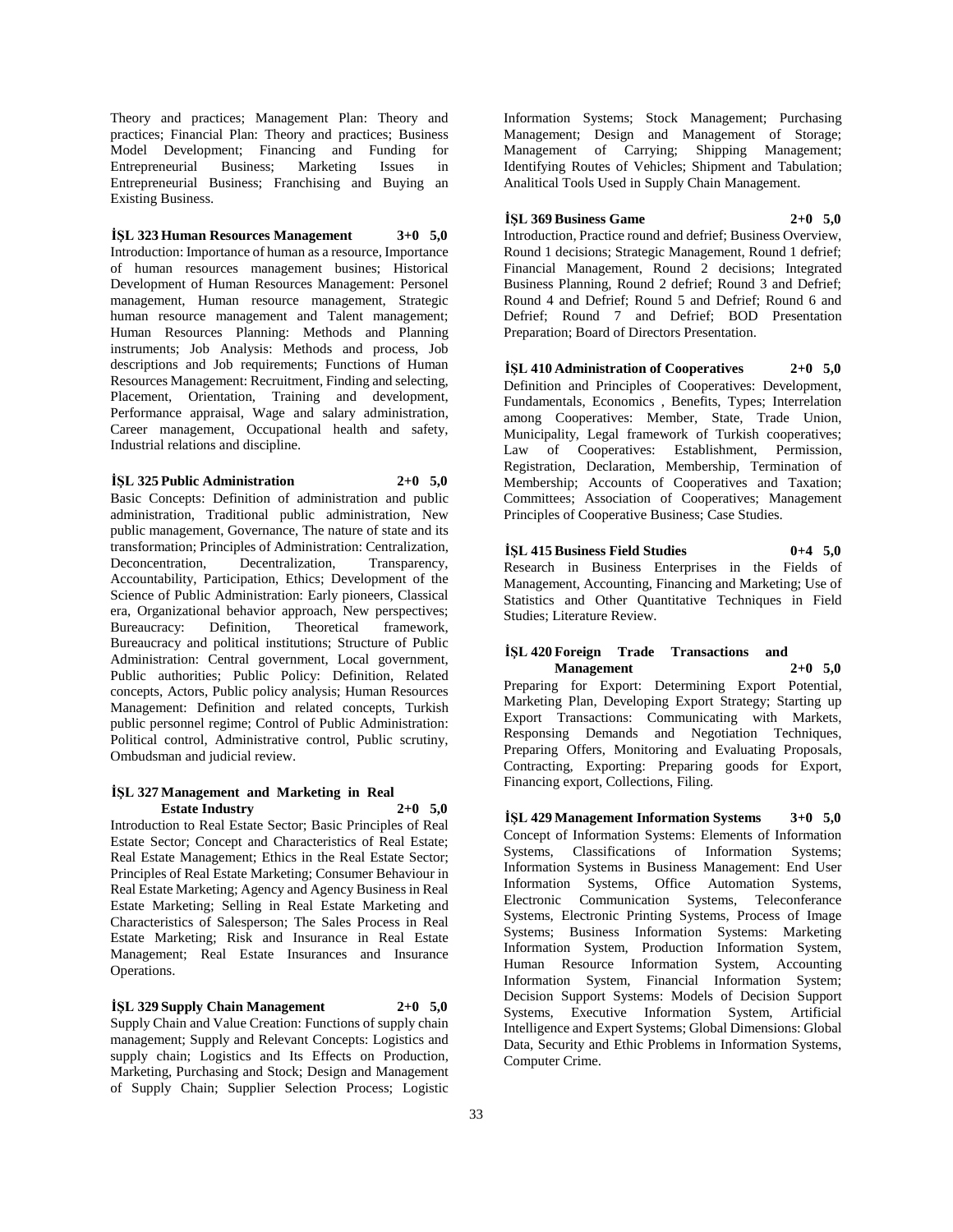#### **İŞL 432 Innovation Management 2+0 5,0**

Concept of Innovation: History and evolution of knowledge, World of innovation, Definition of innovation models; Innovation and Creativity: Concept of creativity, Fostering creativity in organizations, Factors fostering creativity, From creativity to innovation, Tools for creativity; Innovation in Information Age: Innovation processes, Innovation types, Barriers to innovation, Recent innovation trends, Analysis of innovation, Conditions in the information age, Innovative thinking, Breakthrough innovation processes, Innovative idea generation, Encouragement of innovation in organizations, Building an innovative organization, Measurement of Innovation: recent measures of innovation, process-based measures of innovation; Institutionalizing Innovation: Innovation in service, Protection of innovation, Commercialization of innovation, Management of innovative activities.

#### **İŞL 434 Case Studies in Management 2+0 5,0**

Management and Its Functions; Planning, Organizing, Leading, Controlling; Management and Decision Making: Roles, Competencies, Decision, Decision-making, Case studies in management; Advantages of Case Studies, Case Study Techniques, Case Study Analysis and Reporting, Analysis in Management Cases; Planning Cases, Organizing Cases, Leading Cases, Controlling Cases, Strategic Management Cases, Human Resource Management Cases, Small and Medium Size Enterprise Cases.

#### **İŞL 436 Strategic Management 3+0 5,0**

Fundamental Concepts of Strategic Management: Vision, Mission, Strategy, Politics; Strategic Management in Corporations: Definition of strategic management, Principles of strategic management, Nature of strategic management; Fundamental Principles of Strategic Management; Strategic Management Processes; Strategic Management: Developments from 1960 to 1990; Process of Development in Strategy; Purposes of Strategy; Analysis of External Environment; Corporate Analysis.

### **İŞL 437 Social Responsibility and Ethics in Business 2+0 5,0**

The Meaning of Business Ethics and Social Responsibility; The Role of Ethics and Social Responsibility in Business Management; The Approachs of Business Ethics and Social Responsibility; Ethical and Social Responsibility Dilemmas in Business; Making Ethics Reform in Business, Making Social Business Reform in Business; Making Social Responsibility Reform in Business; Ethics and Social Responsibility of Area Expert Managers; Business Ethics and Social Responsibility in Twenty-First Century.

#### **İŞL 438 Performance and Career Management 2+0 5,0**

Concepts of Performance; individual performance, group performance, Performance Management; goals, benefits and key factors of performance management systems, standards of performance, profile of competence, Performance Appraisal; concept, benefits and methods, past oriented appraisalmethods, future oriented appraisal methods, performance appraisal process, 360 degree feedback,

evaluating performance interviews, giving reward and developing performance, Concepts of Career; individual career, corporate career, career path, Corporate Career Management; career stages, importance of career management, Career Management Systems; career planning, benefits of career planning, career planning levels, implications of carrer planning, concepts of career development, carrer development methods.

### **İŞL 459 Project Management 2+0 5,0**

Basic Project management concepts, scope management, time management, CPM, PERT, Gantt graphics, cost management, quality management, human resources management, communication management, risk management, procurement management, Project management with MS Project software.

### **İŞL 461 Negotiation Techniques 2+0 5,0**

The Negotiator's Dilemma: Value Creation; Alternatives to Agreement: Limits of Negotiation; Value Creation, or Where Do Joint Gains Really Come From?; Management of Negotiator's Dilemma; Changing the Game: Evolution of Negotiation; The Approaches in Bargaining; Negotiating for Purposes, Authority, and Resources: Managers' Need to Give Orders; Sustaining Agreements; Negotiating in Hierarchies: Direct Management; Agents and Ratification; Negotiating in Networks: Indirect Management.

#### **İŞL 469 Business Simulation 3+0 10,0**

Simulation Intro and Team Building; Rehearsal Round 1; Rehearsal Round 2; Round 1 Decisions; Round 2 Decisions; Round 3 Decisions; Round 4 Decisions; Round 5 Decisions; Round 6 Decisions; Round 7 Decisions; Round 8 Decisions; Simulation Presentations 1; Simulation Presentations 2.

### **İŞL 471 Applied Management By Real Life Experiences 2+0 5,0**

Management as an Interdisciplinary Concept; General Management Applications; Human Resources: Guest speaker and case analyses; Marketing: Guest speaker and case study; Communication and Reporting: Guest speaker and case study; Company Culture and Perception: Guest speaker and case study; Adaption and Innovation: Guest speaker and case study; Auditing as a Managerial Tool; International Management Experiences; Job Interview Cases; General Management Game.

### **İŞL 473 Corporate Governance 2+0 5,0**

Key Issues in Corporate Governance: The role of boards, Shareholders, Employees, Gatekeepers, Regulators, Market; Legal Framework: Corporate law, Securities law; Accounting Rules; Design of and Compliance with Corporate Governance Codes; Economic Environment: Ownership structure, Market pressures; Contemporary Issues in the Corporate Governance Debate: Shareholder activism; Executive Compensation.

### **KÜL 199 Cultural Activities 0+2 2,0**

Participating Actively or as a Spectator in Sports Activities; Participating in Activities Arranged by the Counseling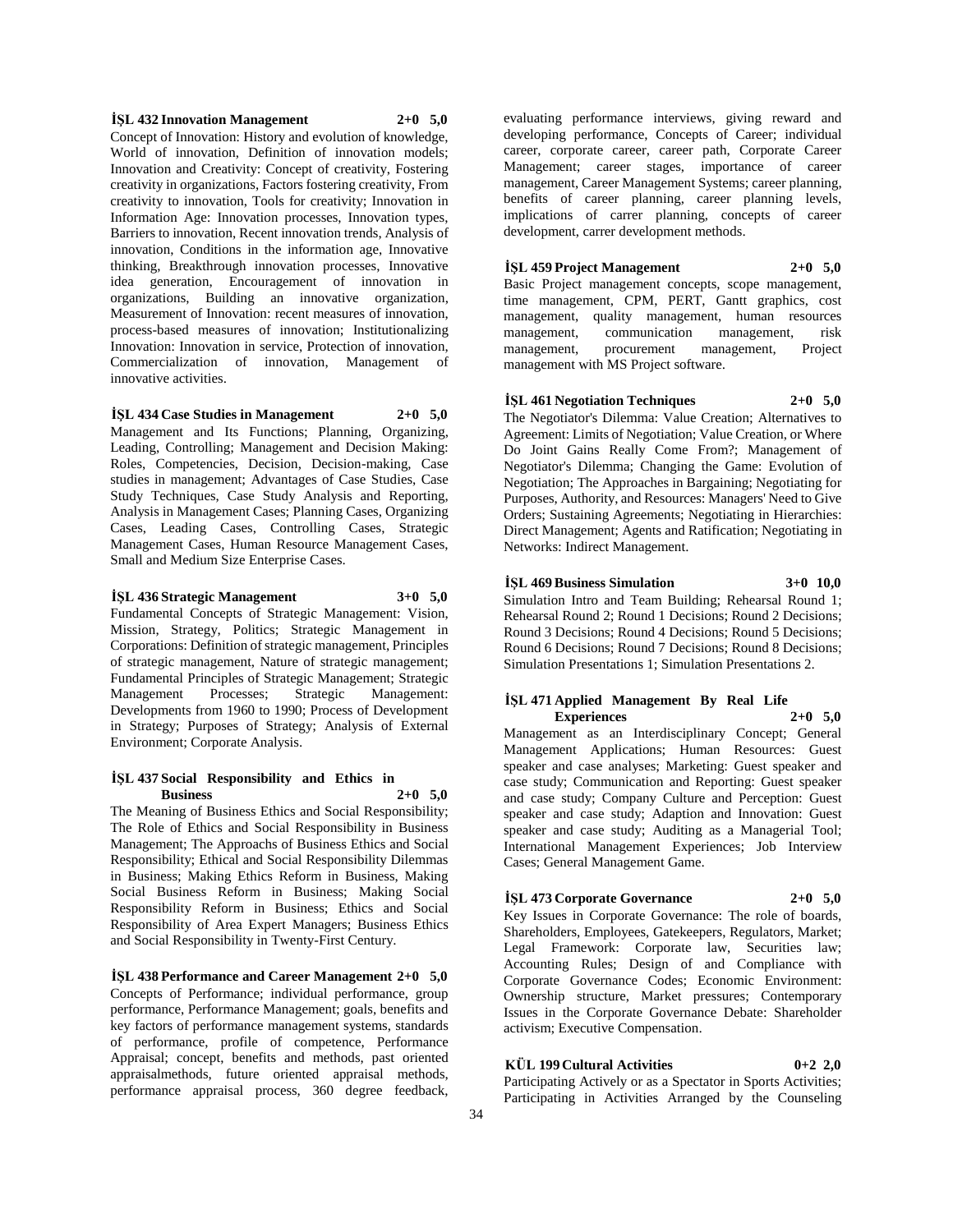Center; Participating in Workshops in Art; Education on Museums; Participating in Art Trips; Participating in Cultural Trips; Participating in and Taking Duty in activities such as Cinema, theatre, scientific Meeting etc.; Taking duty in Clubs; Being a Student Representative and Participating in Environmental Activities.

### **MAT 161 Mathematics I 3+0 5,0**

Definition of Mathematics; Nature and Structure of Mathematics; Sets and Operations (Intersection, Unification, Containment, Difference, Etc); Addition, Subscription, Multiplication, Division; Kinds of Counting Systems; Structure and Features of Integers (Division, Remained Divisions, Etc.); Concept of Fraction and Concept of Rational Number; Four Operations in Rational Numbers; Concept of Real Number; Sets of Real Numbers and Operations in Real Numbers (Root, Power, Etc.);Concept of Equation: First and Second Degree and Equations with One and Two Unknowns; Simple Operations of Finding Factors; Concept of Double Operation and Examples; Graphics of First and Second Degree One Variable Equations; Basic Geometry: Trigonometric ratios in a Right Triangle, Simple Trigonometric functions.

### **MAT 162 Mathematics II 3+0 5,0**

Integration: The definite integral, Properties of definite integral, Fundamental theorem of calculus, Areas of plane regions; Techniques of Integration: Change of variables, Integration partial integration, Integration of rational functions; Applications of Integration: Applications of integral in economics; Multiple integrals: Double and triple integrals, Applications; Matrix; Determinants; Systems of Linear Equations.

#### **MAT 179 Mathematics 3+0 5,0**

Real Numbers; Relations and Functions: Notion of a function, Polinomial functions, Rational functions, Exponantial and Logarithmic functions, Properties of logarithms, Analytical examination of a line; Differantial Calculus; Limit and Continuity, Derivative, Applications of Derivatives, Curve Sketching; Extremum Points, Concavity, Asymptotes.

### **MLY 213 Public Finance I 3+0 5,0**

Public Finance: Introduction, Historical development; Theoretical Approaches to Public Finance; Public Finance in Economy; Functions of Public Finance; Allocation: Public good, Semi-public goods, Private goods; Redistribution; Economic Efficiency; Tools of Public Finance; Public Expenditure: Classification, Causes of increase; Decisionmaking in Public Sector; Budgeting; Legislative Branch of Government; Executive Branch of Government; Interest Groups; Bureaucracy.

### **MLY 214 Public Finance II 3+0 5,0**

Financing of Public Expenditure; Types of Financing; Definition of Tax; Theoretical Approaches to Taxation; Principles of Taxation; Tax Collection Procedure: Imposition, Notification, Assessment, Collection;

Classification of Taxes; Tax Systems; Tax Burden; Tax Avoidance.

#### **MLY 215 General Tax Law 3+0 6,0**

Emergence of Tax Law; Tax Law in the Legal System: Sources of tax law and interpretation; Taxation: Taxation and democracy, Legal limitations, Social welfare state and taxation, International limitations; Tax Obligation: Ability, Representation, Tax liability, Joint liability; Taxation Process: Characteristic of tax assessment, Notification, Periods; Termination of Tax Liability: Payment, Time limits, Set-off, Cancellation, Tax amnesty.

**MLY 216 Law on Tax Procedure 3+0 7,0** Characteristics, Functions and Organization of Tax Administration and Problems of Turkish Tax Administration; Fundamental Principles of Tax Audit: Inspection, Verification, Searching, Collecting information; Taxpayers' Obligations; Principles of Keeping Ledgers and Documents; Evaluation: Evaluation principles, Evaluation in commercial enterprises; Assessment of Wealth; Revaluation; Amortization: Amortization of stocks, Amortization of capital and receivables.

#### **MLY 305 Turkish Tax System 3+0 5,0**

Scope of Turkish Tax Law; Income Tax: Types of liability, Categories of income, Exemptions, Exclusions, Discounts, Tax base, Filing system and consolidation of income, Tax schedule, Assessment, P.A.Y.E. system, Paying of taxes; Corporate Income Tax; Consumption Taxes: VAT, Banking and insurance transaction tax; Taxation of Wealth: Inheritance and gift tax, Real estate tax, Motor vehicles tax; Local Government Taxation; Other Taxes.

**MLY 312 Economics of Public Enterprise 2+0 5,0**

Public Enterprise in Market Based Economies; Rationale of Public Enterprise; Public Enterprise in Developing Economies; Economic Allocation on Public Enterprise; Administration in Public Enterprise; Pricing Policies in Public Enterprise; Marginal Cost Pricing; Average Cost Pricing; Mark-up Pricing; Monopoly Pricing; Micro and Macro Effects of Public Enterprise; Auditing Public Enterprise; Privatization: Reason of Privatization, Social and Economic Aspects of privatization, Problems of privatization, Privatization in Turkey and the World.

### **MLY 314 History of Public Finance 2+0 5,0**

History of Public Finance: Classic Age, Middle Ages, Modern Age; Administration of Public Finance in Ottoman Empire: Public expenditure and revenue; History of Public Finance in Ottoman Empire: From foundation to Rise and Fall; Public Finance during Atarürk: During War of Independence, Post War of Independence; Fiscal Policy during Liberal Times; Fiscal Events during Etatism; Fiscal Policy from 1940 to 1960; Fiscal Policy in from 1960 to 1980; Fiscal Policy from 1980 to Present.

### **MLY 316 Public Economics 4+0 5,0**

Market Failures and Rationale for Government Intervention; Theory of Public Goods: Properties, Efficient Provision of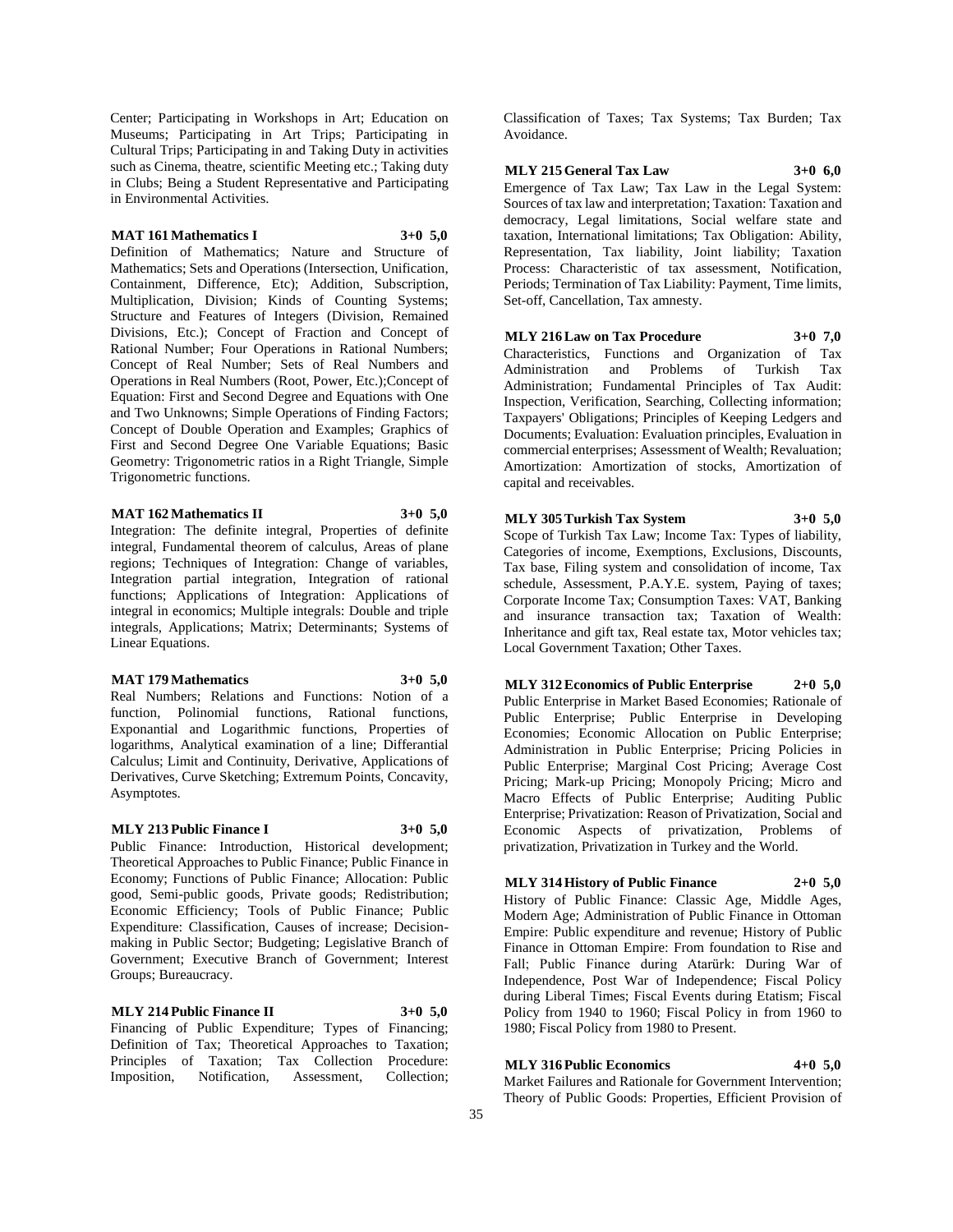Public Goods; Externalities: Types of Externalities, Corrective Tools for Externalities; Resource Allocation Mechanisms for Public Goods (Voting Models): Optimal Decision Rule, Bowen-Black Majority Voting Model, Buchanan-Tullock Model, Downs Model, Romer-Rosenthal Model; Normative Analysis of Taxation: Efficiency and Equity, Optimal Taxation; Tax Incidence: General and Partial Equilibrium Analyses; Pricing in Public Sector.

**MLY 319 Government Politics and Budgeting 2+0 5,0** Society and Government, Description and Analysis of the Concept of Government; Politics and Political Parties; Governmental Institutions; Analysis of Decision-Making; Political Context of Budgeting; Current Issues and Problems in Public Budgeting; Government Budget Theory; Alternative Approaches to Budgeting; Classification of Government Budgets; Government Budgeting Process; Government Budget Expenditures; Audit of Government Budgeting.

#### **MLY 321 Tax Law Special Part I 4+0 5,0**

Characteristics of Taxable Income According to Turkish Personal Income Tax Act; Types of Income Tax Liability: Full and limited tax liability; Types of Income: Commercial, Agricultural, Self-employment, Wages, Salaries, Fixed capital, Financial capital, Other types of income and earnings; Assessment and Payment of Tax; Filing Systems; Types of Tax Returns; Consolidation of Income and Annual Tax Return; Deductions and Tax Credit System; Personal Income Tax Schedule; Pay-as-you-earn System; Payment of Taxes; Case Studies on Annual Income Tax Return.

#### **MLY 322 Tax Law Special Part II 4+0 4,0**

Corporate Income Tax: Types of liability, Tax payers, Exemptions and exclusions, Tax base, Filing system, Assessment and payment of tax, Liquidation and fusion, Withholding system, Pay-as-you-earn system; Value Added Tax: Taxable operations with VAT, Exemptions and exclusions, Tax base, Rate and deductions, Filing system, Assessment and payment; Banking and Insurance Transaction Tax; Petroleum Consumption Tax; Inheritance and Gift Tax; Real Estate Tax; Motor Vehicles Tax; Fees; Stamp Tax; Local Government Taxation.

### **MLY 323 Government Budgeting 4+0 5,0**

Historical Background on Budgetary Right; Changes in Budget Types with Changes in Economic Thought; Changes in Budget Preparation Techniques; General Budget, Revolving Funds, Local Administration Budgets; Planning, Programming and Budgeting System as a Modern Budgeting System: Planning, Programming, Budgeting, System analysis, Public management; Planning, Programming and Budgeting System in Turkey; Budgeting Procedures in Turkey: Budget preparation by the Ministry of Finance, Debates on budget in GNAT, Acceptance of budget by the GNAT; Execution of the Budget; Budget Auditing: Administrative audit, Judicial audit, Political audit.

**MLY 357 Government and Market Economy 2+0 5,0** Market economy and public economics; Market failure and public policy; Defense, health, education, social security, information, transport, communication and municipality services.

**MLY 364 Fiscal Policy 4+0 5,0** Debates on Efficiency of Fiscal Policy; Fiscal Policy in Achieving Economic Stability; Relative Effectiveness of Monetary and Fiscal Policies in Achieving Economic Stability; Built-in Flexibilities vs. Active Policies in Achieving Economic Stability; Inflation and Fiscal Policy; Stagflation and Fiscal Policy; Budget Deficit Problem; Economic Stabilization Problems of Turkey; Fiscal Policies in Achieving Economic Development; Economic Development Problem of Turkey.

**MLY 366 Public Financial Management 2+0 5,0** Concepts of Planning and Political Analyses in Public Fiscal Management; Modelling in Public Fiscal Management System; Performance Measurement in Public Fiscal Management System: Data collection, Program evaluation, An economic approach to decision-making methods, Costutility analysis, Values trees in public fiscal management system.

**MLY 368 Economic Effects of Taxes 2+0 5,0** Effects of Taxes on Labor Supply: Income and substitution; Effects of Taxes on Saving and Intergenerational Decisions; Taxation, Risk and Uncertainty; Corporate Taxes: Dividend payment decisions; Tax Incidence: Types of incidence; Tax Burden; Taxation and Income Distribution; Vertical Equity and Horizontal Equity; Taxes and Economic Growth/Development.

**MLY 370 International Public Finance 2+0 5,0** Globalization and Public Finance: Effects of globalization on public finance system; Concept of International Public Goods: Definition, Classification; Cases of International Public Goods: Health, Environment, Peace and security, Financial stability, and Others; Financing of International Public Goods; Development Aids; International Taxation Issues; Taxation of Multinational Corporations; International Tax Competition.

**MLY 406 Dispute Resolution in Tax Law 3+0 5,0** Characteristics of Tax Disputes; Administrative Solution to Tax Disputes: Comparison of administrative and legal solutions, Correction of tax errors, Reconciliation; Legal Solutions; Tax Law and the Turkish Legal System; Structure, Functions and Principles of Tax Law; Resolution Procedures in Courts: Status of tax cases, Parties in tax disputes, Jurisdiction, Hearing of tax case, Burden of proof and evidence.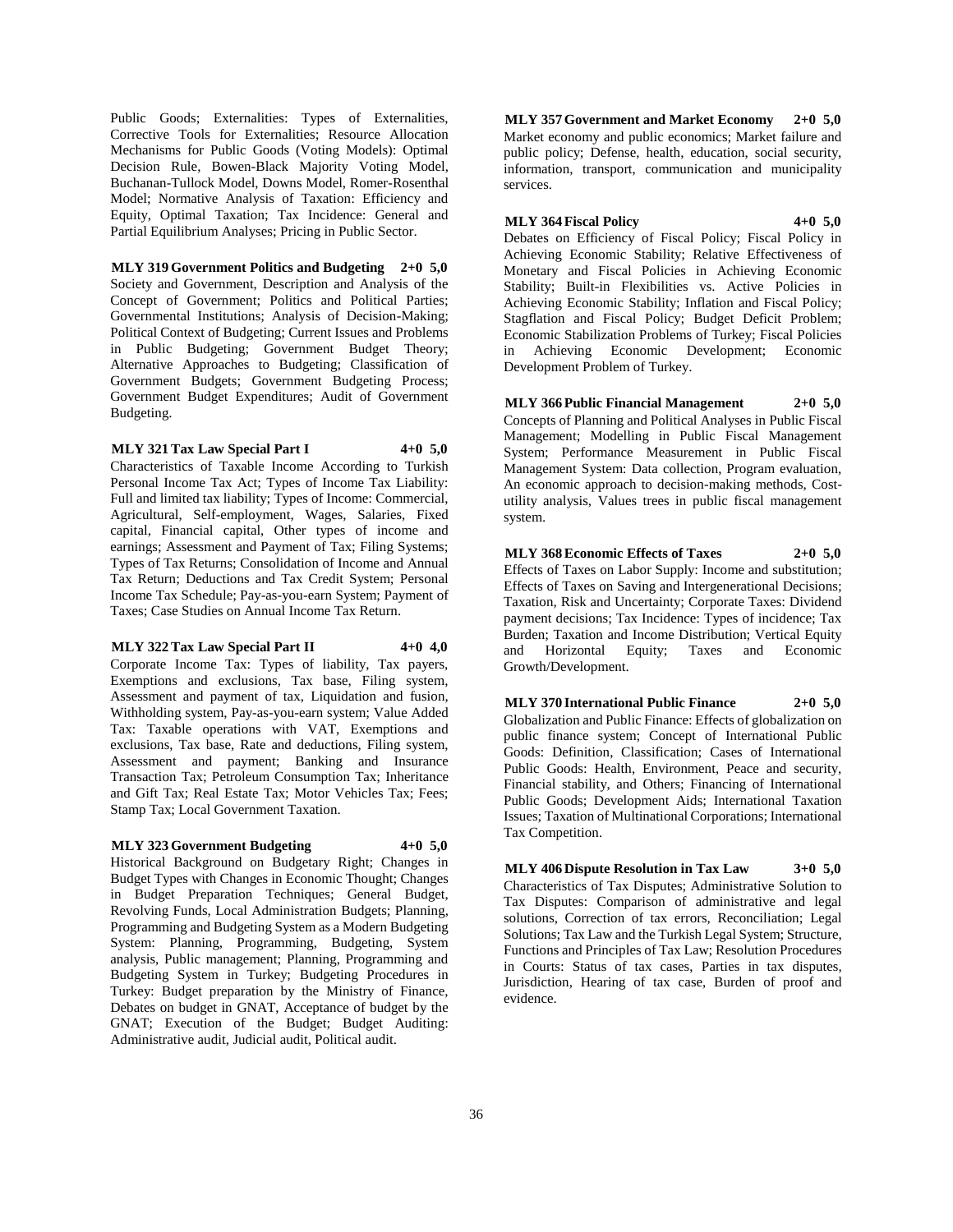### **MLY 407 Tax Enforcement Law 3+0 5,0**

Fundamental Problems Bankruptcy Law; Principles of Tax Enforcement Law; Legal Status of Public Credit; Payment Schedule of Tax Dues: Due date, Forms of payment, Proof of payment, Payment by installments, Interest after due-date; Compulsory Execution of Tax Enforcement Law: Execution by seizure, Execution foreclosing; Bankruptcy; Securing Public Credit: Security, Tax lien, Precautionary assessment, Other measures; Time limits; Prohibitions; Penalties.

**MLY 421 Case Studies on Public Finance 0+4 5,0** The main aim of this course is to increase students' awareness in practical application of theoretical knowledge to economic problems with special emphasis on public sector. During the course, students will be required to review the related literature in public finance, and write a term paper.

#### **MLY 427 Tax Penal Law 3+0 5,0**

Introduction to Criminal Law: Sanction system; Characteristics and Fundamental Principles of Criminal Law; State of Tax Penal Law in General Criminal Law; General View to Tax Procedures Law Punishment and Tax Administration; Complementary assessment; Assessment Ex-officio; Tax Penalties and Legal Status; Tax Crimes and Misdemeanors; Liability in Tax Penal Law; Reduction in Tax Penalties; Repetition of Tax Crimes and Misdemeanors; Tax Amnesty.

### **MLY 449 EU Public Finance 2+0 5,0**

Historical Development of the EU Financial System; Characteristics of the Present Financial System: Characteristics of the EU budget, Budget preparation procedures of the EU, Budget Expenditures, EU Funds, Budget revenue, Implementation of the budget, Auditing the EU budget, Transactions conducted outside the general budget, Reforms on the financial system and newly member states.

#### **MLY 458 Public Finance 3+0 5,0**

State and Economy: Concept of State and role of the State in economy; Functions of Public Finance: Allocation of resources, Income distribution, Economic stability; Public Sector in Turkey and Its Measurement; Decision Making in Public Finance; Public Expenditure: Its taxonomy and Increase in public expenditure; Government Budget: Functions and process of budget; Public Revenues: Taxes and Others; Taxation: Basic concepts and Theory; Classification of Taxes: Taxes on income, expenditure and property; Taxes in Turkey; Public Borrowing: Internal borrowing, External borrowing, Management of public debts.

**MLY 459 Local Administration Finance 2+0 5,0** Rationale for the Establishment of Local Administrations; Economic Welfare and Local Administrations; Characteristics of Intergovernmental Relations; Intergovernmental Allocation of Funds and Revenues; Problems of Metropolitan Municipalities; Special Provincial Administrations: Revenues, Budget; Functions of Municipalities: Revenues, Budget; Duties of Village

Administrations: Revenues, Budget; Relations between Local Authorities Bank and Local Administrations; Problems of Local Administration and Solutions.

#### **MLY 460 Tax Practices 2+0 5,0**

Sources of Tax Law; Implementation of Tax Law; Tax Liability and Responsibility; Process of Taxation; Tax Procedures for Individuals and Partnerships; Taxation Procedures in Individual Corporations; Income Tax for Professional Activities; Total Income and Declaration; Taxation Process of Capital Corporations; Taxation of Cooperatives; Comparison of Tax Advantages for Individuals and Capital Corporations; Regulation of Books and Documents; Application of Amortization; Reevaluation; End of Period Transactions; Value-Added Tax and Practices; Inheritance and Gift Tax; Real Estate Tax; Municipality Tax; Tax Crimes and Penalties; Reconciliation; Correction of Tax Errors; Tax Judiciary; End of Tax Obligation; Tax Payer's Rights.

**MLY 461 Current Issues in Public Finance 2+0 5,0** Recent Developments of Public Finance in the World; Historical Development of the Turkish Public Finance System; Position of Public Sector in General Turkish Economy; Central udget Institutions; Finance of Local

Administrations; Social Security Institutions; Extra-Budgetary Funds; State Economic Enterprises; Revolving Funds; Borrowing Requirements of the Public Sector in Turkey; Government Debt Burden in Turkey; Public Sector and Economic Stabilization in Turkey; Public Sector and Income Distribution in Turkey.

#### **MLY 463 Government Borrowing 2+0 5,0**

Reasons for Government Borrowing; Classification of Government Debts: Internal debts, Foreign debts; Classification Depending on Terms of Debts: Voluntary, Involuntary debts; Technical Problems in Borrowing; Benefits of Government Bonds: Interest, Other benefits; Guarantee Problems of Government Debts; Debt Burden and Generations; Some Debt Burden Concepts; Debt Management; Extraordinary Debt Management; Paying Government Debts; Economic Effects of Government Debt: Economic stabilization, Income distribution; Debts and Economic Growth/Development.

**MLY 465 Customs Transactions and Practices 2+0 5,0** The Basic Concepts of Customs; Representation in Customs; Customs Law and Financial Liabilities; Value Added Tax in Imported; Special Consumption Tax and the Calculation of Customs Tax and Legislation Provisions About it; Customs Tariff Schedule; Exceptions and Exemptions; Customs Transactions; Declaration and Clearance; Customs Regime; Release for Free Circulation; Inward Processing Regime; Outward Processing Regime; Transit Procedure; Warehouse Regime; Temporary Admission Regime; Processing and Exporting Under Customs Control; Customs Declaration. Free Zones. Smuggling Legislation.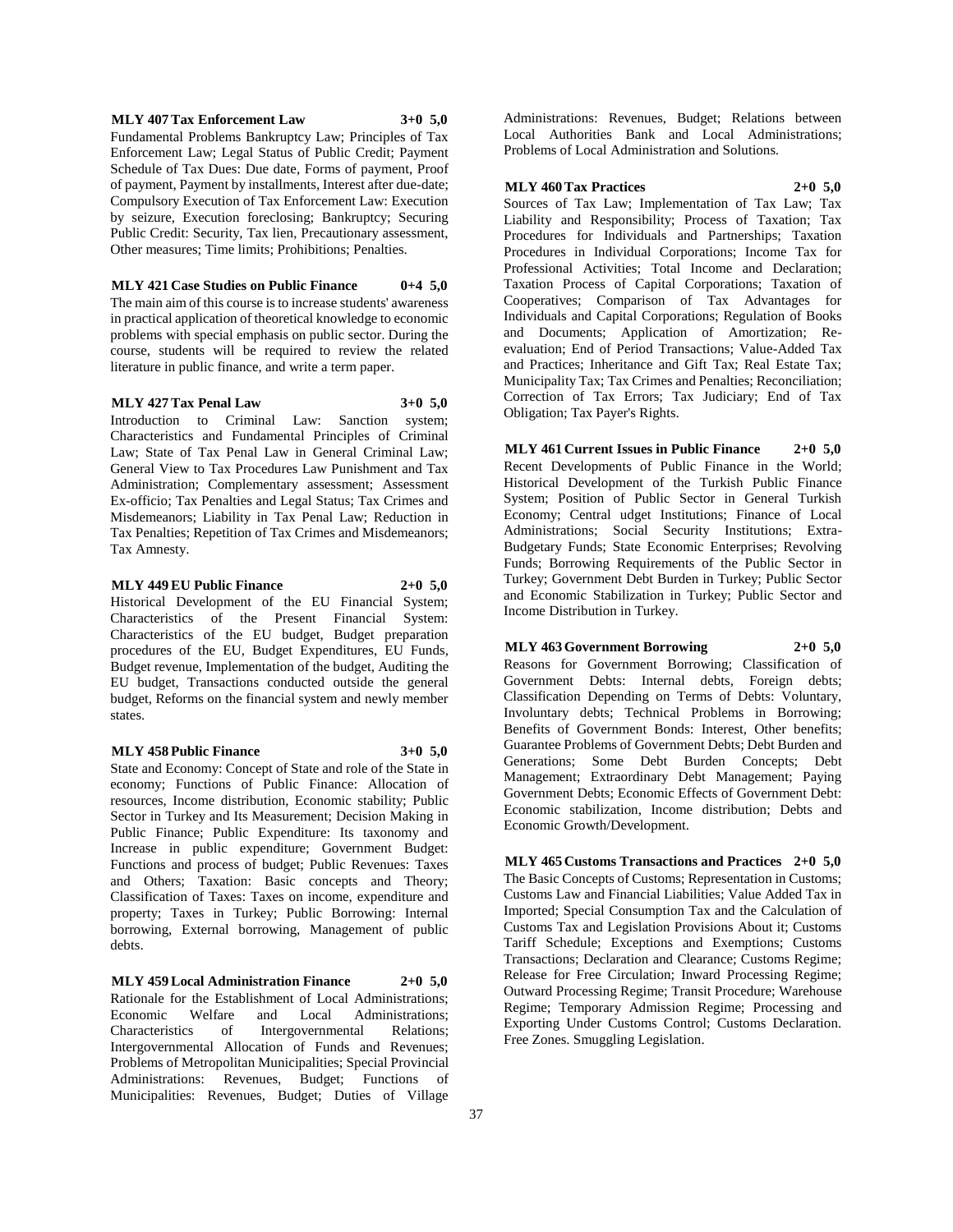### **MUH 119 Financial Accounting I 4+0 5,0** Business Enterprise and Classification of Business Enterprises; Accounting and Stakeholders; Balance Sheet Equation; Concepts of asset, receivable, liability and owners; Equity; Financial transactions and sample transactions on balance sheet equation; Documents; Documents in Tax Procedure Law; Documents in Turkish Commercial Code; Recording Procedures; Uniform System of Accounts and Classification of Accounts; Recording Financial Transactions; Current Assets, Noncurrent Assets, Liabilities,

Short-Term Liabilities, Long-Term Liabilities, Owners, Equity, Cost Accounts, Income Statement Accounts; Trial Balance and Adjusted Trial Balance; Term-end Transactions; Correction of Wrong Entries.

#### **MUH 120 Financial Accounting II 4+0 5,0**

Connection between In-term and Term-end Transactions; Definitions of Concepts Related to Term-end; Valuation Criteria within the Frame of Legal Regulations; Term-end Transactions: Term-end transactions and reporting for current assets, Term-end transactions and reporting for noncurrents assets, Term-end transactions and reporting for liabilities, Term-end transactions and reporting for equity; Cost Accounts, Types of Expenses and Term-end Transactions; Process of Income Statement Accounts and Term-end Transactions; Reporting Operating Results; Trading Account Basis and Term-end Transactions; Integrated Examples of Term-end Transactions.

#### **MUH 242 Cost Accounting 4+0 6,0**

Main Concepts Related to Cost Accounting; Overview of Cost Accounting; Classification of Costs: Materials costs, Labor costs, Manufacturing overhead costs; Cost Accounting and Uniform Accounting System; Cost Centers and Cost Allocations; Job Costing System; Process Cost System; Cost in Joint Production; Standard Cost System; Variable Cost System; Cost Accounting as a Planning and Controlling Tool; Cost Accounting as a Decision Making Tool; Cost Accounting as a Performance Evaluation Tool.

#### **MUH 308 Corporate Accounting 2+0 5,0**

Types of corporations; General Partnership: Foundation, Accounting records of the foundation, Increasing and decreasing capital, Distribution of profit or loss, Liquidation; Limited Partnership: Foundation, Accounting records of the foundation, Increasing and decreasing capital, Distribution of profit or loss, Liquidation; Corporations: Foundation, Accounting records of the foundation, Increasing and decreasing capital, Distribution of profit or loss, Liquidation, Joining; Limited Liability Company: Foundation, Accounting records of the foundation, Increasing and decreasing capital, Distribution of profit or loss, Liquidation, Joining; Holdings: Foundation, Distribution of profit, Bonds.

### **MUH 309 Governmental Accounting 2+0 5,0**

Governmental accounting concepts: cash basic, accrual accounting; basic principles of goverment accounting; financial reporting purposes; financial statements; adn the functioning of the framework chart of accounting of cash

basic and accrual basic; budget accounts: income accounts; expenditure accounts.

**MUH 310 Financial Statement Analysis 3+0 5,0** Basic Financial Statements: Balance Sheet, Income Statement; Comparative Financial Statement Analysis: Preparation of the statements, Analysis and interpretation; Common Size Statements Analysis: Preparation of the statements, Analysis and interpretation; Trent Percentage Analysis: Preparation of the statements, Analysis and interpretation; Ratio Analysis: Analysis and interpretation of liquidity ratios, Analysis and interpretation of solvency ratios, Analysis and interpretation of efficiency ratios, Analysis and interpretation of profitability ratios.

#### **MUH 315 Management Accounting 2+0 5,0**

Analysis of Accounting and Decision-Making Function of Management; Information for Planning: Cost-volume-profit analyses, Break-even analysis; Use of Budgets as Planning Tools: Sales forecasting, Production budget, Direct materials budget, Direct labor budget, Manufacturing overhead budget; Budgeted Income Statement and Pro-forma Balance Sheet; Control and Decision Making.

#### **MUH 412 Auditing 3+0 5,0**

Need for Auditing; Relationship between Accounting and Auditing; Generally Accepted Auditing Standards; Quality Control Standards, Ethics in Auditing, Legal Liabilities of Auditors; Audit Planning: Evidence collection, Types of evidence, Working papers, Documentation, Reporting an auditing process; Auditing Practices and Legal Regulations in Turkey; Turkish Auditing Standards.

#### **MUH 414 Enterprise Resource Planing and Application 2+0 5,0**

Information Processing; Accounting Processes and Information Flow in Accounting Information Systems; Concepts of Systems, Enterprise, Management, Data and Information; Technology and Accounting Information System; Processing of Financial Operations; Accounts and Financial Reporting System; Revenue Cycle in ERP, Expenditure Cycle in ERP, Production Cycle in ERP, Human Resources Cycle in ERP, Non-current Cycle in ERP; Spreadsheet Applications (Excel) in Accounting Information System.

**MUH 415 Accounting Information System 2+0 5,0** Concepts of System, Management and Data Processing; Business and Management Information Systems as a System; Accounting Information System: Data and information flow, Components, Basic concepts and principles, Interpolation in Accounting Information System; Developing Accounting Information System: Principles of developing Accounting Information System, Phases, Accounting charts, Case studies.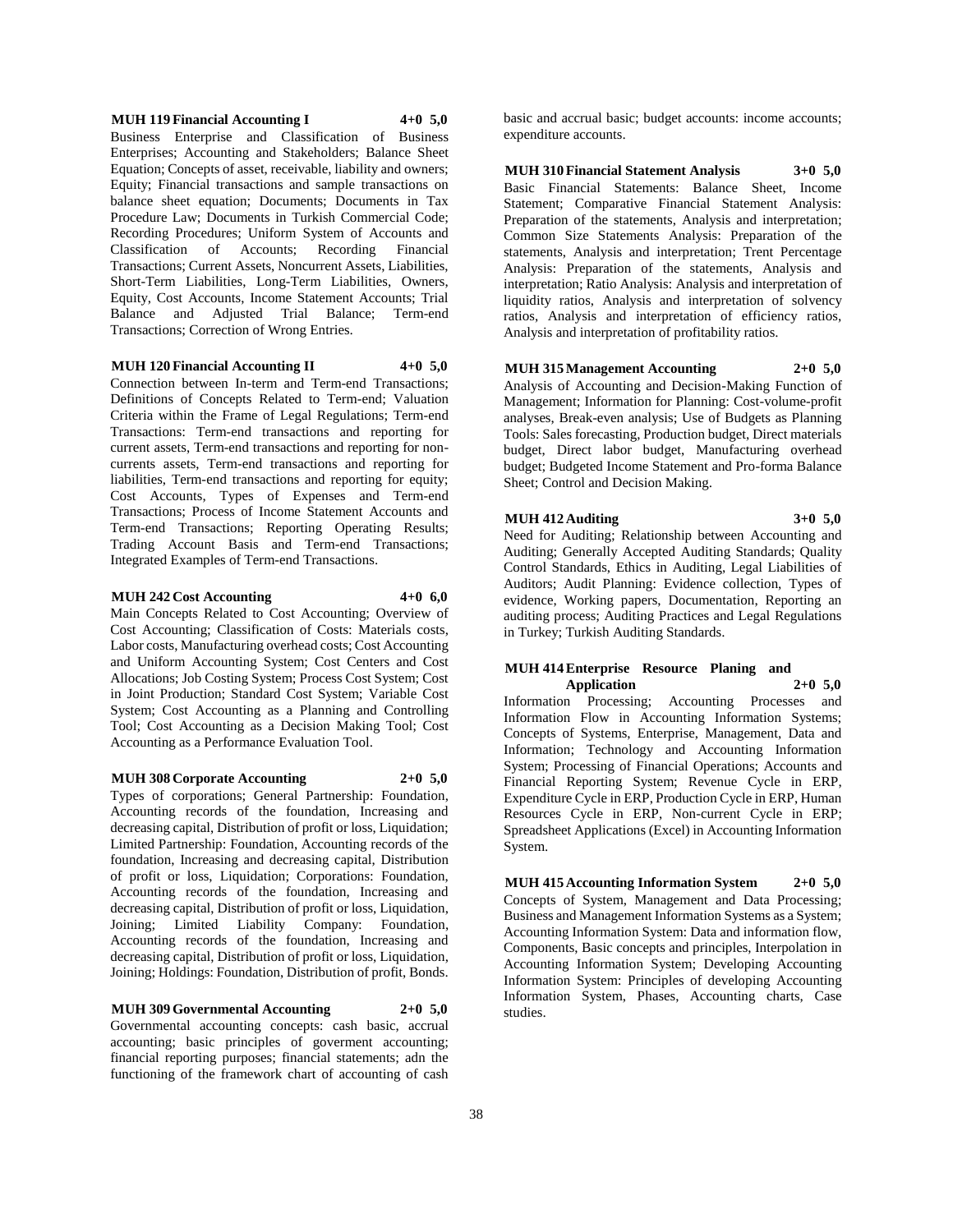**MUH 417 Accounting Systems and Application 2+0 5,0** Basics Concepts of Accounting; Generally Accepted Accounting Principles; Uniform Accounting Plan and Basic Financial Statements; Record Keeping: Reporting current assets, Reporting long-term assets; Reporting Liabilities: Reporting short-term liabilities; Long-Term Liabilities and Shareholders Equity; Cost Accounts; Types of Expenses; Reporting Operating Results; Applications.

### **MUH 454 Introduction to Turkish Financial Reporting Standards 2+0 5,0**

History of TFRS and Conceptual Framework; TMS-1 Presentation of Financial Statements; TMS -2 Inventories; TMS -18 Revenue; TMS -16 Property Plant and Equipment; TMS -40 Investment Property; TFRS-5 Non-current Assets Held for Sale and Discontinued Operations; TMS -38 Intangible Assets; TMS-8 Accounting Policies, Changes in accounting estimates and errors.

### **MUH 459 Essentials of Internal Audit 2+0 5,0**

The Content of the Course; Importance of Internal Audit in Organizations; The Internal Auditing Profession: Role and responsibilities of an internal auditor, Qualitative Characteristics of Internal Auditors; Essentials of Internal Audit; Essentials of Internal Control: COSO report, Corporate Governance; Internal Audit Activities: Planning of internal audit, Implementation and reporting of internal audit; Documentation of Internal Audit Activities: Working papers, Fraud and code of ethics; International Internal Audit Standards and Practices.

#### **MÜZ 155 Turkish Folk Music 2+0 2,0**

Folk songs from different Regions of Turkey are Taught; Aegean Region Zeybek Folk Songs: Eklemedir koca konak, Ah bir ateş ver, Çökertme, Kütahya'nın pınarları, Çemberinde gül oya; Kars Region Azerbaijani Folk Songs: Bu gala daşlı gala, Yollarına baka baka, Dağlar gızı Reyhan, Ayrılık, Dut ağacı boyunca; Central Anatolian Region Folk Songs: Seherde bir bağa girdim, Uzun ince bir yoldayım, Güzelliğin on para etmez, Mihriban ve Acem kızı; Southeastern Anatolian Region; Urfa and Diyarbakır Folk Songs: Allı turnam, Urfanın etrafı, Mardin kapısından atlayamadım, Fırat türküsü, Evlerinin önü kuyu; Blacksea Region; Trabzon, Rize, Artvin Folk Songs: Maçka yolları taşlı, Ben giderim Batuma, Dere geliyor dere.

### **MÜZ 157 Traditional Turkish Art Music 2+0 2,0**

Description of Traditional Art Music: Basic concepts, Characteristics, Types, Notes, Instruments; The Mode System of Traditional Turkish Art Music; The Rhythmic Pattern of Traditional Turkish Art Music; Samples from Different Modes; Samples from Different Rhythmic Patterns.

### **PSİ 122 Psychology 2+0 5,0**

Psychology as a Science: Definition, Sub-Disciplines, Research methodology; Biological Bases of Behavior: Characteristics of the nervous system, Endocrine system, Heredity; Perception; Learning: Conditioning, Modeling, Cognitive learning; Memory; Motivation and Emotion; Human Development: Cognitive, Linguistic, Emotional, Social; Individual and Society; Abnormal Psychology.

### **PSİ 328 Social Psychology 2+0 5,0**

Introduction to Social Psychology; Basic Concepts and Approaches; Social Psychology As a Sub-Discipline of Psychology; Social Perception and Theory of Attribution; Social attitudes and Attitude Changes; Process of Motivation and Social Motivations; Emotions and Social Dimension of Emotions; Moral Development and Moral Development Theories; Social Environment and Personality; Social Influence and Conformity.

**PZL 211 Principles of Marketing 3+0 5,0** Marketing: Scope, Evolution of Marketing; Marketing Environment; Marketing Research and Marketing Information Systems; Market Segmentation; Selecting Target Markets; Elements of Marketing Mix: Product, Price, Distribution channels, Promotion; Organization of Marketing Activities; International Marketing.

# **PZL 309 Brand Management 2+0 5,0**

Brand and Related Concepts; History and Evolution of Branding; Fundamentals of Brand Management (Corporate image, Prestige management, Social responsibility projects, etc.); Brand Personality; Brand Image; Brand Equity; Brand Value; Brand Extension and Reduction; Relationship between Brand and Consumer; Global, International and National Brands; Creating a Brand on the Internet; Cases in Brand Management.

### **PZL 310 Marketing Management 3+0 5,0**

Concept of Product; Product and service decisions, Branding strategy, New product development strategy, New product development process and management, Product life cycle strategies; Concept of Price: Major pricing strategies, New product pricing strategies, Product mix pricing strategies, Price adjustment strategies, Price changes, Marketing channels; Supply Chains and Value Delivery Network; Channel Behavior and Organization; Integrated Marketing Communications: Promotion mix, Communication mix, Advertising and public relations, Personal selling and sales promotion, Direct and online marketing.

### **PZL 312 Consumer Behavior 2+0 5,0**

Role and Importance of Consumer Behavior Knowledge in Marketing Decisions; Contribution of Different Disciplines for Understanding Consumer Behavior; Consumer Decision-Making Process; Consumption Culture; Social-Cultural Factors Affecting Consumer Behavior: Culture and subcultures, Social class, Social groups, Family; Psychological Factors Affecting Consumer Behavior: Personality and self-concept, Motivation, Learning, Perception Attitude, Beliefs; Consumerism.

### **PZL 313 Sales Management 2+0 5,0**

Introduction to Sales Force Management; Personnel Selling, Importance of Sales Force Management in Marketing; Selection and Recruitment of Sales Representatives; Design and Organization of Sales Force; Training Sales Force;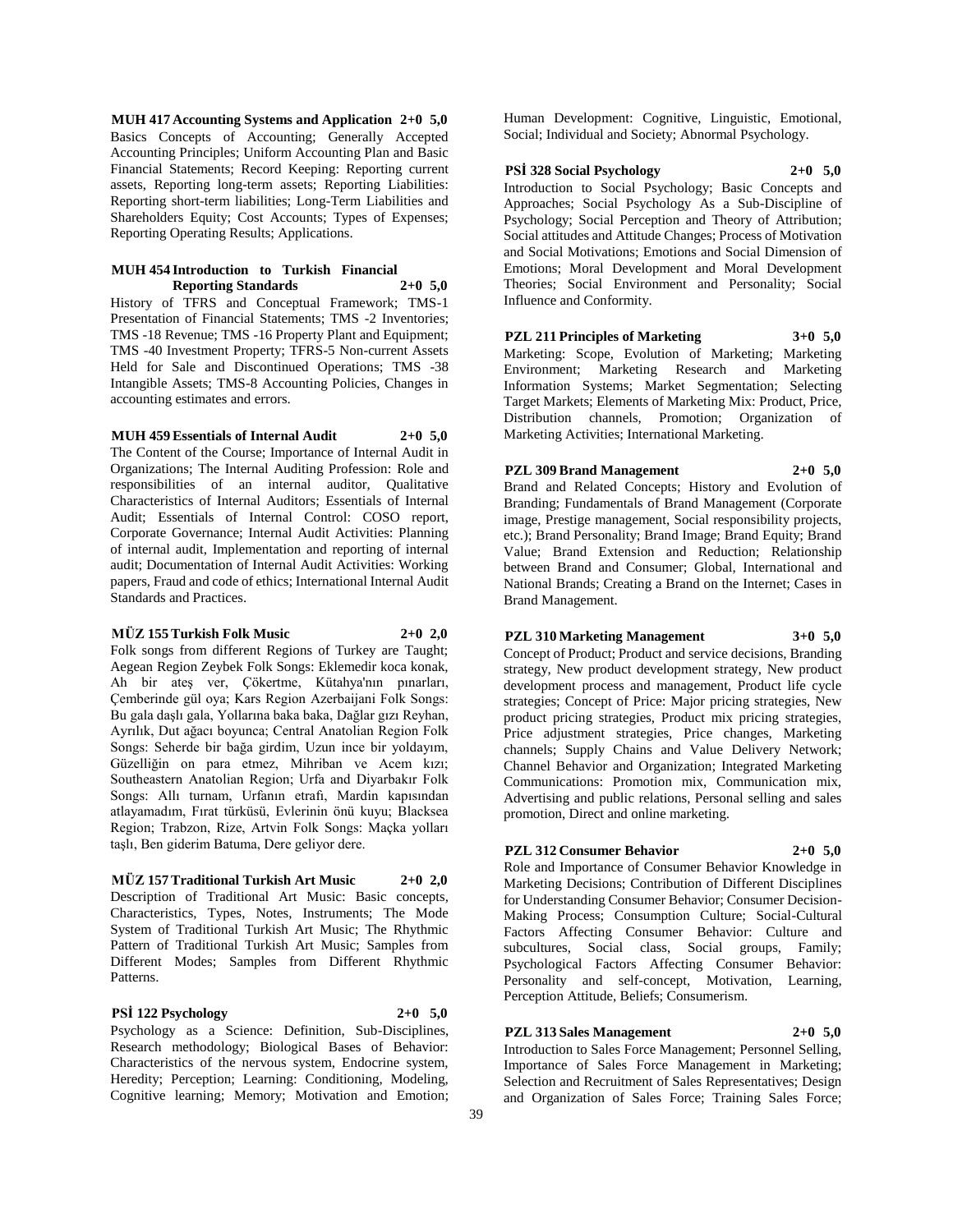Management of Sales Force Activities; Compensating Sales People; Sales Expenses; Leadership; Planning Sales; Evaluating Sales Performance.

### **PZL 314 Services Marketing 2+0 5,0**

Distinctive Aspects of Services: Characteristics of services, Classification of services; Services and Environment; Marketing Mix for Services: Service as a product; Distribution of Services and Services Intermediaries; Pricing Services and Yield Management; Promoting Services; Human Factor in Service Sector: Importance of personnel, Human resource management, Role of customer in service production process; Management of Demand and Capacity in Service Sector; Service Quality: Dimensions of quality, Measurement of quality, Gap model of quality, Approaches for quality improvement; Relationship Marketing: Strategies for retaining customers; Internationalization of Services.

**PZL 316 Social Media and Digital Marketing 3+0 5,0** Media in Marketing Communication: Social media's role, function, planning, dynamics; Transformation in Media Planning: Changes in media, Impact of technology, Impact of consumer (involvement); "Contact Point Planning" in Marketing Communications: Alternative mediums, WOMM-Word of Mouth Marketing; Social media: What it is and what it is not?, Content management in social media, Being present in social media; Contribution of SM to SEO; Social Media Processes I: Monitoring, Analysis and Insights; Social Media Processes II: Engagement; Social Media and Brand Reputation Management: Proactive/reactive, Moments of crisis; Social Media and Integration of Social Media with "Other Media"; Search Engine Optimization; PPC, SEM and SMM; SM Viral and WOM Marketing; Email Marketing; Mobile Marketing; Affiliate Marketing; Measurement and Optimization; Loyalty; Content Marketing; Display Ads (Geo or behavioral targeting, etc.).

#### **PZL 409 Industrial Marketing 2+0 5,0**

Industrial Marketing; Industrial Markets and Products; Nature of Industrial Markets; Examining Industrial Market Opportunities; Industrial Market Segmentation; Models of Industrial Buying Behavior and Factors Affecting Purchasing; Designing and Managing Industrial Marketing Mix; Planning and Developing Industrial Products; Industrial Pricing, Marketing Channel and Promotion Strategies; Control and Evaluation of Marketing Programs; Gaining Customers and Establishing Long-term Relationship with Buyers; Case Study.

### **PZL 460 Retail Management 2+0 5,0**

Retailing Information Systems and Supply Chain Management; CRM: Customer Relations Management; Planning the Product Variety; Purchasing Process in Retailing; Pricing the Products; Brand Management; Retailing Communication Mix: Advertising, Sales promotion, Personal selling and Public relations; Store Management; Store Layout; Store Plan and Visual Merchandising; Customer Services.

### **PZL 461 Marketing Research 2+0 5,0**

Marketing Problems in Businesses; Basic Classification of Marketing Research; Definition of Marketing Research; Implementation and Limitations of Marketing Research; Disciplines Relevant to Marketing Research; Categories of Marketing Research; Methodology in Marketing Research: Defining the problem, Situation Analysis, Determining Sources of Data, Data Collection Techniques; Sampling; Data Tabulation; Analysis of Data; Interpreting the Results.

### **PZL 463 Marketing Communication 2+0 5,0** Marketing and Communication: Scope of marketing communication, Communication process, Elements, Objectives; Promotion Mix: Advertising, Public Relations and publicity, Personal selling, Promotion; Adapted

Marketing Communication Tools: Sponsorship, Purpose related marketing, Hybrid messages, Direct marketing; Other Types of Marketing Communication: Product, Brand, Packaging, Distribution and price; Strategies and Management of Marketing Communication; Planning: Objectives, Budget, Marketing, Communication ethics and Social dimension of communication.

#### **PZL 465 Introduction to Retailing 2+0 5,0**

Introduction to the World of Retailing: Concepts and definitions; Retailer Types: Classification of retailers, Types of retailing by the scope of products, level of services and ownership; Multi-channel Retailing; Consumer Behavior and Trends in Retailing Industry; Market Strategies for Retailers; Financial Strategy; Location: Selecting the location of stores; Human Resources Management.

#### **SAN 155 Hall Dances 0+2 2,0**

Basic concepts. The ethics of dance, Dance Nights, Dance Costumes, National International Competitions and rules/grading, Basic Definitions, Classifications of Dances: Social Dances; Salsa, Cha Cha, Samba, Mambo, Jive, Rock'n Roll, Jazz, Merenge; Flamenko, Rumba, Passa -Doble, Argentina tango, Vals, Disco, Quickstep, Foxtrot, Bolero, European Tango: Ballroom Dances; Sportive Dances; Latin American Dances; Samba, Rumba, Jive, Passa-Doble, Cha Cha, Standart Dances; European Tango, Slow vals (English), Viyana vals, Slow foxtrot, Quickstep.

### **SHZ 422 Social Services 2+0 5,0**

Concept of Social Welfare; Concept of Social Work; Aim of Social Work; Occupational Characteristics of Social Work; Scientific Characteristics of Social Work; Application Principles of Social Work; Social Work Methods with Individuals and Groups; Social Work Methods with the Society; Distinctive Features of Social Work; Development of Social Work in the World; Social Work in Developing Countries; Historical Development of Social Work in Turkey.

#### **SİY 303 Political Science 3+0 5,0**

What is Politics and Political Science?: Political behavior, Political institutions, political outcomes; Politics and Power: Implicit and manifest power; Politics as a Science: Theory, Data, Causal connections, Causation and correlation;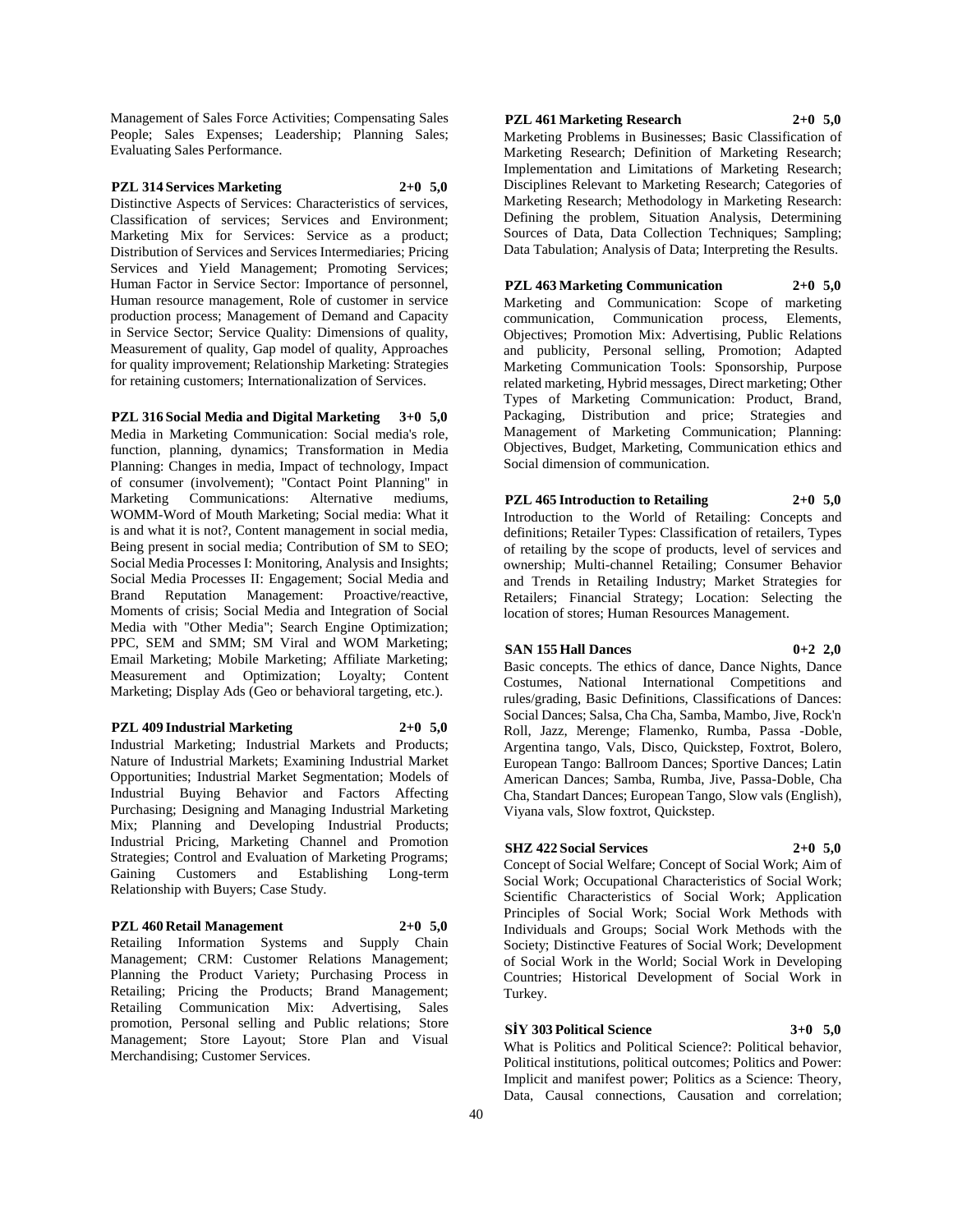Rational Choice; Political Authority: Traditional societies, Modern society and modern state, Legitimacy, Enforcement, Unrestricted and undivided authority, Anarchism, Communitarianism, Libertarians, Consent, Social justice; Constructing the Modern State: Feudalism, Italian citystates, The French Revolution, State sovereignty; Political Preferences and Voting Behavior; National Decision-Making Institutions: Parliament, The cabinet, President; Parties and Doctrines: Conservatism, Liberal democracies, Socialism, The electorate; Democracy: What is democracy, Various definitions of democracy, Measuring democracy, Explaining democracy, Cases of democratization; Autocratic Government: Military government, One-party states; Can Politics Survive the Twenty-first Century: Ethics and politics, Justice and social justice.

#### **SNT 155 History of Art 2+0 2,0**

History of Civilization and Evolution of Art: Prehistory to Present; Concepts and Terminology in Art with Samples; Interrelation among Art-Religion and Society; Effects of Religion on Artistic Development; Reflections and Interpretations of Judaism, Christianity and Islam on Art; Renaissance: Emergence, Effects, Artists, Works of Art; Architecture and Plastic Arts; Art in the 19th and 20th Centuries: Relevanceof the main historical events of the period.

#### **SOS 124 Sociology 3+0 5,0**

Definition; Contents; Subjects; Methodology; Economy and Society: Mercantilism; Industrialism; Development; Capitalism; Crisis; Growth; Underdevelopment; Informal Economy: Modernization school; Dualism; Dependency school; Problems of Modern Industrial Society:: Entrepreneurship and developmentalism; Workers and Trade Unions; State and Economic Order; Sociological Analysis of Economic Process: Structure of economy and economic society; Production; Exchange and markets; Consumption; Transformation of Industrial Society: Indicators of Economic and Social Development; Future of Economic Society: Information society and Turkish policy about transition to information society.

#### **SOS 155 Folkdance 2+0 2,0**

Dance in Primitive Cultures; Dance in Earlier Civilizations; Dance in the Middle Age and Renaissance; Dance in the 18th and 19th Centuries; Dances of the 20th Century; Ballet; Turkish Dances; Emergence of Folkdance; Anatolian Folkdance: Classification, Accompanying instruments; Methods and Techniques of Collecting Folkdance; Problems in Collecting Folkdance; Teaching of Folkdance; Adapting Folkdance for Stage: Stage, Stage aesthetics and Choreography, Orientation and choreography.

### **SOS 340 Organizational Behaviour 3+0 6,0**

Fundamentals of Organizational Behavior; Historical Perspective and Theories; Research Techniques; Individuals in Organizations and Personality; Attitudes and Job Satisfaction; Personal Differences: Biographical characteristics, Abilities, Learning; Organizational Culture; Social Groups, Group Dynamics and Team Work in

Organizations; Participative Management; Motivation Process and Theories of Motivation; Leadership and Leadership Theories in Organizations; Conflict in Organizations; Stress and Stress Management; Organization, Environment and Technology; Organizational Change; Organizational Development; Ethics in Organizations; Power and Politics in Organizations; Mentoring in Organizations; Mobbing in Organizations.

### **SOS 342 Social Structure of Turkey 3+0 5,0**

Social Structure: Concepts and Theories; Ottoman Social Structure: Different conceptualizations of the Ottoman social structure; Discussions on Continuity and Breaks from the Perspective of Social Structure; Social Structure of the Republican Turkey; Culture in Turkey; Social Stratification and Inequality in Turkey; Family Structure in Turkey; Urban Structure; Population Structure; Educational Institutions and Their Problems; Religion and Social Transformation; Poverty.

#### **TAR 165 Atatürk's Principles and History of Turkish Revolution I 2+0 2,0**

Reform efforts of Ottoman State, General glance to the stagnation period, Reform searching in Turkey, Tanzimat Ferman and its bringing, The Era of Constitutional Monarchy in Turkey, Policy making during the era of first Constitutional Monarchy, Europe and Turkey, 1838-1914, Europe from imperialism to World War I, Turkey from Mudros to Lausanne, Carrying out of Eastern Question, Turkish Grand National Assembly and Political construction 1920-1923, Economic developments from Ottomans to Republic, The Proclamation of New Turkish State, from Lausanne to Republic.

#### **TAR 166 Atatürk's Principles and History of Turkish Revolution II 2+0 2,0**

The Restructuring Period; The Emergence of the fundamental policies in the Republic of Turkey (1923-1938 Period); Atatürk's Principles, and Studies on Language, History and Culture in the period of Atatürk; Turkish Foreign Policy and Application Principles in the period of Atatürk; Economic Developments from 1938 to 2002; 1938-2002 Period in Turkish Foreign Policy; Turkey after Atatürk's period; Social, Cultural and Artistic Changes and Developments from 1938 to Present.

#### **THU 203 Community Services 0+2 3,0**

Various Community Projects: Helping young students during their study periods or after school study sessions, Aiding the elderly in nursing homes, helping disabled individuals with various tasks, helping social services and aiding children with their education etc., take part in the projects which raise environmental awareness, Integrating with the community and enabling use of knowledge accumulated in the courses.